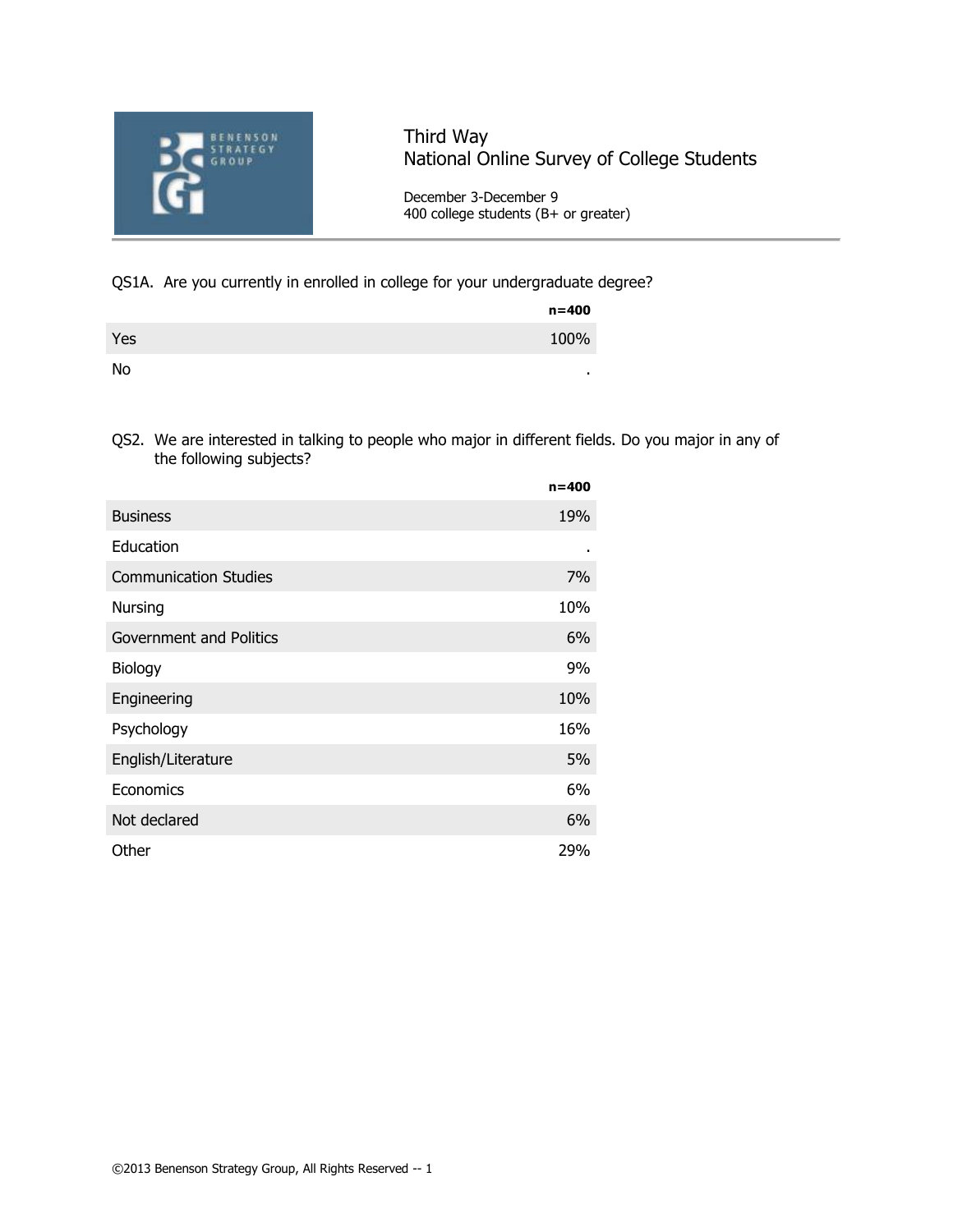QS3. What is your GPA? If you are not sure what your exact GPA is, please provide your best estimate.

|                        | $n = 400$      |
|------------------------|----------------|
| Greater than 3.5       | 50%            |
| 3.3 to $3.5$           | 50%            |
| 3.0 to less than $3.3$ | $\blacksquare$ |
| 2.5 to less than 3.0   | ٠              |
| Less than 2.5          | $\blacksquare$ |
| Don't know             | ٠              |

Q1. What best describes the type of undergraduate institution you attend?

|                            | $n = 400$ |
|----------------------------|-----------|
| Public small liberal arts  | 8%        |
| Large public state school  | 60%       |
| Private small liberal arts | 9%        |
| Ivy league                 | 3%        |
| Large private school       | 10%       |
| Other                      | 10%       |
| I do not attend college    |           |
| <b>PUBLIC</b>              | 68%       |
| <b>PRIVATE</b>             | 22%       |

## Q2. How many years are you into your college career?

|                 | $n = 400$ |
|-----------------|-----------|
| 1st year        | 23%       |
| 2nd year        | 33%       |
| 3rd year        | 24%       |
| 4th year        | 16%       |
| 5th year        | 4%        |
| Other (SPECIFY) | 1%        |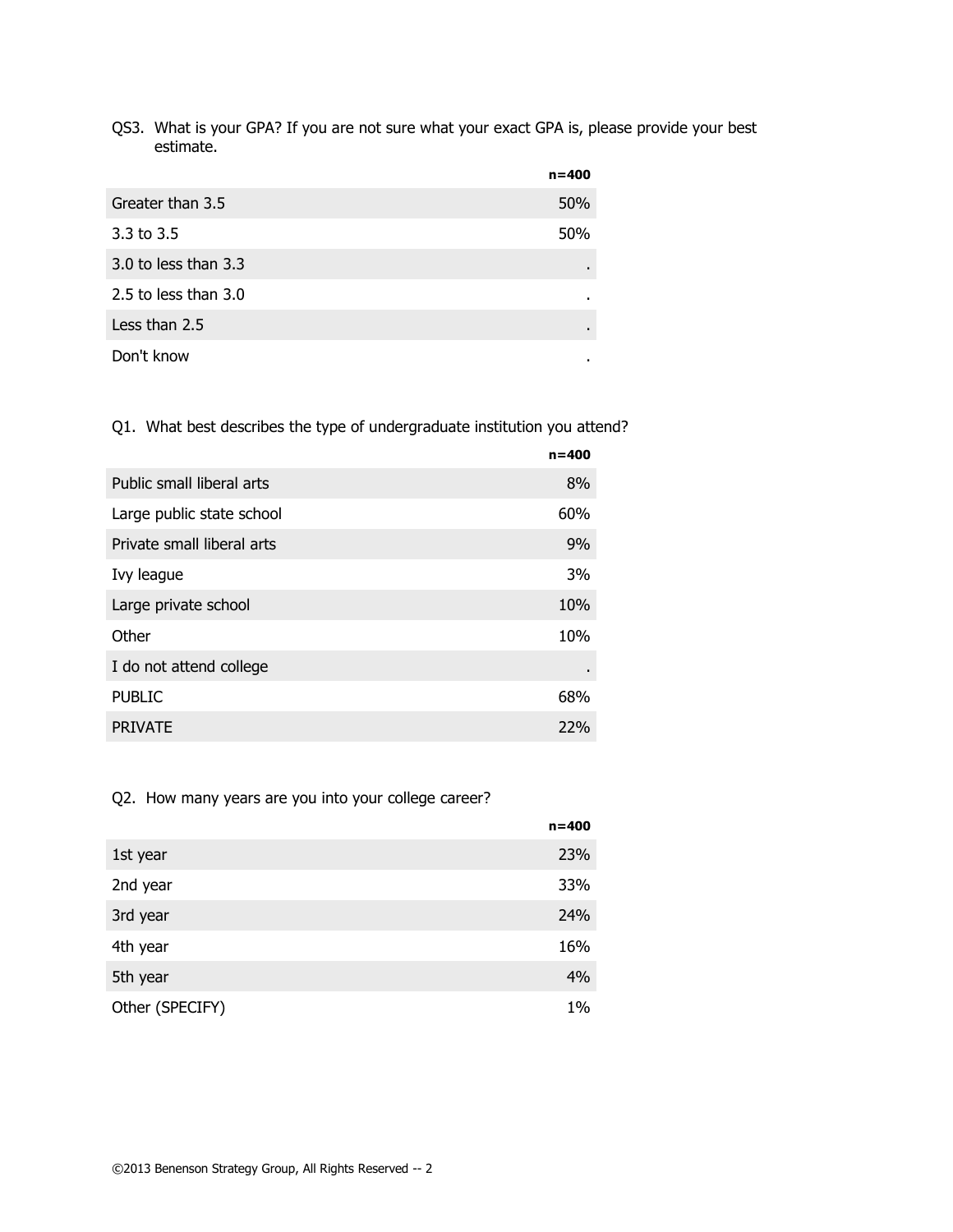#### Q3. Do you plan to attend graduate school?

|            | $n = 400$ |
|------------|-----------|
| Yes        | 64%       |
| No         | 12%       |
| Don't Know | 24%       |

Q4R1. Starting salary - As you think about the job you would want to take upon graduation, please tell me how important each of the following factors are in your decision. Is it very important, somewhat important, not that important, or not at all important?

|                           | $n = 400$ |
|---------------------------|-----------|
| Very important            | 48%       |
| Somewhat important        | 42%       |
| Not that important        | 7%        |
| Not at all important      | 3%        |
| Don't Know/Not applicable | $1\%$     |
| <b>IMPORTANT</b>          | 89%       |
| NOT IMPORTANT             | 10%       |
|                           |           |

Q4R2. Salary for those established in the career - As you think about the job you would want to take upon graduation, please tell me how important each of the following factors are in your decision. Is it very important, somewhat important, not that important, or not at all important?

|                           | $n = 400$ |
|---------------------------|-----------|
| Very important            | 52%       |
| Somewhat important        | 37%       |
| Not that important        | 8%        |
| Not at all important      | $1\%$     |
| Don't Know/Not applicable | $1\%$     |
| <b>IMPORTANT</b>          | 89%       |
| NOT IMPORTANT             | 9%        |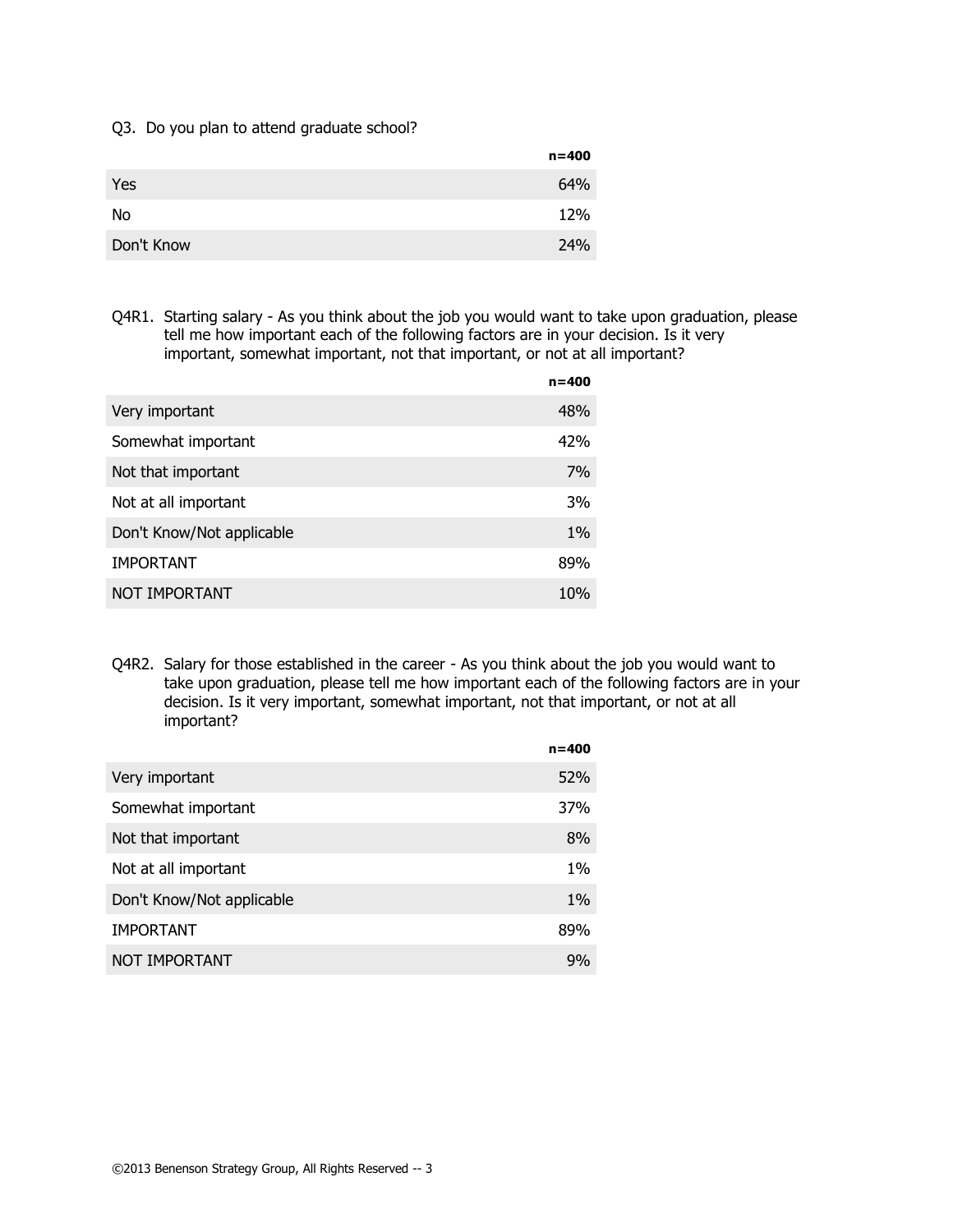Q4R3. Healthcare benefits - As you think about the job you would want to take upon graduation, please tell me how important each of the following factors are in your decision. Is it very important, somewhat important, not that important, or not at all important?

| $n = 400$ |
|-----------|
| 44%       |
| 39%       |
| 13%       |
| 3%        |
| 2%        |
| 83%       |
| 16%       |
|           |

Q4R4. Retirement benefits - As you think about the job you would want to take upon graduation, please tell me how important each of the following factors are in your decision. Is it very important, somewhat important, not that important, or not at all important?

|                           | $n = 400$ |
|---------------------------|-----------|
| Very important            | 43%       |
| Somewhat important        | 37%       |
| Not that important        | 16%       |
| Not at all important      | 2%        |
| Don't Know/Not applicable | 2%        |
| <b>IMPORTANT</b>          | 80%       |
| NOT IMPORTANT             | 18%       |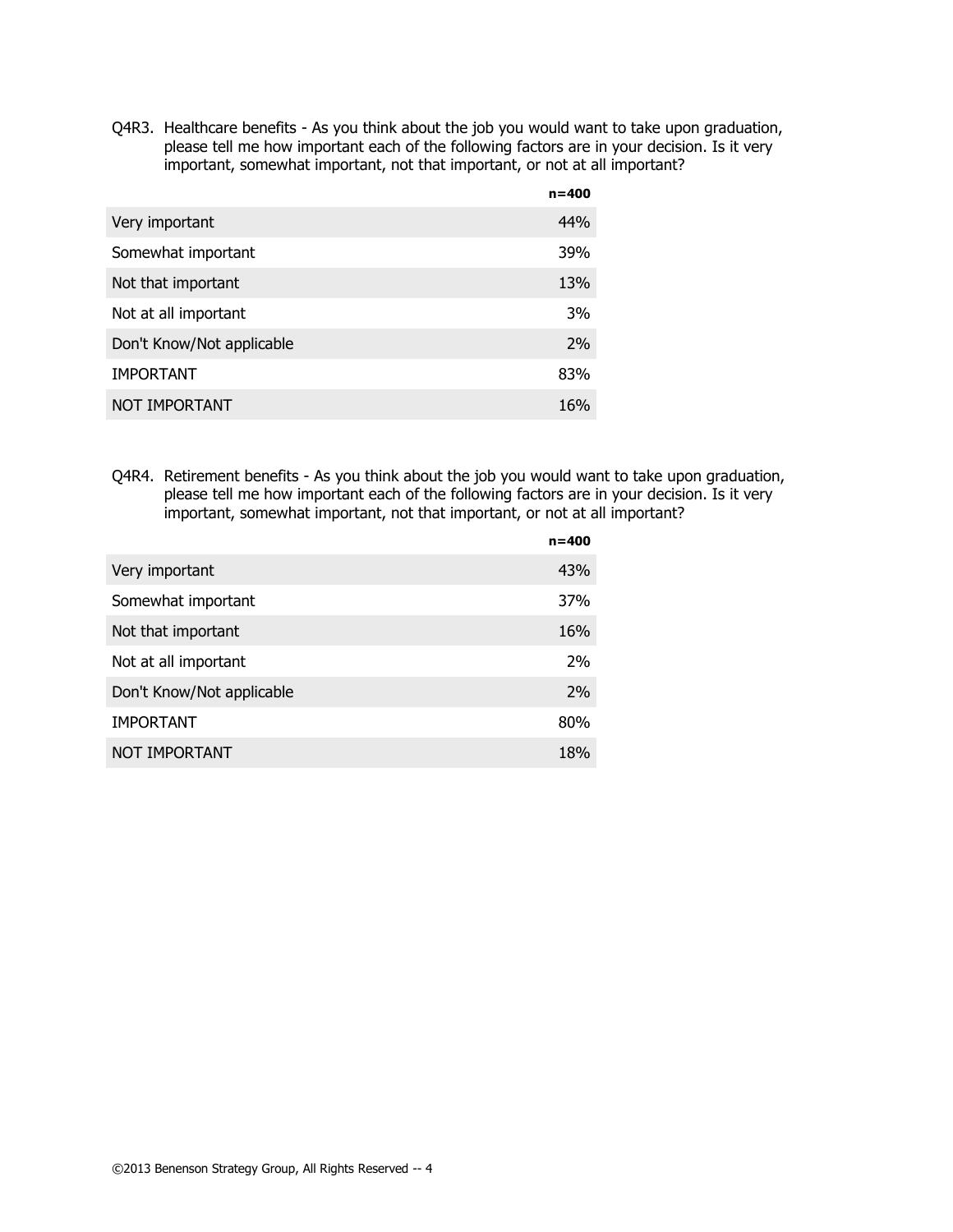Q4R5. Friends who go into a similar field - As you think about the job you would want to take upon graduation, please tell me how important each of the following factors are in your decision. Is it very important, somewhat important, not that important, or not at all important?

|                           | $n = 400$ |
|---------------------------|-----------|
| Very important            | 17%       |
| Somewhat important        | 16%       |
| Not that important        | 30%       |
| Not at all important      | 34%       |
| Don't Know/Not applicable | 4%        |
| <b>IMPORTANT</b>          | 33%       |
| NOT IMPORTANT             | 63%       |

Q4R6. Opportunities for promotion - As you think about the job you would want to take upon graduation, please tell me how important each of the following factors are in your decision. Is it very important, somewhat important, not that important, or not at all important?

|                           | $n = 400$ |
|---------------------------|-----------|
| Very important            | 50%       |
| Somewhat important        | 39%       |
| Not that important        | 8%        |
| Not at all important      | 2%        |
| Don't Know/Not applicable | 2%        |
| <b>IMPORTANT</b>          | 89%       |
| NOT IMPORTANT             | 10%       |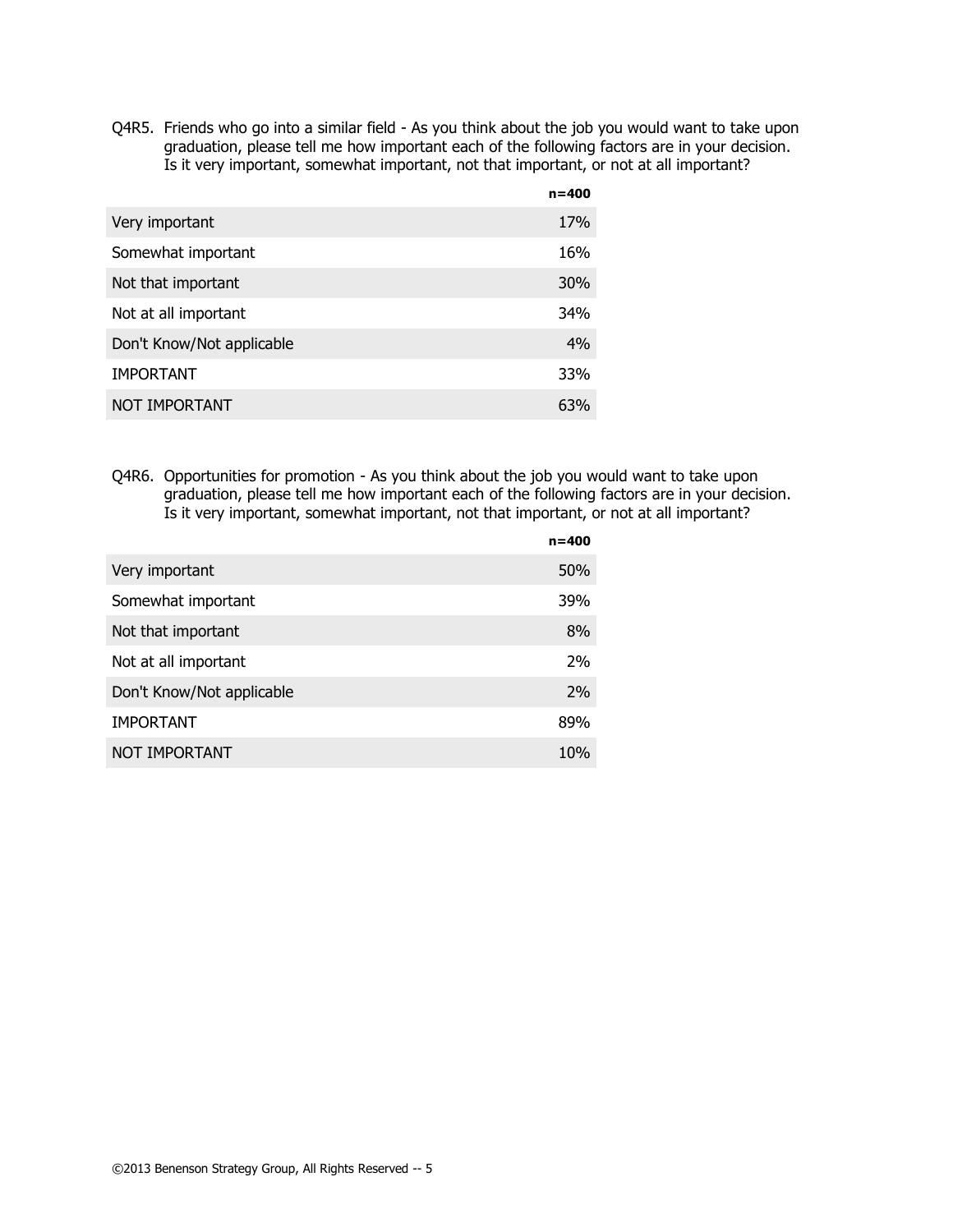Q4R7. Your parent's opinion - As you think about the job you would want to take upon graduation, please tell me how important each of the following factors are in your decision. Is it very important, somewhat important, not that important, or not at all important?

|                           | $n = 400$  |
|---------------------------|------------|
| Very important            | 16%        |
| Somewhat important        | 23%        |
| Not that important        | <b>32%</b> |
| Not at all important      | 21%        |
| Don't Know/Not applicable | 8%         |
| <b>IMPORTANT</b>          | 39%        |
| NOT IMPORTANT             | 53%        |

Q4R8. Reputation of the profession - As you think about the job you would want to take upon graduation, please tell me how important each of the following factors are in your decision. Is it very important, somewhat important, not that important, or not at all important?

|                           | $n = 400$  |
|---------------------------|------------|
| Very important            | 38%        |
| Somewhat important        | 36%        |
| Not that important        | <b>20%</b> |
| Not at all important      | 4%         |
| Don't Know/Not applicable | $1\%$      |
| <b>IMPORTANT</b>          | 75%        |
| NOT IMPORTANT             | 74%        |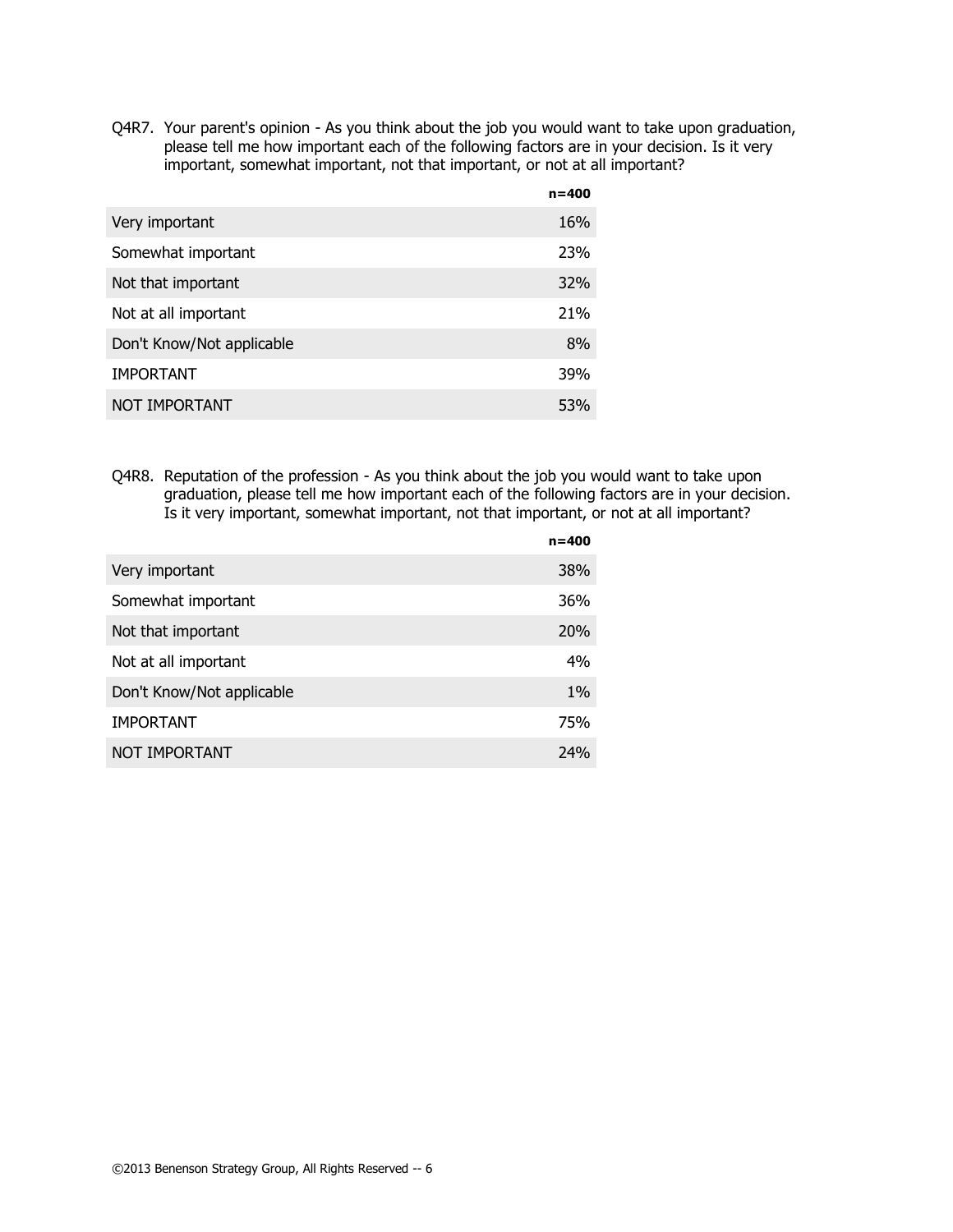Q4R9. Current availability of jobs in the field - As you think about the job you would want to take upon graduation, please tell me how important each of the following factors are in your decision. Is it very important, somewhat important, not that important, or not at all important?

|                           | $n = 400$ |
|---------------------------|-----------|
| Very important            | 59%       |
| Somewhat important        | 34%       |
| Not that important        | 5%        |
| Not at all important      | $0\%$     |
| Don't Know/Not applicable | 2%        |
| <b>IMPORTANT</b>          | 93%       |
| NOT IMPORTANT             | 5%        |
|                           |           |

Q4R10. Job stability - As you think about the job you would want to take upon graduation, please tell me how important each of the following factors are in your decision. Is it very important, somewhat important, not that important, or not at all important?

| $n = 400$ |
|-----------|
| 65%       |
| 28%       |
| 3%        |
| 3%        |
| 2%        |
| 93%       |
| 6%        |
|           |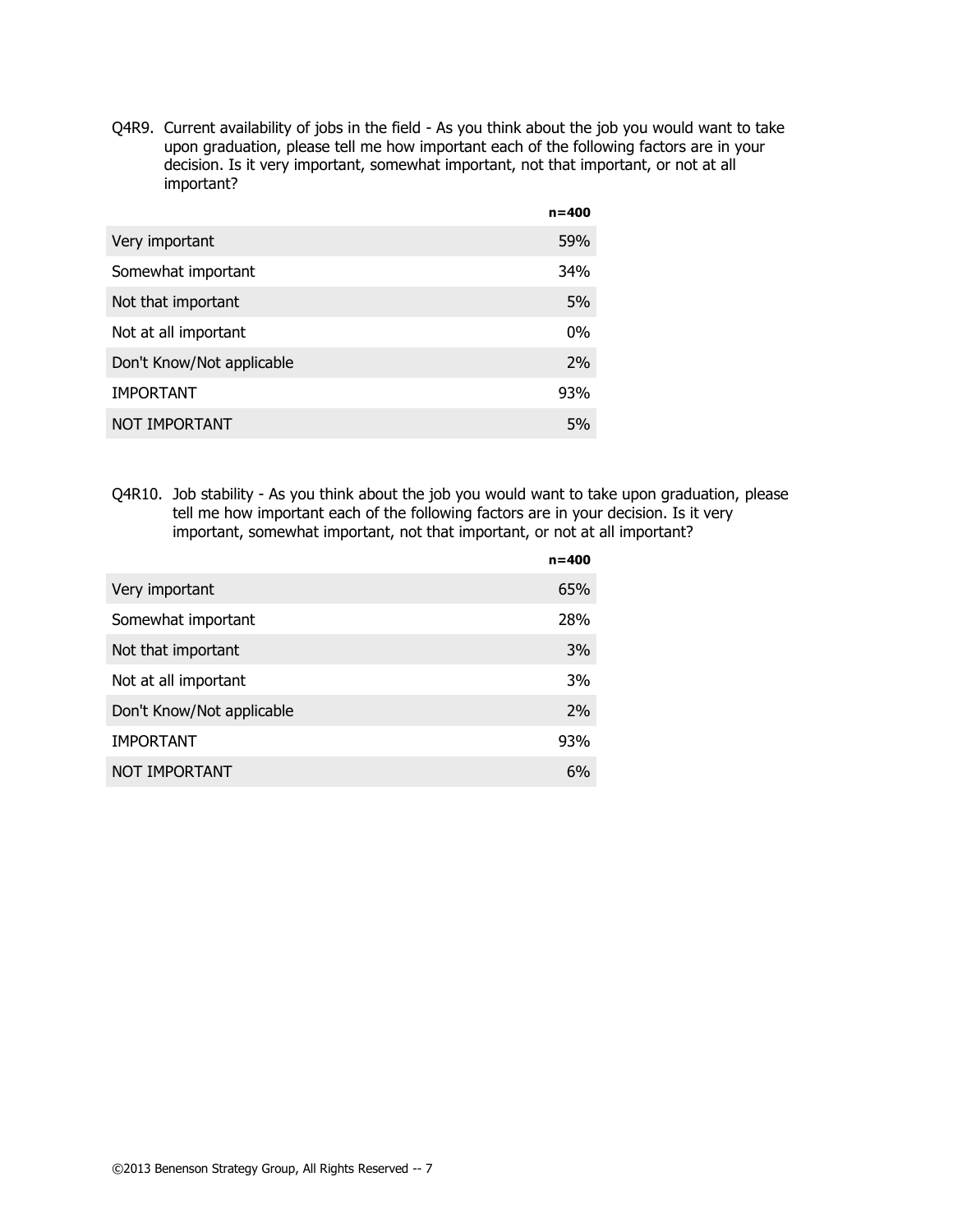Q4R11. Ability to relocate - As you think about the job you would want to take upon graduation, please tell me how important each of the following factors are in your decision. Is it very important, somewhat important, not that important, or not at all important?

|                           | $n = 400$  |
|---------------------------|------------|
| Very important            | <b>26%</b> |
| Somewhat important        | 37%        |
| Not that important        | 22%        |
| Not at all important      | 12%        |
| Don't Know/Not applicable | 2%         |
| <b>IMPORTANT</b>          | 63%        |
| NOT IMPORTANT             | 35%        |

Q4R12. How much time it leaves to spend with family - As you think about the job you would want to take upon graduation, please tell me how important each of the following factors are in your decision. Is it very important, somewhat important, not that important, or not at all important?

|                           | $n = 400$ |
|---------------------------|-----------|
| Very important            | 44%       |
| Somewhat important        | 35%       |
| Not that important        | 15%       |
| Not at all important      | 4%        |
| Don't Know/Not applicable | 3%        |
| <b>IMPORTANT</b>          | 79%       |
| NOT IMPORTANT             | 18%       |
|                           |           |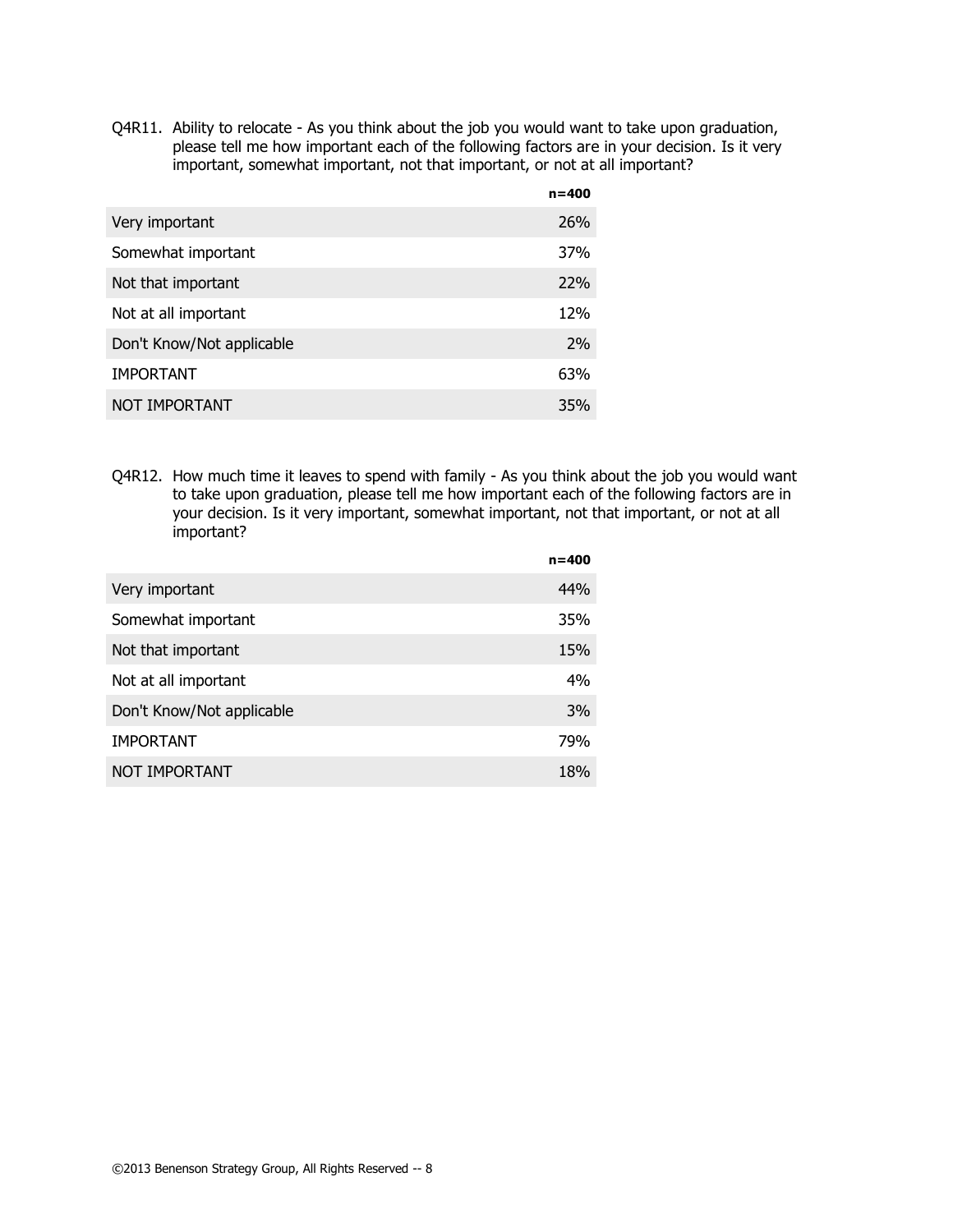Q4R13. Opportunities to challenge yourself - As you think about the job you would want to take upon graduation, please tell me how important each of the following factors are in your decision. Is it very important, somewhat important, not that important, or not at all important?

|                           | $n = 400$ |
|---------------------------|-----------|
| Very important            | 47%       |
| Somewhat important        | 37%       |
| Not that important        | 13%       |
| Not at all important      | $1\%$     |
| Don't Know/Not applicable | $1\%$     |
| <b>IMPORTANT</b>          | 85%       |
| NOT IMPORTANT             | 14%       |

Q4R14. Larger goal of the profession - As you think about the job you would want to take upon graduation, please tell me how important each of the following factors are in your decision. Is it very important, somewhat important, not that important, or not at all important?

|                           | $n = 400$ |
|---------------------------|-----------|
| Very important            | 47%       |
| Somewhat important        | 35%       |
| Not that important        | 13%       |
| Not at all important      | 2%        |
| Don't Know/Not applicable | 2%        |
| <b>IMPORTANT</b>          | 83%       |
| NOT IMPORTANT             | 15%       |
|                           |           |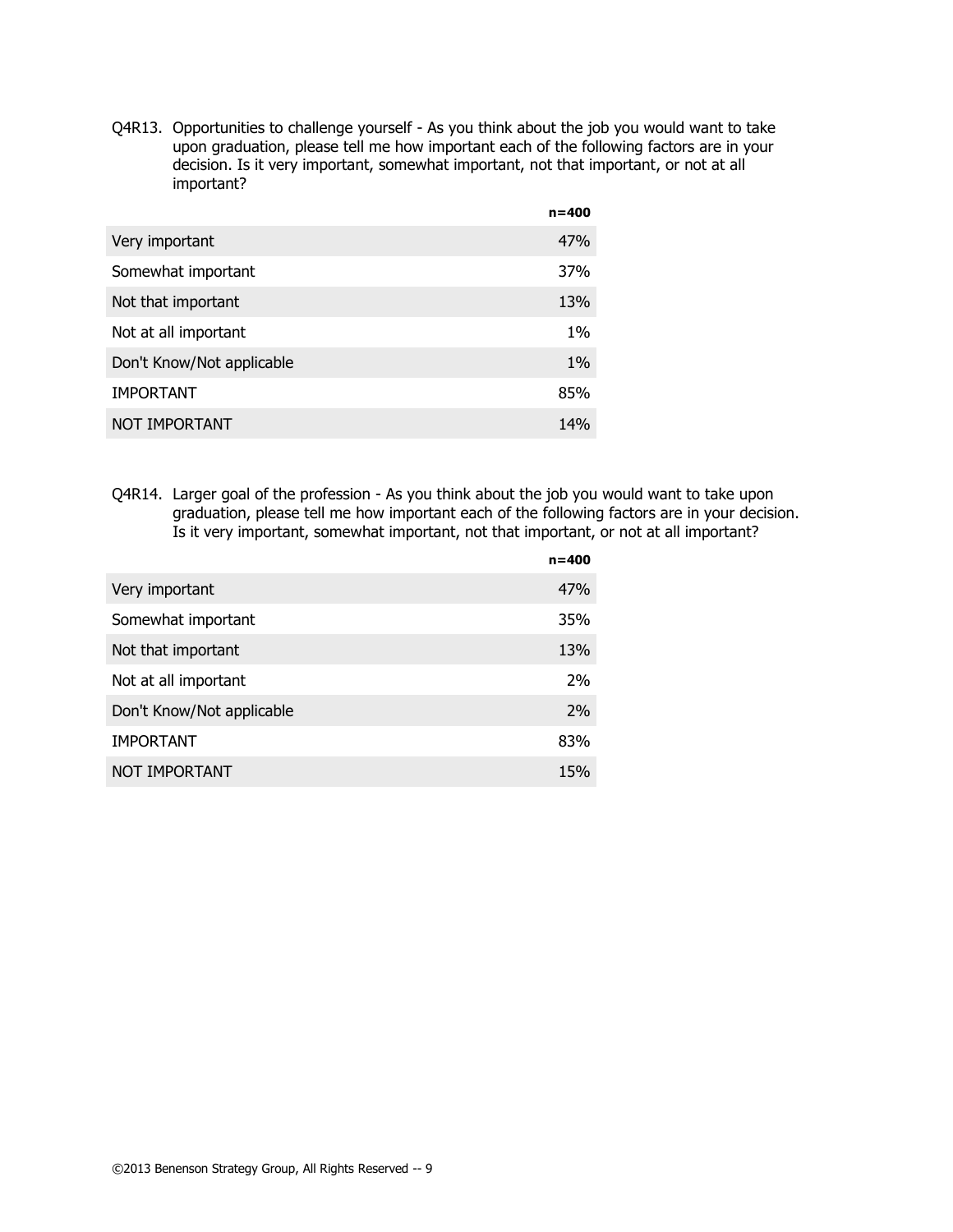Q4R15. Intellectual fulfillment - As you think about the job you would want to take upon graduation, please tell me how important each of the following factors are in your decision. Is it very important, somewhat important, not that important, or not at all important?

|                           | $n = 400$ |
|---------------------------|-----------|
| Very important            | 50%       |
| Somewhat important        | 39%       |
| Not that important        | 8%        |
| Not at all important      | 2%        |
| Don't Know/Not applicable | $1\%$     |
| <b>IMPORTANT</b>          | 89%       |
| NOT IMPORTANT             | 10%       |
|                           |           |

Q4R16. Hours it demands - As you think about the job you would want to take upon graduation, please tell me how important each of the following factors are in your decision. Is it very important, somewhat important, not that important, or not at all important?

|                           | $n = 400$ |
|---------------------------|-----------|
| Very important            | 44%       |
| Somewhat important        | 41%       |
| Not that important        | 11%       |
| Not at all important      | 3%        |
| Don't Know/Not applicable | $1\%$     |
| <b>IMPORTANT</b>          | 85%       |
| NOT IMPORTANT             | 13%       |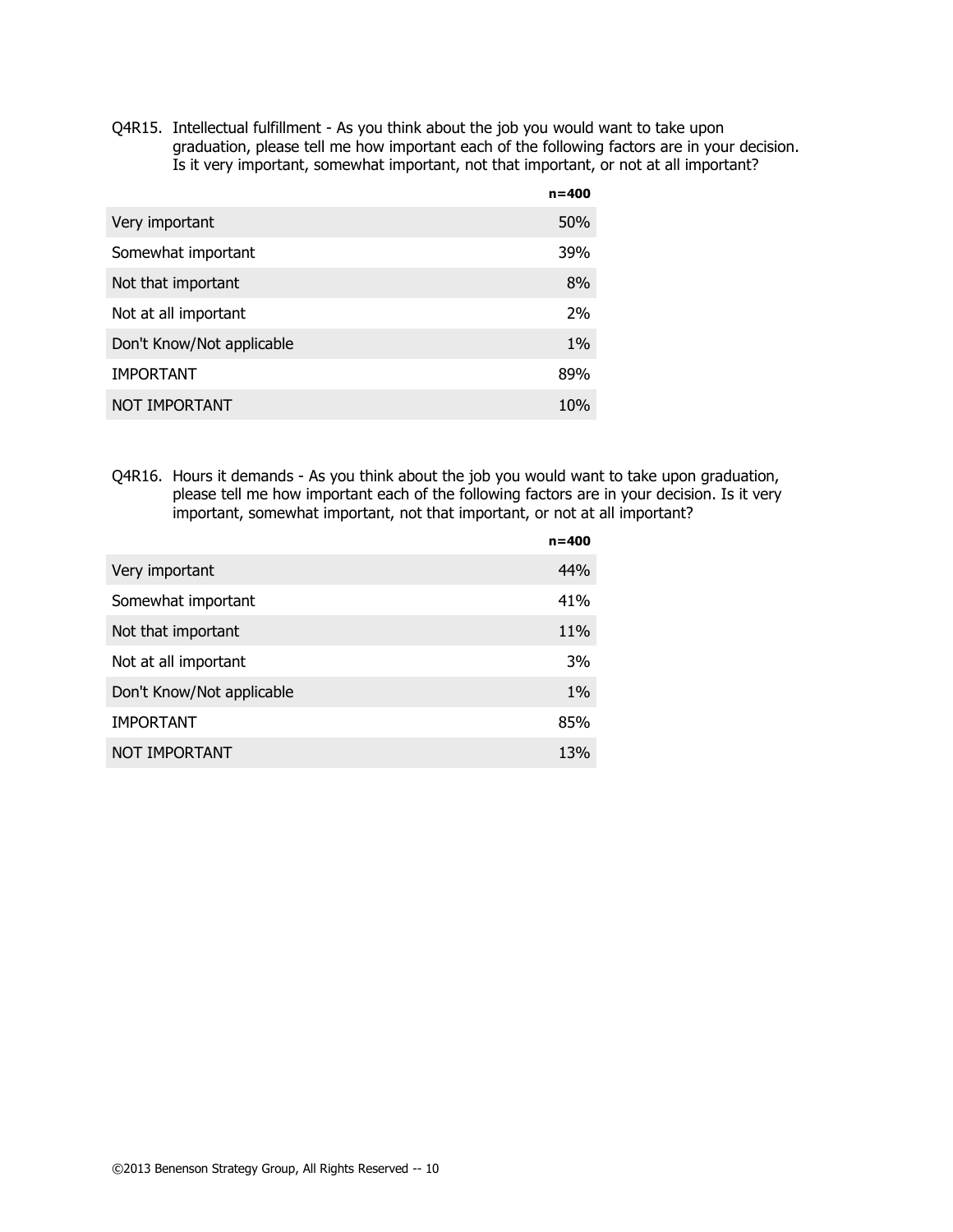Q4R17. Opportunities to help other people - As you think about the job you would want to take upon graduation, please tell me how important each of the following factors are in your decision. Is it very important, somewhat important, not that important, or not at all important?

|                           | $n = 400$ |
|---------------------------|-----------|
| Very important            | 50%       |
| Somewhat important        | 35%       |
| Not that important        | 10%       |
| Not at all important      | 3%        |
| Don't Know/Not applicable | $1\%$     |
| <b>IMPORTANT</b>          | 85%       |
| NOT IMPORTANT             | 13%       |

Q4R18. Opportunities to advance within the profession - As you think about the job you would want to take upon graduation, please tell me how important each of the following factors are in your decision. Is it very important, somewhat important, not that important, or not at all important?

|                           | $n = 400$ |
|---------------------------|-----------|
| Very important            | 57%       |
| Somewhat important        | 34%       |
| Not that important        | 6%        |
| Not at all important      | 2%        |
| Don't Know/Not applicable | $1\%$     |
| <b>IMPORTANT</b>          | 91%       |
| NOT IMPORTANT             | 8%        |
|                           |           |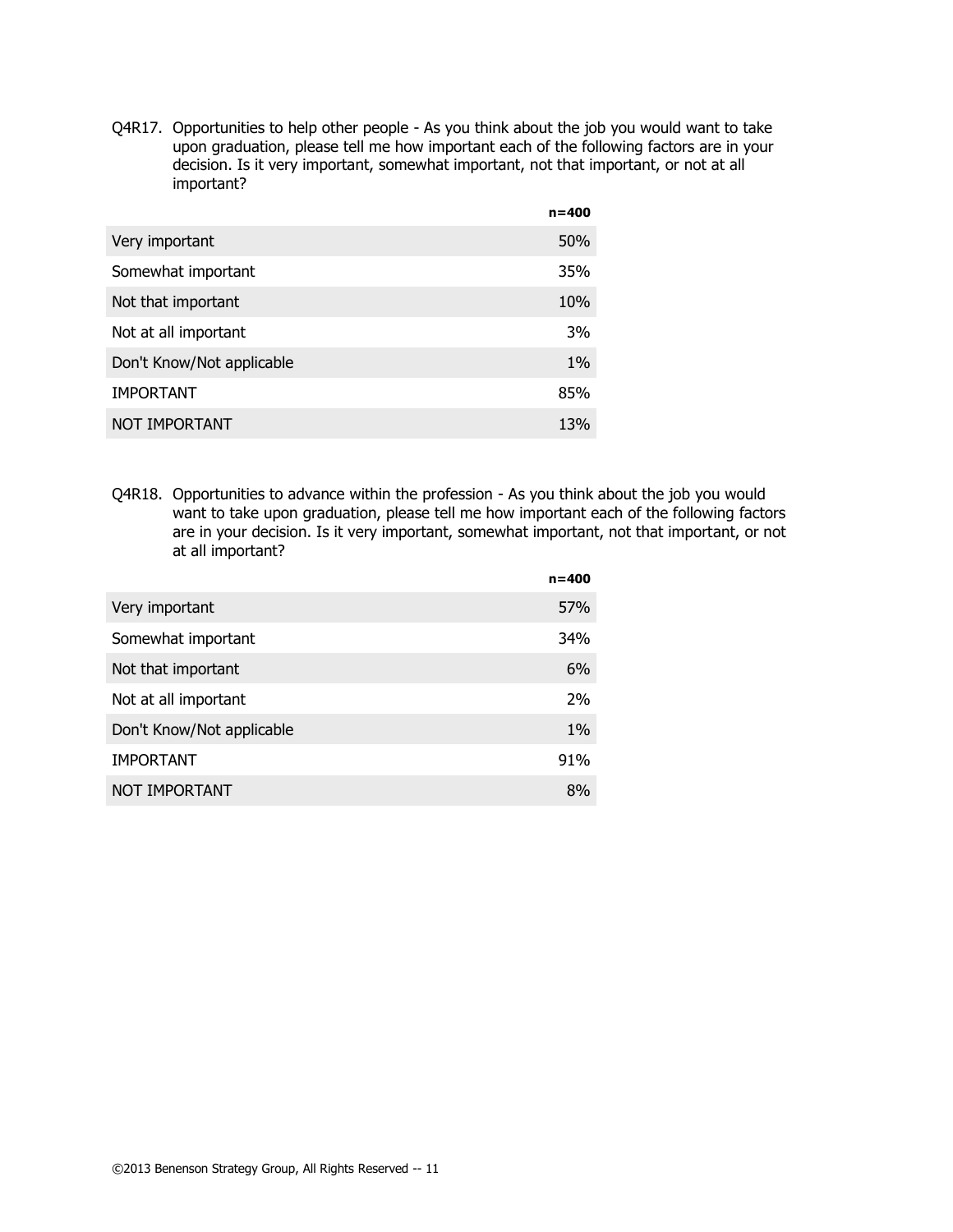Q5. Are there any factors you take into consideration that you feel are important that are not shown in the list above? If so, what? **(OPEN END)**

|                             | $n = 400$ |
|-----------------------------|-----------|
| If I enjoy my work          | 4%        |
| Ability to relocate         | 2%        |
| Location/close to home      | $2\%$     |
| Co-workers/work environment | 2%        |
| Flexibility of hours        | $2\%$     |
| If it helps people          | $1\%$     |
| If I can work from home     | $1\%$     |
| Low stress                  | $1\%$     |
| Growing profession          | $1\%$     |
| Other                       | 11%       |
| Don't know/refused          | 11%       |

Q6. When you think of your first job out of college, how long would you like to see yourself in that line of work?

|                  | $n = 400$ |
|------------------|-----------|
| 1 year or less   | 18%       |
| 2-4 years        | 25%       |
| 5-9 years        | 12%       |
| 10 years or more | 33%       |
| Don't know       | 11%       |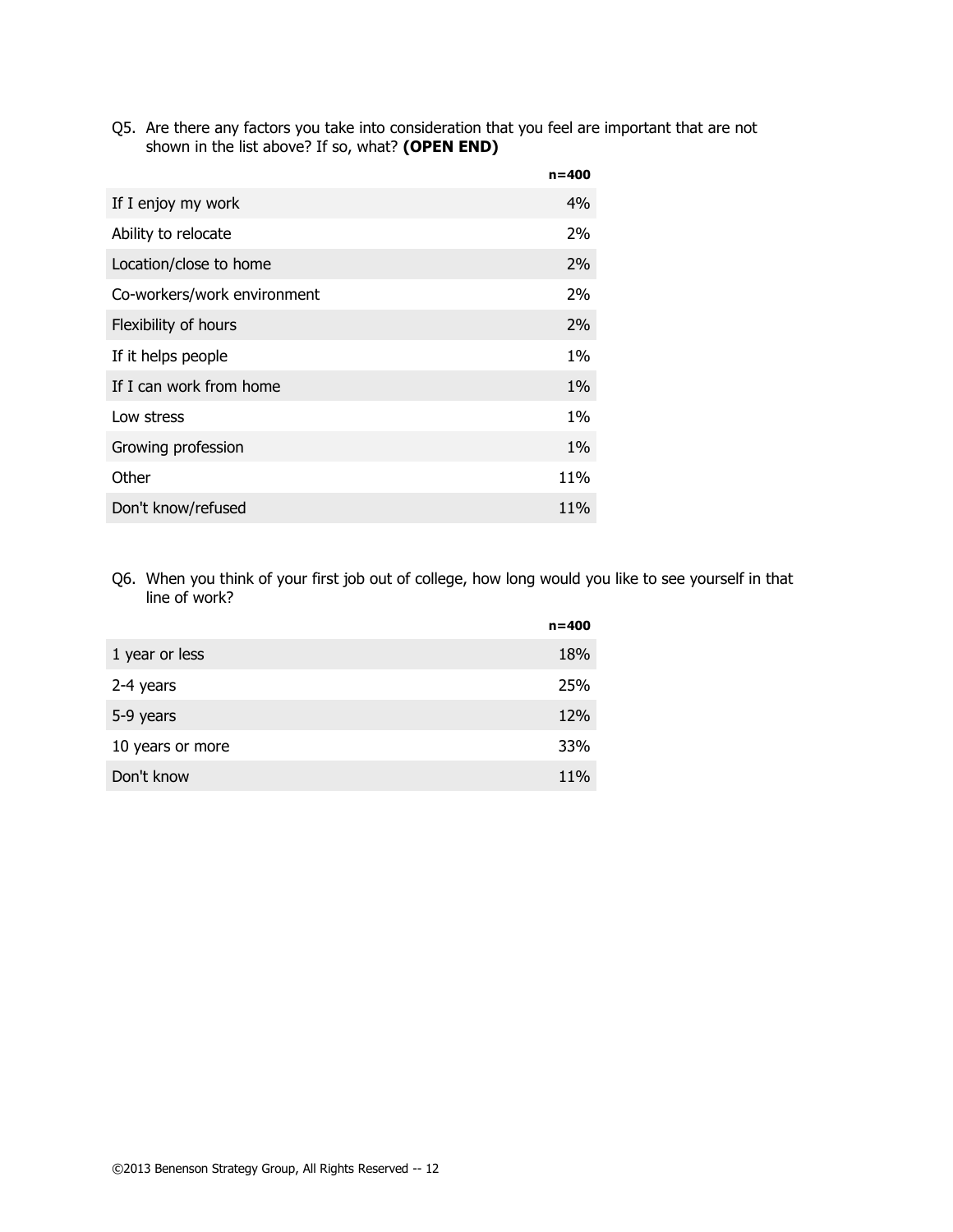Q7. What makes a profession prestigious to you? In other words, what makes a job high-status? **(OPEN END)**

|                                             | $n = 400$ |
|---------------------------------------------|-----------|
| Good pay/salary                             | 39%       |
| Helping people                              | 13%       |
| Something I enjoy doing                     | 12%       |
| Other people's perception of the job        | 12%       |
| Amount of education required                | 11%       |
| Respected company                           | 8%        |
| Highly sought after/difficult to break into | 5%        |
| Good benefits                               | 5%        |
| Amount of responsibility I have             | 4%        |
| Job security                                | 4%        |
| Good work environment                       | 4%        |
| How important the job is                    | 3%        |
| Title/how high up in the company I am       | 3%        |
| Ability to grow                             | 3%        |
| Prestige is not important to me             | 1%        |
| How challenging it is                       | $1\%$     |
| Time it takes to do the job                 | 1%        |
| Creativity/autonomy                         | 1%        |
| Innovative/cutting edge field               | 1%        |
| Other                                       | 18%       |
| Don't know/refused                          | 8%        |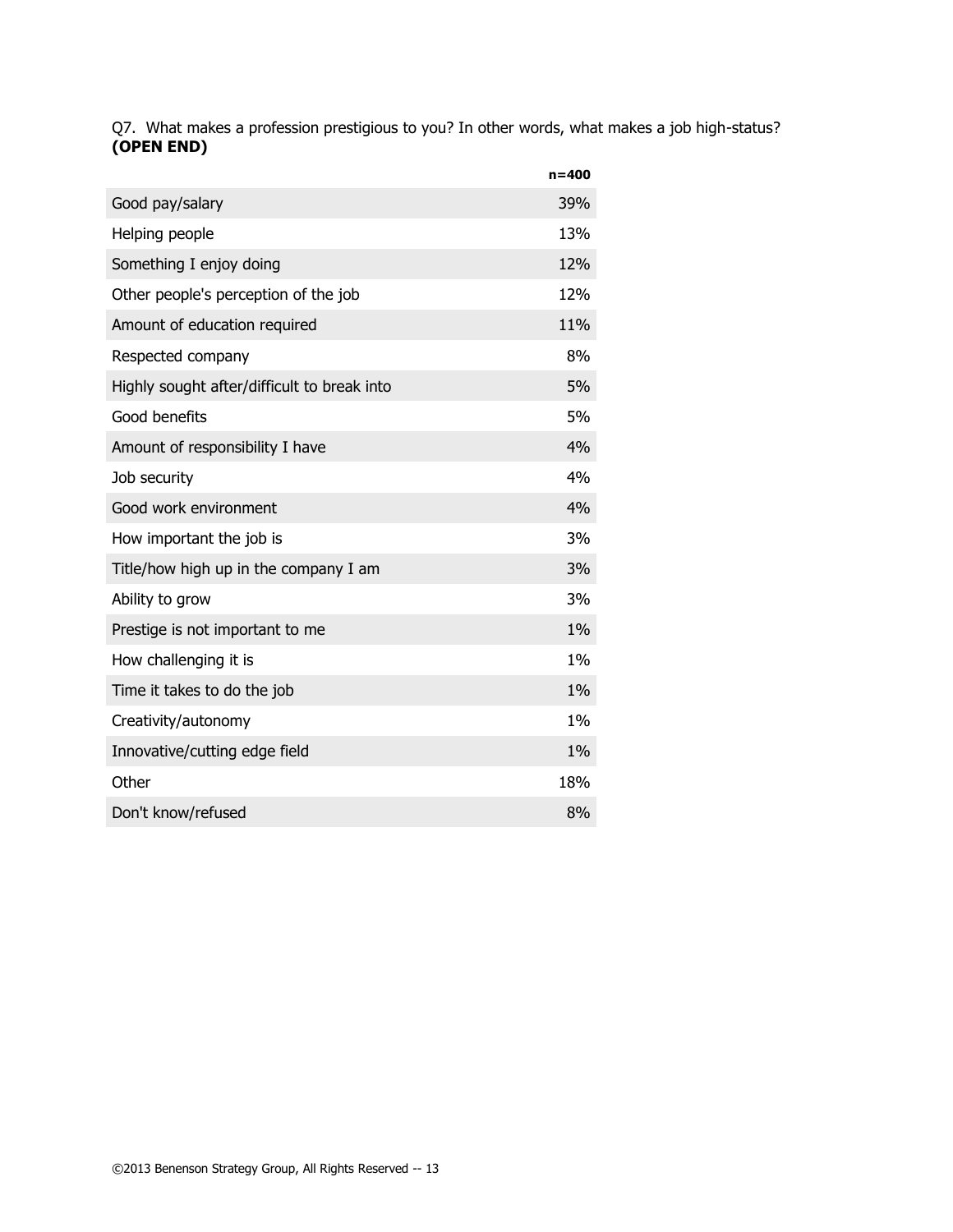Q8R1. Working at a non-profit - Below is a list of professions. Please indicate on a scale of 0-10 how interested you would be in going into one of those fields with "0" meaning absolutely no interest and "10" meaning very much interested.

**n=400**

|                          | 11–400 |
|--------------------------|--------|
| 0 Absolutely No Interest | 16%    |
| 1                        | 5%     |
| $\overline{2}$           | 4%     |
| 3                        | 5%     |
| $\overline{4}$           | 10%    |
| 5                        | 14%    |
| $\boldsymbol{6}$         | 9%     |
| $\overline{7}$           | 8%     |
| 8                        | 9%     |
| 9                        | 6%     |
| 10 Very Much Interested  | 12%    |

#### Q8R2. K-12 Teacher - Below is a list of professions. Please indicate on a scale of 0-10 how interested you would be in going into one of those fields with "0" meaning absolutely no interest and "10" meaning very much interested.

|                          | $n = 400$ |
|--------------------------|-----------|
| 0 Absolutely No Interest | 32%       |
| $\mathbf{1}$             | 8%        |
| $\overline{2}$           | 7%        |
| 3                        | 6%        |
| $\overline{4}$           | 6%        |
| 5                        | 8%        |
| $6\phantom{1}6$          | 7%        |
| $\overline{7}$           | 9%        |
| 8                        | 6%        |
| 9                        | 7%        |
| 10 Very Much Interested  | 4%        |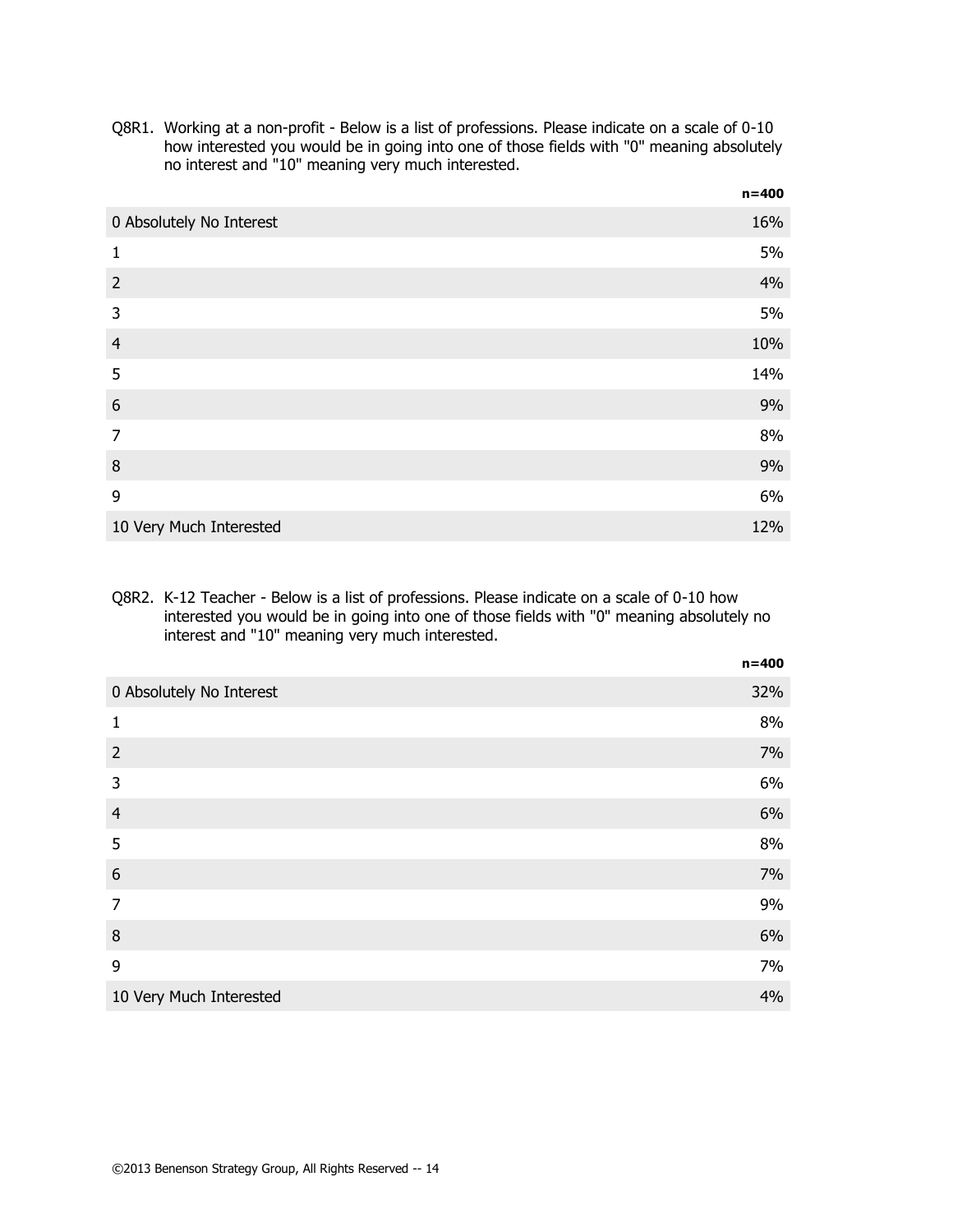Q8R3. Running a start-up - Below is a list of professions. Please indicate on a scale of 0-10 how interested you would be in going into one of those fields with "0" meaning absolutely no interest and "10" meaning very much interested.

|                          | $n = 400$ |
|--------------------------|-----------|
| 0 Absolutely No Interest | 23%       |
| 1                        | 6%        |
| $\overline{2}$           | 5%        |
| 3                        | 9%        |
| $\overline{4}$           | 6%        |
| 5                        | 12%       |
| 6                        | 9%        |
| $\overline{7}$           | 9%        |
| 8                        | 9%        |
| 9                        | 6%        |
| 10 Very Much Interested  | 7%        |

Q8R4. Nurse - Below is a list of professions. Please indicate on a scale of 0-10 how interested you would be in going into one of those fields with "0" meaning absolutely no interest and "10" meaning very much interested.

|                          | $n = 400$ |
|--------------------------|-----------|
| 0 Absolutely No Interest | 34%       |
| 1                        | 7%        |
| $\overline{2}$           | 7%        |
| 3                        | 4%        |
| $\overline{4}$           | 4%        |
| 5                        | 8%        |
| $\boldsymbol{6}$         | 10%       |
| $\overline{7}$           | 6%        |
| 8                        | 5%        |
| 9                        | 5%        |
| 10 Very Much Interested  | 11%       |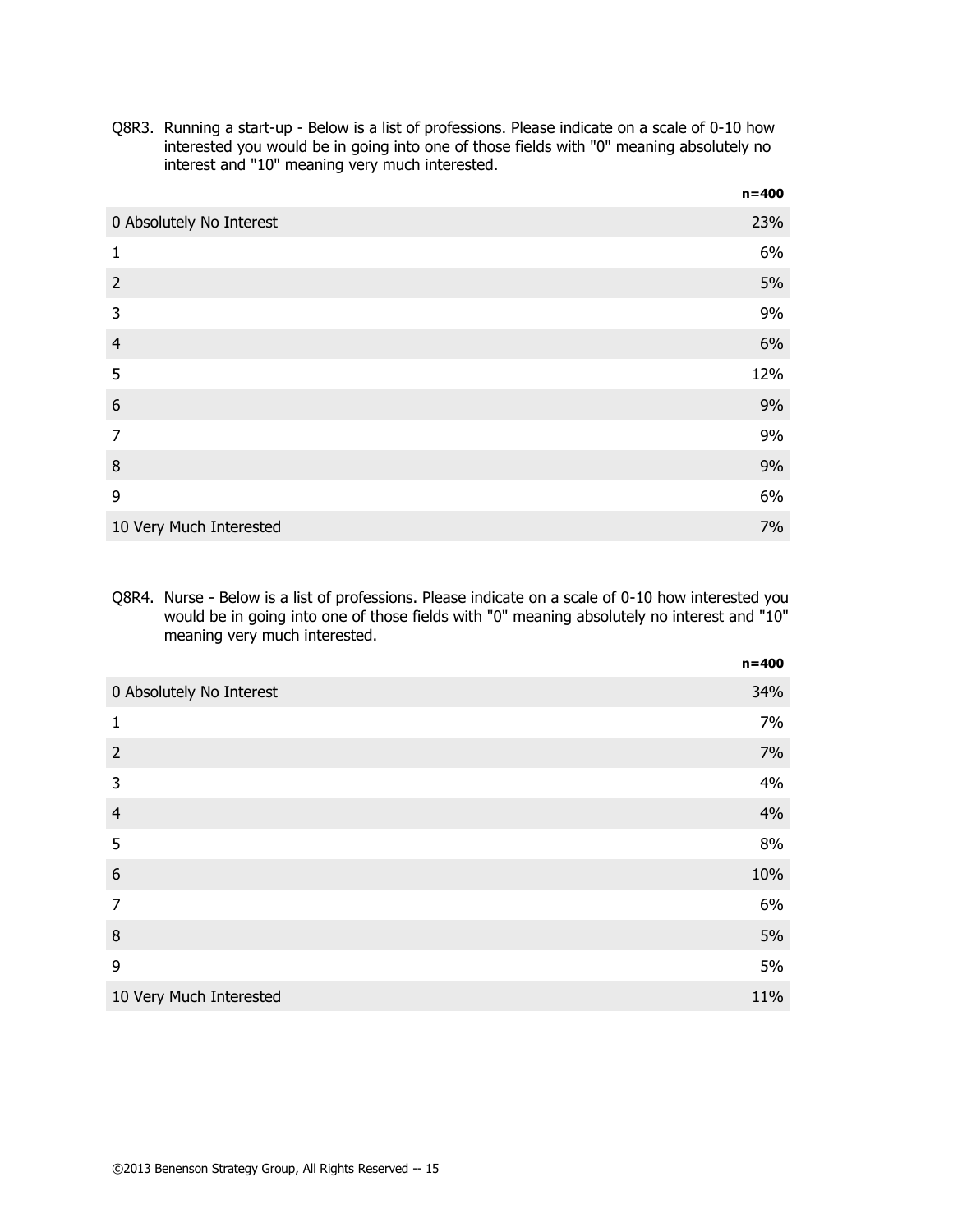Q8R5. Doctor - Below is a list of professions. Please indicate on a scale of 0-10 how interested you would be in going into one of those fields with "0" meaning absolutely no interest and "10" meaning very much interested.

|                          | $n = 400$ |
|--------------------------|-----------|
| 0 Absolutely No Interest | 29%       |
| 1                        | 8%        |
| $\overline{2}$           | 5%        |
| 3                        | 5%        |
| $\overline{4}$           | 4%        |
| 5                        | 7%        |
| 6                        | 8%        |
| $\overline{7}$           | 8%        |
| 8                        | 8%        |
| 9                        | 7%        |
| 10 Very Much Interested  | 10%       |

#### Q8R6. Web developer - Below is a list of professions. Please indicate on a scale of 0-10 how interested you would be in going into one of those fields with "0" meaning absolutely no interest and "10" meaning very much interested.

|                          | $n = 400$ |
|--------------------------|-----------|
| 0 Absolutely No Interest | 31%       |
| $\mathbf{1}$             | 5%        |
| $\overline{2}$           | 4%        |
| 3                        | 6%        |
| $\overline{4}$           | 6%        |
| 5                        | 10%       |
| $6\phantom{1}6$          | 10%       |
| $\overline{7}$           | 9%        |
| 8                        | 7%        |
| 9                        | 7%        |
| 10 Very Much Interested  | 4%        |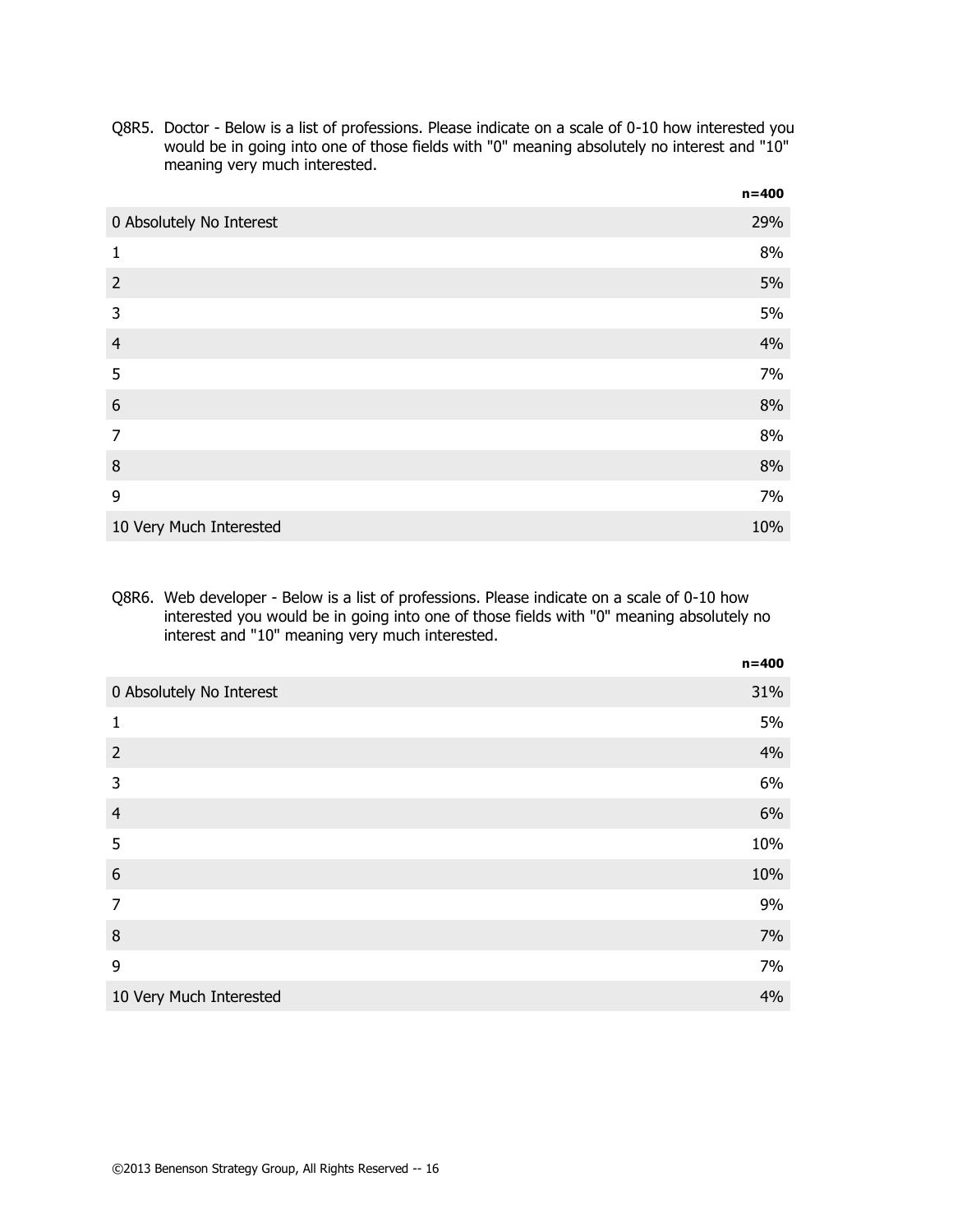Q8R7. Small business owner - Below is a list of professions. Please indicate on a scale of 0-10 how interested you would be in going into one of those fields with "0" meaning absolutely no interest and "10" meaning very much interested.

|                          | $n = 400$ |
|--------------------------|-----------|
| 0 Absolutely No Interest | 15%       |
| 1                        | 3%        |
| $\overline{2}$           | 4%        |
| 3                        | 5%        |
| $\overline{4}$           | 7%        |
| 5                        | 10%       |
| 6                        | 13%       |
| $\overline{7}$           | 10%       |
| 8                        | 9%        |
| 9                        | 9%        |
| 10 Very Much Interested  | 15%       |

#### Q8R8. Police officer - Below is a list of professions. Please indicate on a scale of 0-10 how interested you would be in going into one of those fields with "0" meaning absolutely no interest and "10" meaning very much interested.

|                          | $n = 400$ |
|--------------------------|-----------|
| 0 Absolutely No Interest | 39%       |
| 1                        | 7%        |
| $\overline{2}$           | 7%        |
| 3                        | 7%        |
| $\overline{4}$           | 9%        |
| 5                        | 9%        |
| 6                        | 4%        |
| $\overline{7}$           | 5%        |
| 8                        | 4%        |
| 9                        | 4%        |
| 10 Very Much Interested  | 5%        |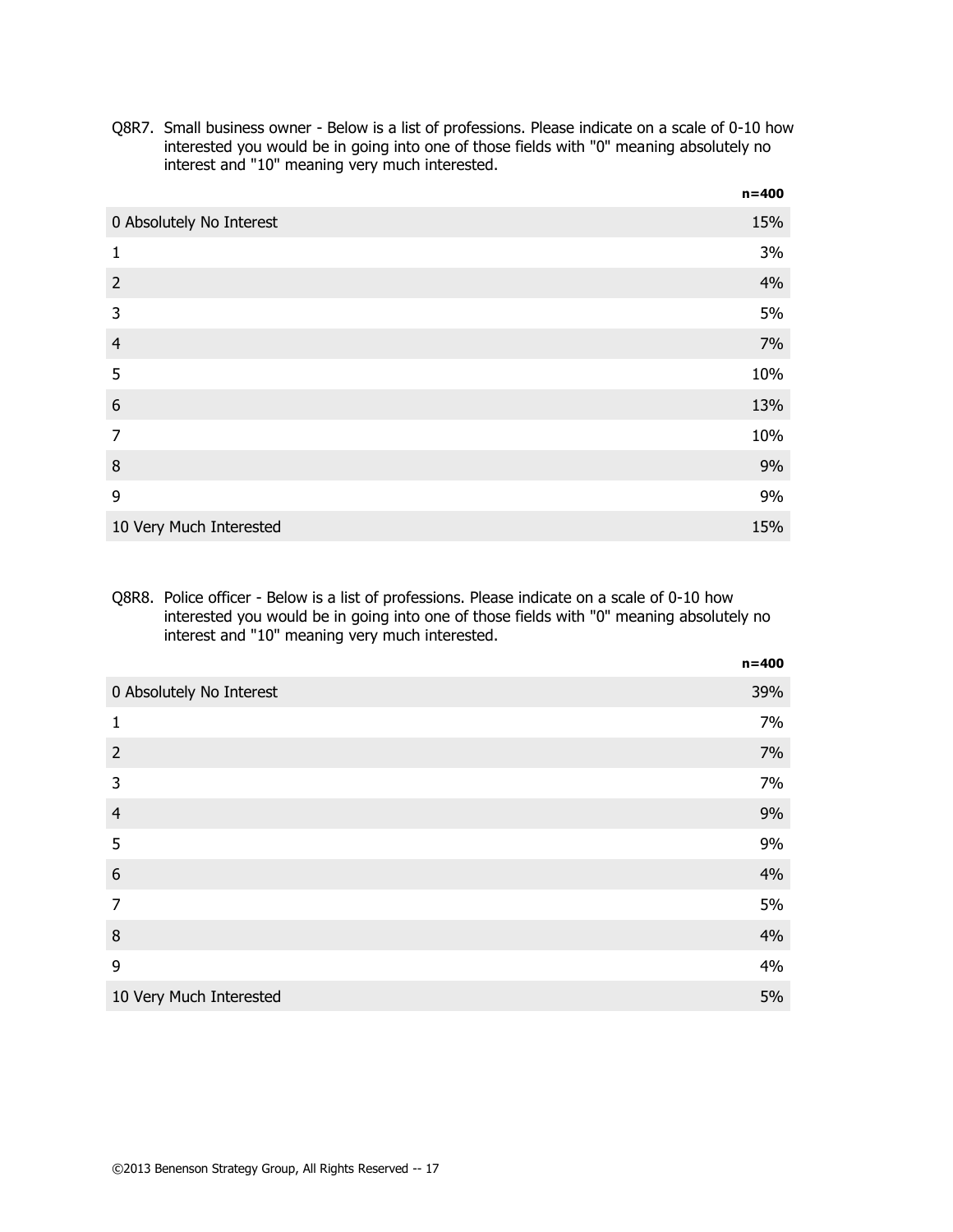Q8R9. Stockbroker - Below is a list of professions. Please indicate on a scale of 0-10 how interested you would be in going into one of those fields with "0" meaning absolutely no interest and "10" meaning very much interested.

|                          | $n = 400$ |
|--------------------------|-----------|
| 0 Absolutely No Interest | 41%       |
| 1                        | 8%        |
| $\overline{2}$           | 6%        |
| 3                        | 5%        |
| $\overline{4}$           | 4%        |
| 5                        | 10%       |
| 6                        | 7%        |
| $\overline{7}$           | 5%        |
| 8                        | 5%        |
| 9                        | 5%        |
| 10 Very Much Interested  | 4%        |

#### Q8R10. Lawyer - Below is a list of professions. Please indicate on a scale of 0-10 how interested you would be in going into one of those fields with "0" meaning absolutely no interest and "10" meaning very much interested.

|                          | $n = 400$ |
|--------------------------|-----------|
| 0 Absolutely No Interest | 31%       |
| $\mathbf{1}$             | 7%        |
| $\overline{2}$           | 6%        |
| 3                        | 5%        |
| $\overline{4}$           | 8%        |
| 5                        | 11%       |
| $\boldsymbol{6}$         | 7%        |
| $\overline{7}$           | 6%        |
| 8                        | 8%        |
| 9                        | 5%        |
| 10 Very Much Interested  | 5%        |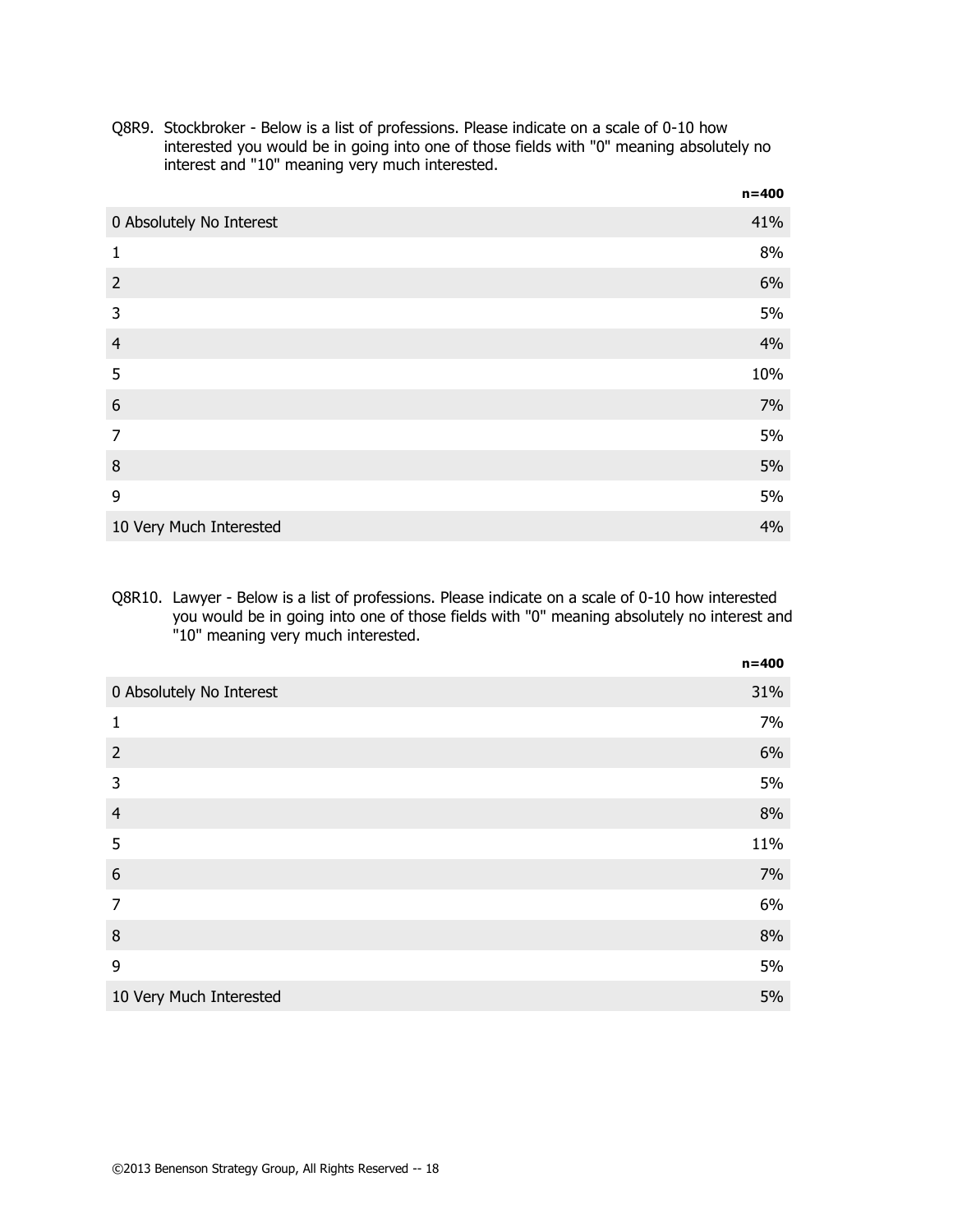Q8R11. Scientist - Below is a list of professions. Please indicate on a scale of 0-10 how interested you would be in going into one of those fields with "0" meaning absolutely no interest and "10" meaning very much interested.

|                          | $n = 400$ |
|--------------------------|-----------|
| 0 Absolutely No Interest | 29%       |
| 1                        | 6%        |
| $\overline{2}$           | 4%        |
| 3                        | 3%        |
| $\overline{4}$           | 5%        |
| 5                        | 8%        |
| 6                        | 7%        |
| $\overline{7}$           | 11%       |
| 8                        | 9%        |
| 9                        | 9%        |
| 10 Very Much Interested  | 10%       |

Q8R12. Engineer - Below is a list of professions. Please indicate on a scale of 0-10 how interested you would be in going into one of those fields with "0" meaning absolutely no interest and "10" meaning very much interested.

|                          | $n = 400$ |
|--------------------------|-----------|
| 0 Absolutely No Interest | 31%       |
| 1                        | 5%        |
| $\overline{2}$           | 7%        |
| 3                        | 5%        |
| $\overline{4}$           | 4%        |
| 5                        | 11%       |
| $\boldsymbol{6}$         | 8%        |
| $\overline{7}$           | 8%        |
| 8                        | 6%        |
| 9                        | 6%        |
| 10 Very Much Interested  | 9%        |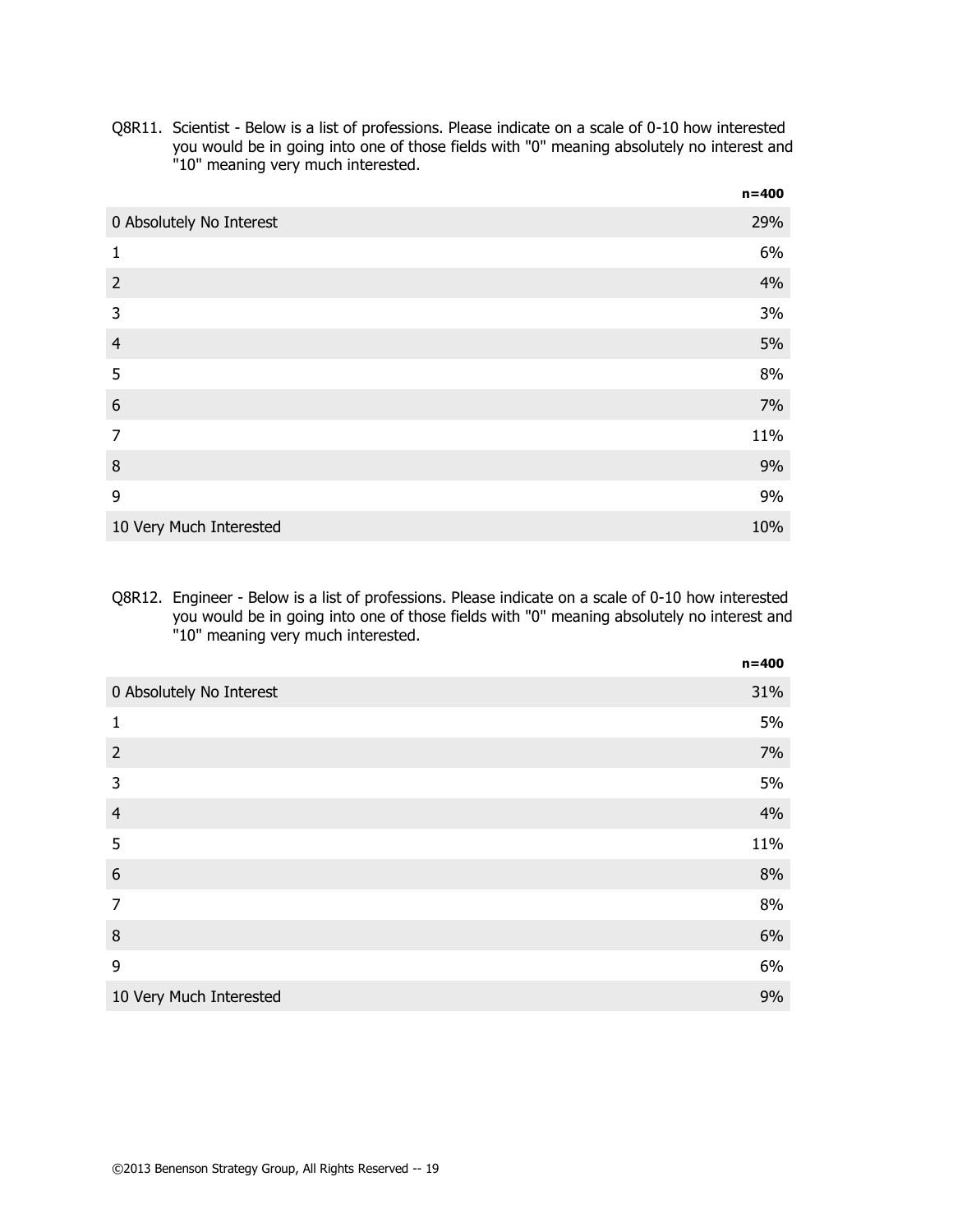Q8R13. Salesperson - Below is a list of professions. Please indicate on a scale of 0-10 how interested you would be in going into one of those fields with "0" meaning absolutely no interest and "10" meaning very much interested.

|                          | $n = 400$ |
|--------------------------|-----------|
| 0 Absolutely No Interest | 34%       |
| 1                        | 7%        |
| $\overline{2}$           | 7%        |
| 3                        | 10%       |
| $\overline{4}$           | 8%        |
| 5                        | 10%       |
| 6                        | 6%        |
| $\overline{7}$           | 5%        |
| 8                        | 5%        |
| 9                        | 4%        |
| 10 Very Much Interested  | 3%        |

#### Q8R14. Real estate agent - Below is a list of professions. Please indicate on a scale of 0-10 how interested you would be in going into one of those fields with "0" meaning absolutely no interest and "10" meaning very much interested.

|                          | $n = 400$ |
|--------------------------|-----------|
| 0 Absolutely No Interest | 37%       |
| $\mathbf{1}$             | 7%        |
| $\overline{2}$           | 7%        |
| 3                        | 6%        |
| $\overline{4}$           | 9%        |
| 5                        | 11%       |
| $\boldsymbol{6}$         | 5%        |
| $\overline{7}$           | 6%        |
| 8                        | 5%        |
| 9                        | 3%        |
| 10 Very Much Interested  | 4%        |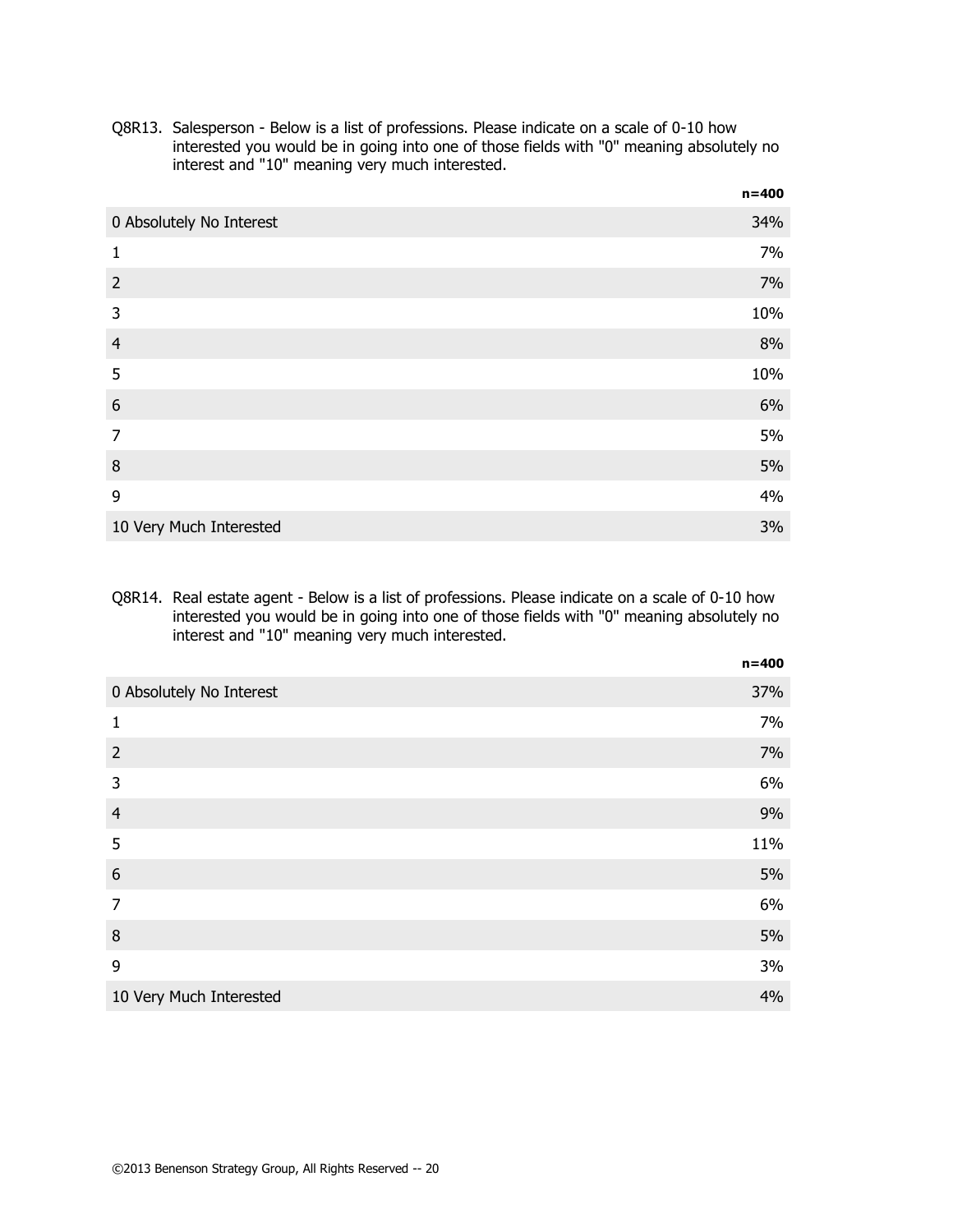Q9R1. **Nice** - Below is a list of characteristics. For each one, please mark what college majors people with those characteristics generally choose. You may select more than one.

|                              | $n = 200$  |
|------------------------------|------------|
| <b>Nursing</b>               | 50%        |
| Education                    | 44%        |
| Psychology                   | 37%        |
| Art                          | 34%        |
| <b>Communication Studies</b> | <b>31%</b> |
| English                      | 31%        |
| Philosophy                   | 20%        |
| Math                         | 18%        |
| Physics                      | 17%        |
| <b>Business</b>              | 16%        |
| Engineering                  | 16%        |
| <b>Political Science</b>     | 12%        |

Q9R2. **Smart** - Below is a list of characteristics. For each one, please mark what college majors people with those characteristics generally choose. You may select more than one.

|                              | $n = 200$ |
|------------------------------|-----------|
| Engineering                  | 66%       |
| Physics                      | 63%       |
| Math                         | 62%       |
| <b>Business</b>              | 47%       |
| <b>Political Science</b>     | 44%       |
| Psychology                   | 43%       |
| <b>Nursing</b>               | 43%       |
| Philosophy                   | 40%       |
| Education                    | 37%       |
| English                      | 36%       |
| <b>Communication Studies</b> | 29%       |
| Art                          | 28%       |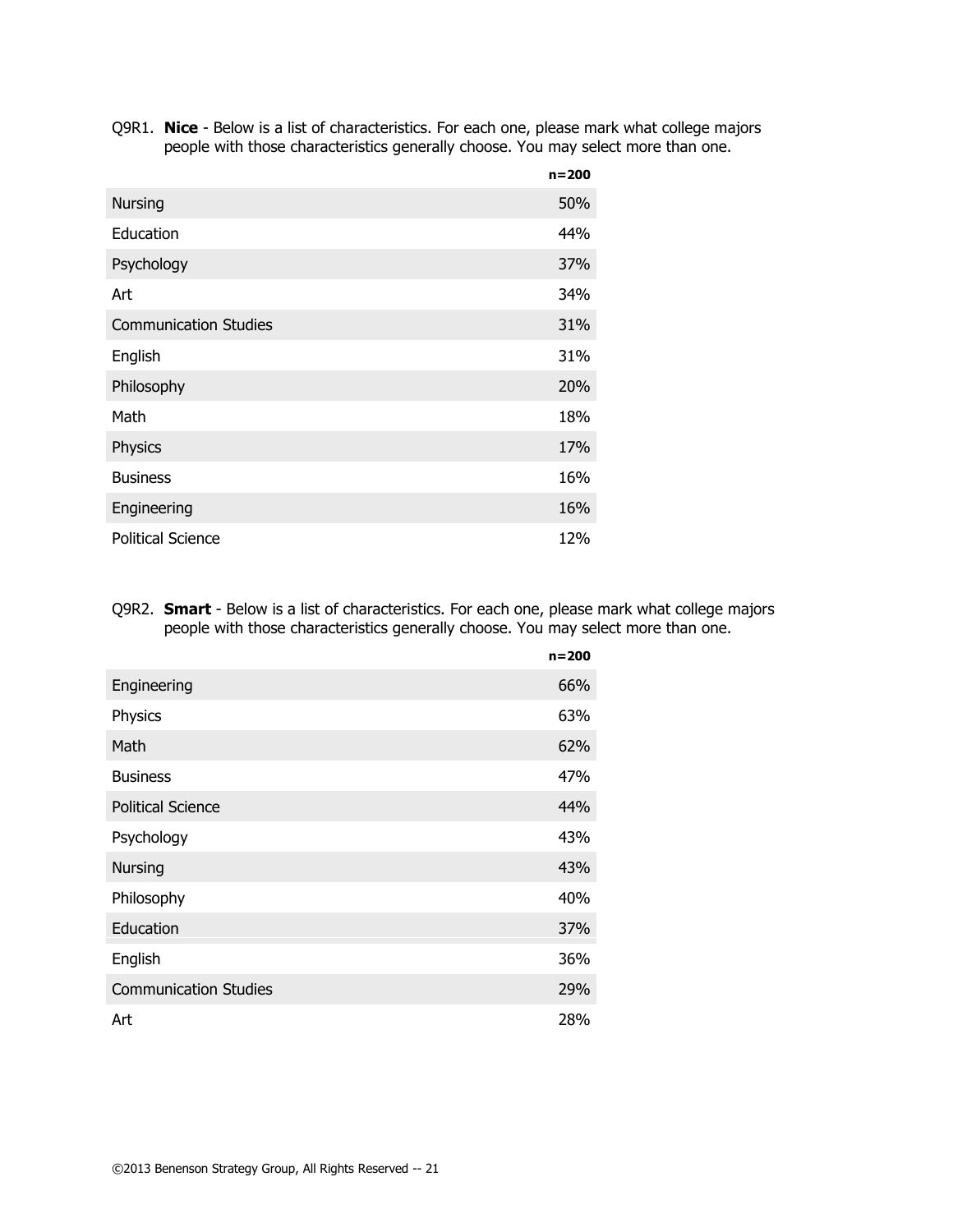Q9R3. **Motivated** - Below is a list of characteristics. For each one, please mark what college majors people with those characteristics generally choose. You may select more than one.

|                              | $n = 200$ |
|------------------------------|-----------|
| <b>Business</b>              | 49%       |
| Physics                      | 48%       |
| Engineering                  | 47%       |
| Nursing                      | 43%       |
| Math                         | 38%       |
| Education                    | 36%       |
| Psychology                   | 34%       |
| <b>Political Science</b>     | 34%       |
| <b>Communication Studies</b> | 27%       |
| Art                          | 27%       |
| Philosophy                   | 27%       |
| English                      | 25%       |

Q9R4. **Ambitious** - Below is a list of characteristics. For each one, please mark what college majors people with those characteristics generally choose. You may select more than one.

|                              | $n = 200$ |
|------------------------------|-----------|
| <b>Business</b>              | 52%       |
| Engineering                  | 47%       |
| <b>Political Science</b>     | 34%       |
| Physics                      | 32%       |
| Psychology                   | 30%       |
| Nursing                      | 30%       |
| Math                         | 29%       |
| Education                    | 28%       |
| <b>Communication Studies</b> | 27%       |
| Art                          | 23%       |
| Philosophy                   | 21%       |
| English                      | 16%       |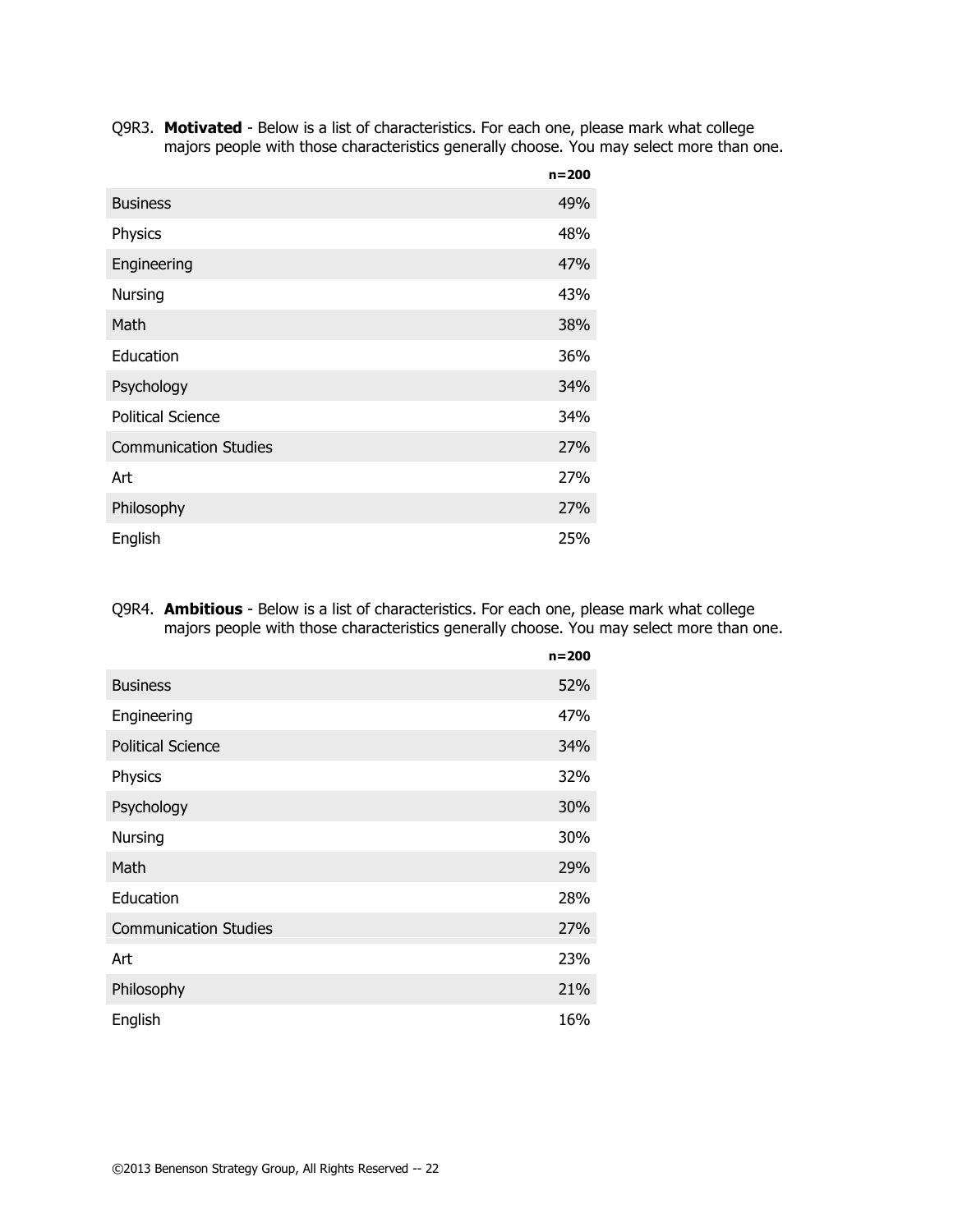Q9R5. **Lazy** - Below is a list of characteristics. For each one, please mark what college majors people with those characteristics generally choose. You may select more than one.

|                              | $n = 200$ |
|------------------------------|-----------|
| Art                          | 42%       |
| <b>Communication Studies</b> | 24%       |
| Philosophy                   | 18%       |
| English                      | 18%       |
| <b>Political Science</b>     | 14%       |
| Education                    | 12%       |
| Psychology                   | 11%       |
| Nursing                      | 11%       |
| <b>Business</b>              | 8%        |
| Physics                      | 8%        |
| Engineering                  | 7%        |
| Math                         | 4%        |

Q9R6. **Mediocre (or average)** - Below is a list of characteristics. For each one, please mark what college majors people with those characteristics generally choose. You may select more than one.

|                              | $n = 200$  |
|------------------------------|------------|
| Art                          | 35%        |
| English                      | 30%        |
| <b>Communication Studies</b> | 28%        |
| Education                    | 27%        |
| Philosophy                   | <b>22%</b> |
| <b>Political Science</b>     | 16%        |
| <b>Business</b>              | 15%        |
| Psychology                   | 15%        |
| Nursing                      | 14%        |
| Math                         | 11%        |
| Engineering                  | 9%         |
| Physics                      | 7%         |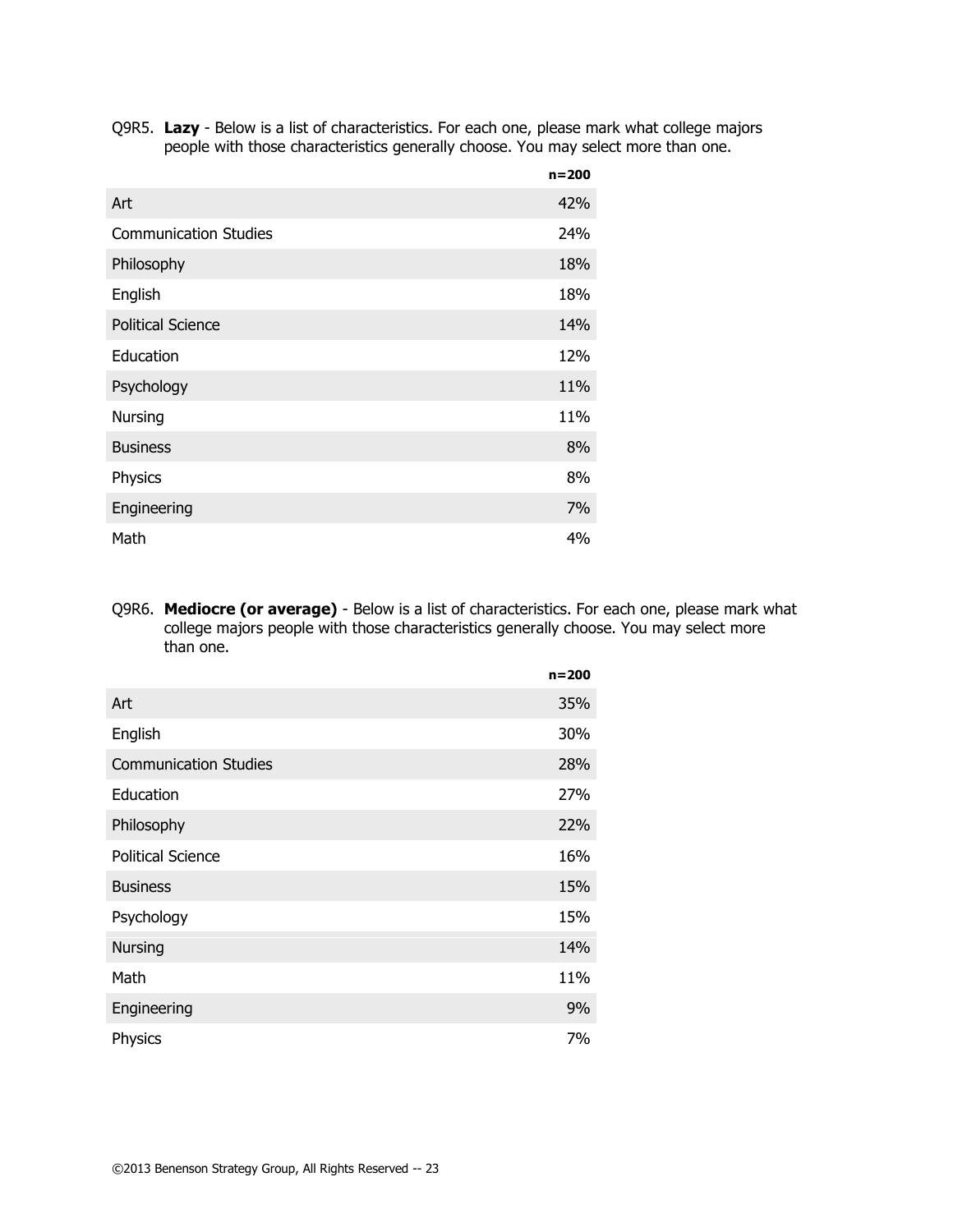Q9R7. **Entrepreneurial** - Below is a list of characteristics. For each one, please mark what college majors people with those characteristics generally choose. You may select more than one.

|                              | $n = 200$       |
|------------------------------|-----------------|
| <b>Business</b>              | 70%             |
| <b>Political Science</b>     | 24%             |
| Engineering                  | 21%             |
| <b>Communication Studies</b> | 19%             |
| Math                         | 17 <sub>%</sub> |
| Art                          | 15%             |
| Physics                      | 14%             |
| Psychology                   | 12%             |
| English                      | 12%             |
| Philosophy                   | 11%             |
| <b>Nursing</b>               | 10%             |
| Education                    | 7%              |

Q9R8. **Rich** - Below is a list of characteristics. For each one, please mark what college majors people with those characteristics generally choose. You may select more than one.

|                              | $n = 200$ |
|------------------------------|-----------|
| <b>Business</b>              | 50%       |
| Engineering                  | 45%       |
| <b>Political Science</b>     | 33%       |
| Physics                      | 29%       |
| Math                         | 18%       |
| Psychology                   | 17%       |
| <b>Communication Studies</b> | 14%       |
| English                      | 11%       |
| <b>Nursing</b>               | 11%       |
| Education                    | 10%       |
| Philosophy                   | 10%       |
| Art                          | 7%        |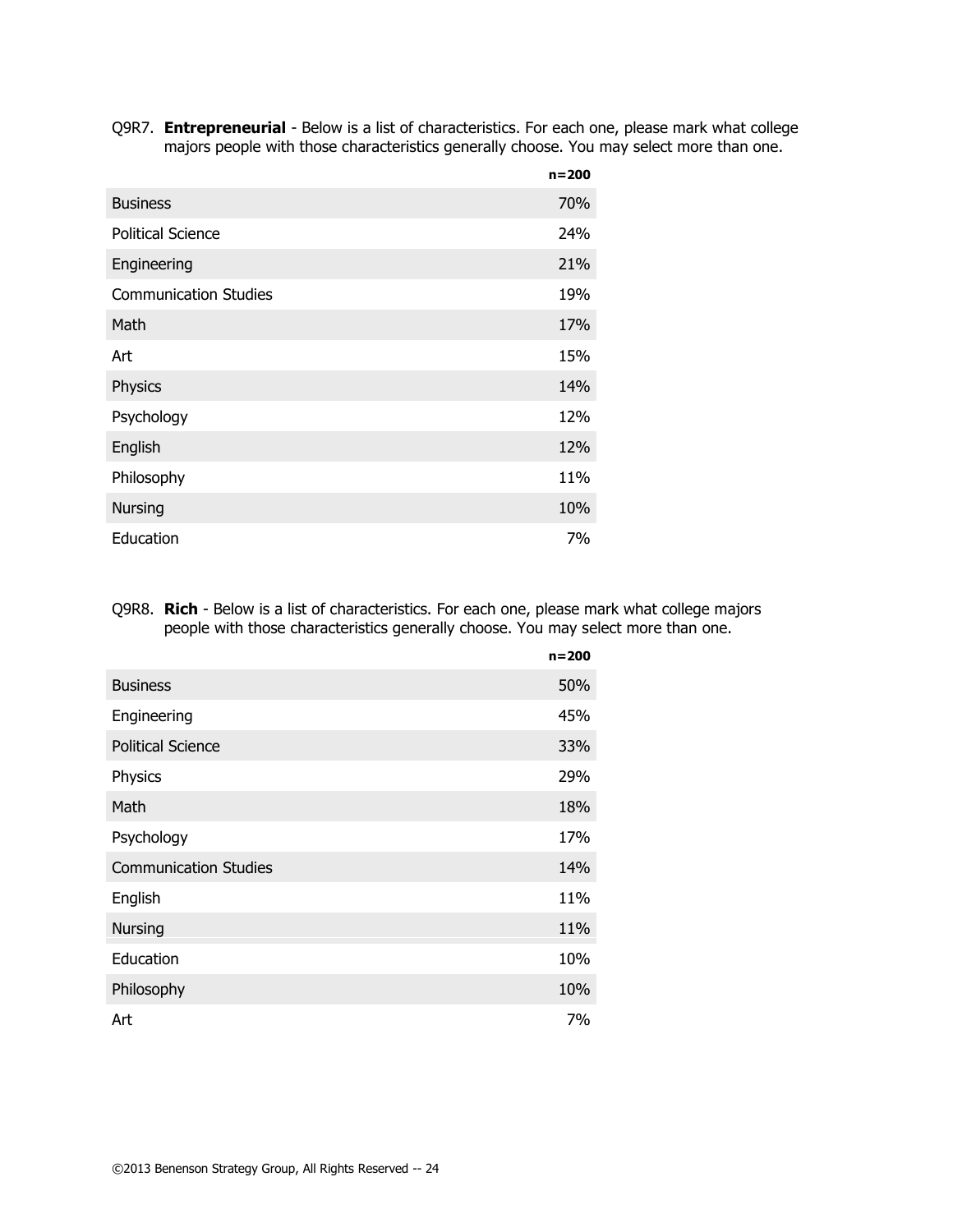Q9R9. **Poor** - Below is a list of characteristics. For each one, please mark what college majors people with those characteristics generally choose. You may select more than one.

|                              | $n = 200$ |
|------------------------------|-----------|
| Art                          | 48%       |
| Education                    | 29%       |
| English                      | 26%       |
| <b>Communication Studies</b> | 20%       |
| Philosophy                   | 19%       |
| <b>Business</b>              | 16%       |
| <b>Nursing</b>               | 16%       |
| Physics                      | 13%       |
| Engineering                  | 13%       |
| Psychology                   | 13%       |
| Math                         | 12%       |
| <b>Political Science</b>     | 8%        |

Q9R10. **Socially conscious** - Below is a list of characteristics. For each one, please mark what college majors people with those characteristics generally choose. You may select more than one.

|                              | $n = 200$ |
|------------------------------|-----------|
| Psychology                   | 46%       |
| Education                    | 43%       |
| <b>Political Science</b>     | 42%       |
| <b>Communication Studies</b> | 37%       |
| Philosophy                   | 36%       |
| Nursing                      | 32%       |
| Art                          | 27%       |
| <b>Business</b>              | 26%       |
| English                      | 21%       |
| Physics                      | 13%       |
| Math                         | 12%       |
| Engineering                  | 11%       |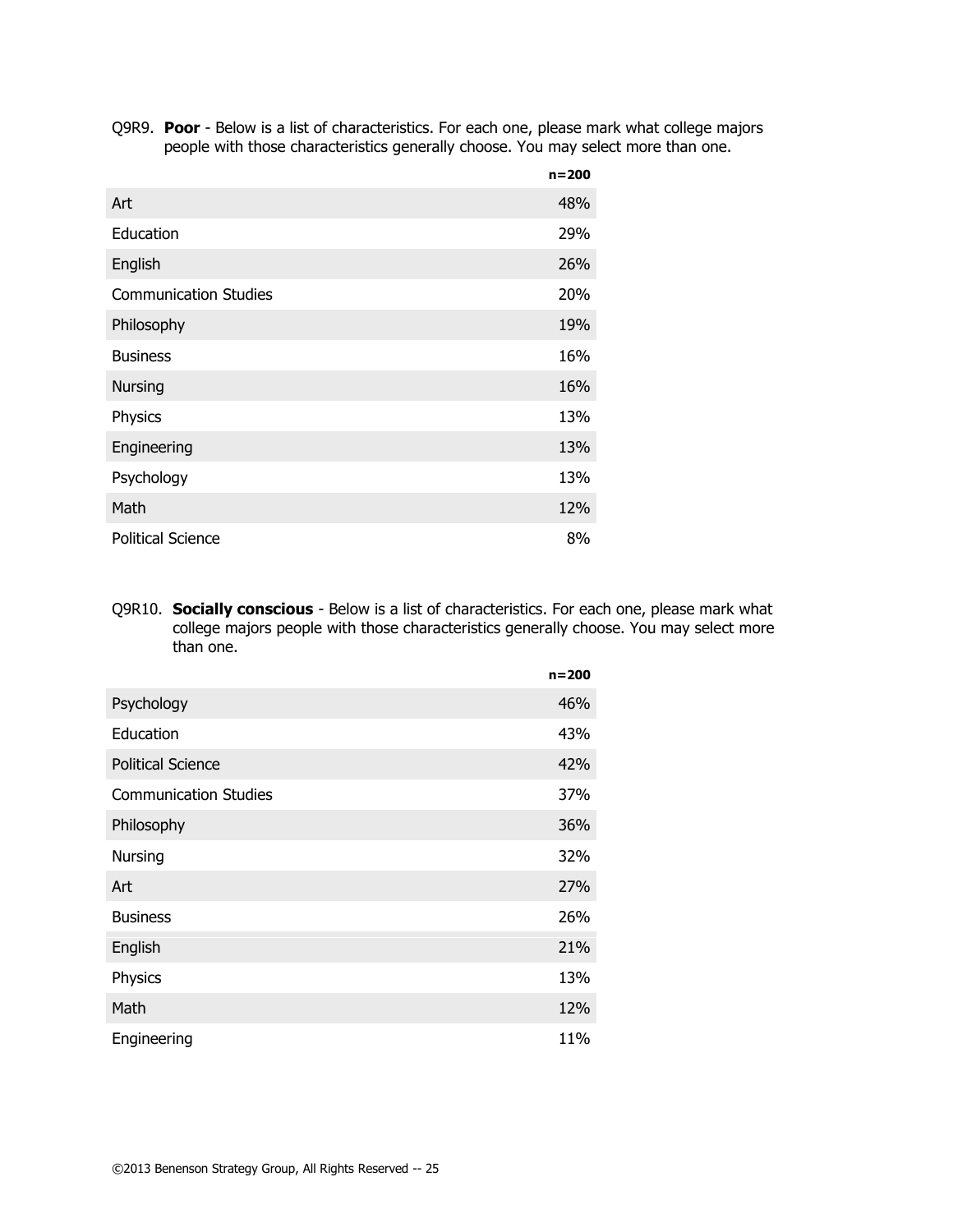Q9R11. **Driven** - Below is a list of characteristics. For each one, please mark what college majors people with those characteristics generally choose. You may select more than one.

|                              | $n = 200$ |
|------------------------------|-----------|
| Engineering                  | 54%       |
| Physics                      | 45%       |
| <b>Business</b>              | 43%       |
| Math                         | 38%       |
| <b>Political Science</b>     | 37%       |
| Education                    | 36%       |
| <b>Nursing</b>               | 33%       |
| Philosophy                   | 31%       |
| <b>Communication Studies</b> | 28%       |
| Psychology                   | 28%       |
| Art                          | 26%       |
| English                      | 22%       |

Q9R12. **Laid back** - Below is a list of characteristics. For each one, please mark what college majors people with those characteristics generally choose. You may select more than one.

|                              | $n = 200$ |
|------------------------------|-----------|
| Art                          | 50%       |
| Philosophy                   | 33%       |
| <b>Communication Studies</b> | 26%       |
| English                      | 24%       |
| Education                    | 18%       |
| Psychology                   | 18%       |
| Math                         | 15%       |
| Nursing                      | 12%       |
| <b>Political Science</b>     | 11%       |
| <b>Business</b>              | 10%       |
| Engineering                  | 10%       |
| Physics                      | 9%        |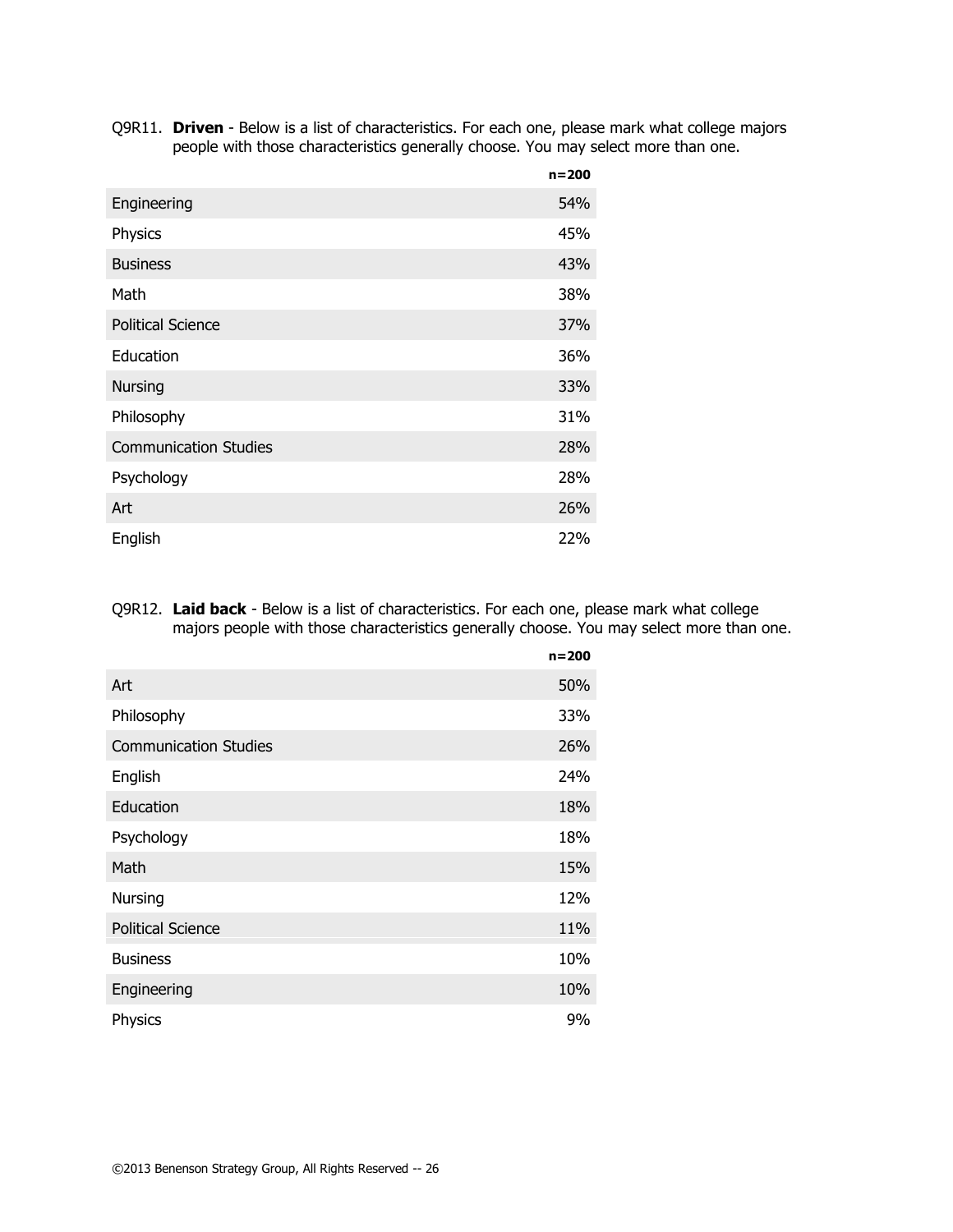Q9R13. **Patient** - Below is a list of characteristics. For each one, please mark what college majors people with those characteristics generally choose. You may select more than one.

|                              | $n = 200$ |
|------------------------------|-----------|
| <b>Nursing</b>               | 48%       |
| Education                    | 46%       |
| Psychology                   | 39%       |
| Art                          | 30%       |
| <b>Communication Studies</b> | 29%       |
| Philosophy                   | 25%       |
| Engineering                  | 24%       |
| Physics                      | 23%       |
| Math                         | 22%       |
| English                      | 22%       |
| <b>Business</b>              | 15%       |
| <b>Political Science</b>     | 14%       |

Q9R14. **Selfless** - Below is a list of characteristics. For each one, please mark what college majors people with those characteristics generally choose. You may select more than one.

|                              | $n = 200$ |
|------------------------------|-----------|
| <b>Nursing</b>               | 59%       |
| Education                    | 43%       |
| Psychology                   | 24%       |
| Philosophy                   | 18%       |
| <b>Communication Studies</b> | 17%       |
| Art                          | 14%       |
| <b>Business</b>              | 13%       |
| Engineering                  | 13%       |
| English                      | 13%       |
| Physics                      | 12%       |
| <b>Political Science</b>     | 11%       |
| Math                         | 10%       |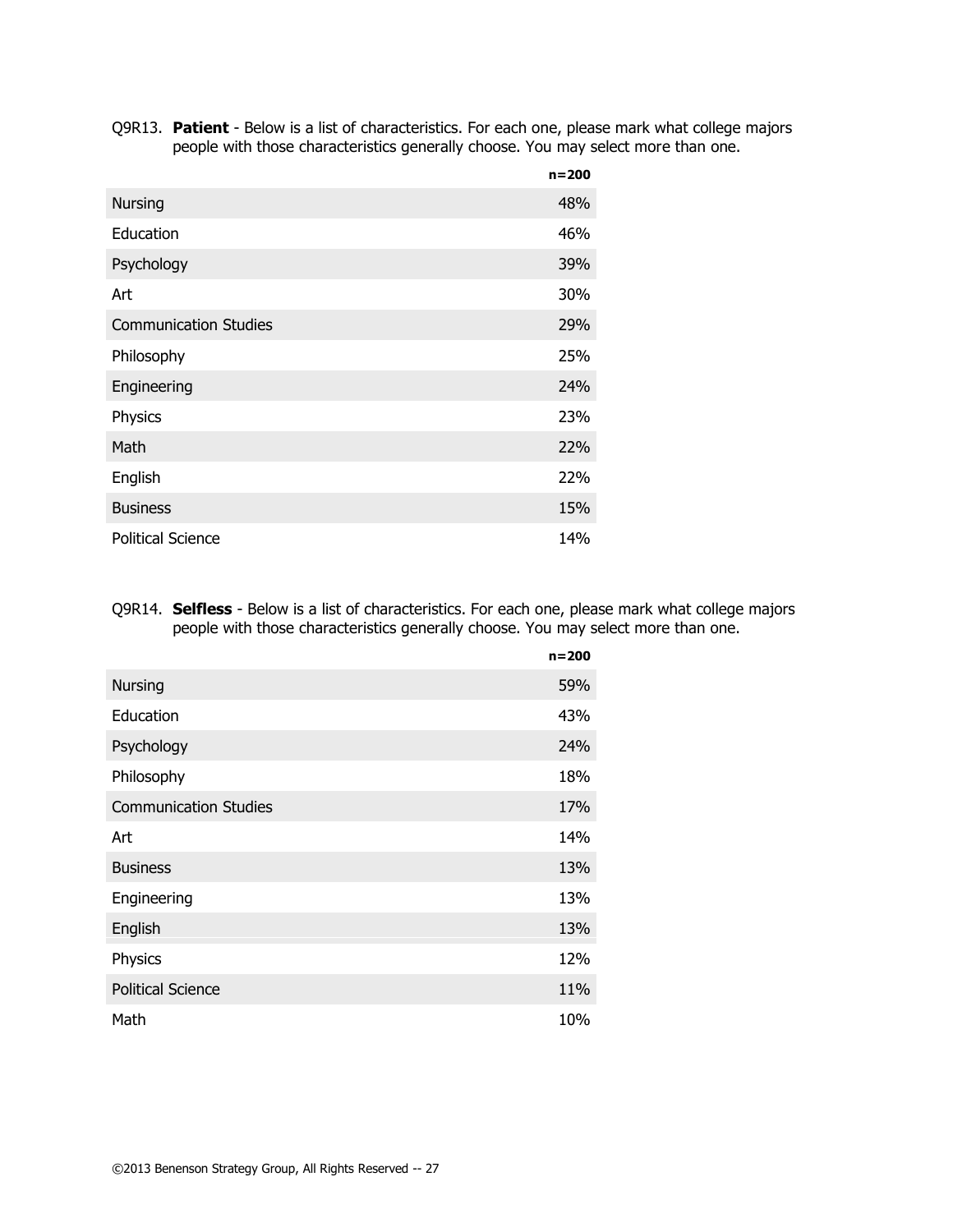Q9R15. **Curious** - Below is a list of characteristics. For each one, please mark what college majors people with those characteristics generally choose. You may select more than one.

|                              | $n = 200$ |
|------------------------------|-----------|
| Philosophy                   | 44%       |
| Psychology                   | 43%       |
| Physics                      | 41%       |
| Art                          | 35%       |
| Engineering                  | 33%       |
| Math                         | 29%       |
| <b>Communication Studies</b> | 24%       |
| Education                    | 20%       |
| <b>Political Science</b>     | 19%       |
| English                      | 18%       |
| <b>Business</b>              | 15%       |
| <b>Nursing</b>               | 13%       |

Q10R1. **Nice** - Below is a list of characteristics. For each one, please mark what career people with those characteristics generally choose. You may select more than one.

|                              | $n = 200$ |
|------------------------------|-----------|
| <b>Nursing</b>               | 56%       |
| Education                    | 50%       |
| Art                          | 35%       |
| English                      | 35%       |
| Psychology                   | 33%       |
| <b>Communication Studies</b> | 26%       |
| Philosophy                   | 22%       |
| <b>Business</b>              | 21%       |
| Engineering                  | 18%       |
| <b>Political Science</b>     | 18%       |
| Math                         | 13%       |
| Physics                      | 13%       |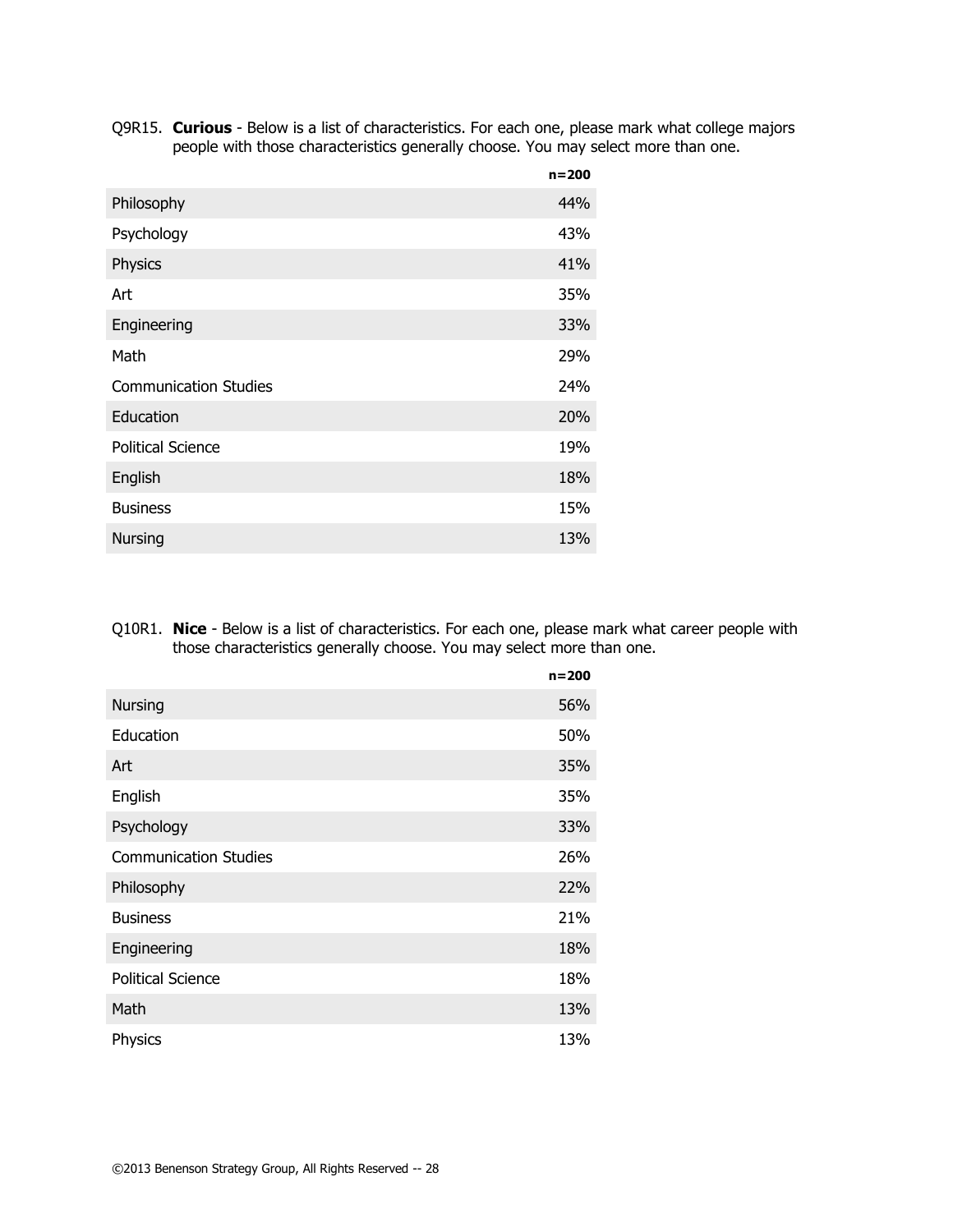Q10R2. **Smart** - Below is a list of characteristics. For each one, please mark what career people with those characteristics generally choose. You may select more than one.

|                              | $n = 200$ |
|------------------------------|-----------|
| Engineering                  | 66%       |
| Physics                      | 63%       |
| Math                         | 58%       |
| <b>Business</b>              | 47%       |
| Psychology                   | 42%       |
| <b>Political Science</b>     | 40%       |
| <b>Nursing</b>               | 38%       |
| Education                    | 35%       |
| Philosophy                   | 35%       |
| English                      | 30%       |
| <b>Communication Studies</b> | 23%       |
| Art                          | 19%       |

Q10R3. **Motivated** - Below is a list of characteristics. For each one, please mark what career people with those characteristics generally choose. You may select more than one.

|                              | $n = 200$ |
|------------------------------|-----------|
| <b>Business</b>              | 54%       |
| Engineering                  | 54%       |
| Physics                      | 43%       |
| <b>Political Science</b>     | 43%       |
| <b>Nursing</b>               | 42%       |
| Math                         | 37%       |
| Education                    | 36%       |
| Art                          | 33%       |
| Psychology                   | 32%       |
| <b>Communication Studies</b> | 31%       |
| Philosophy                   | 24%       |
| English                      | 24%       |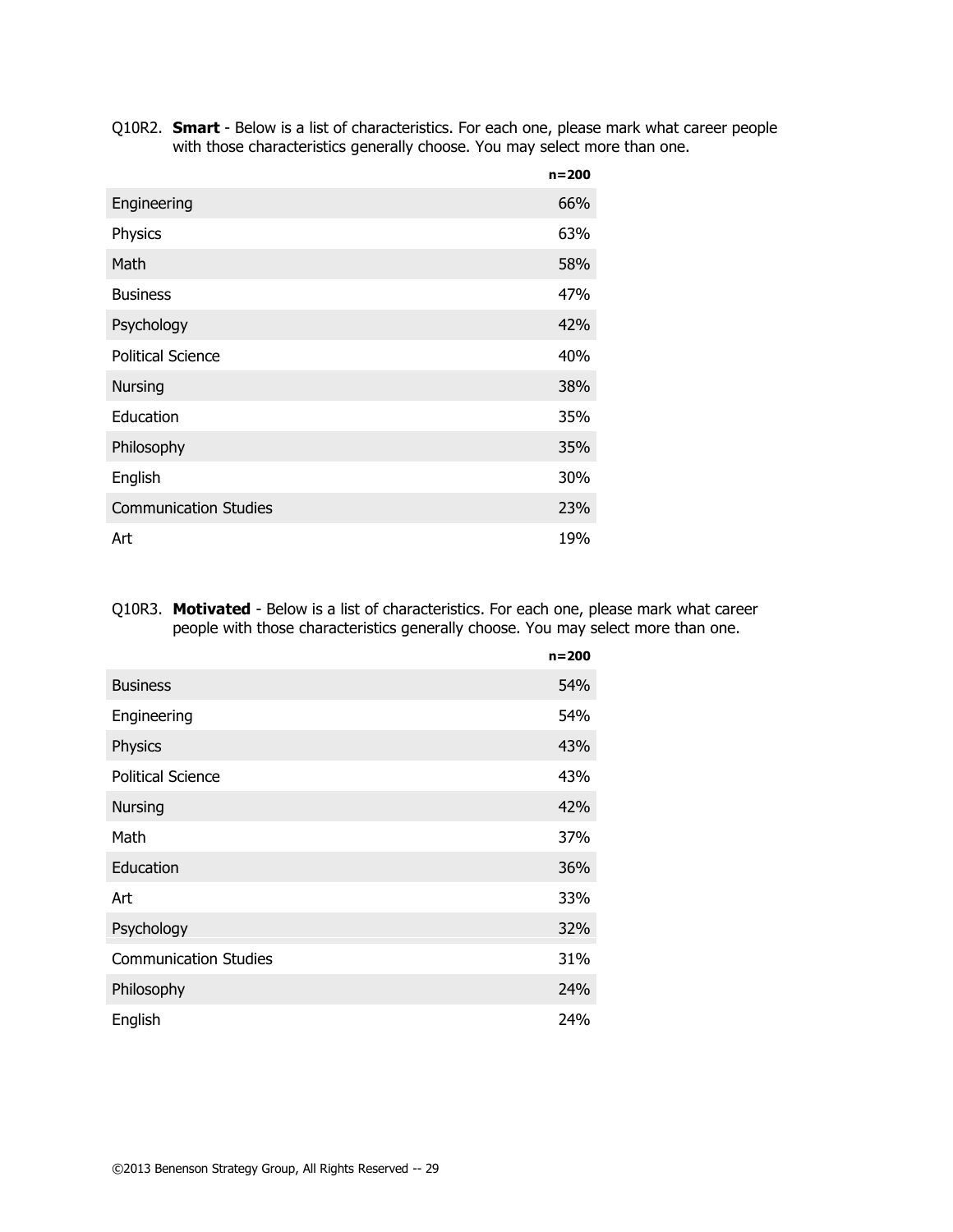Q10R4. **Ambitious** - Below is a list of characteristics. For each one, please mark what career people with those characteristics generally choose. You may select more than one.

|                              | $n = 200$ |
|------------------------------|-----------|
| <b>Business</b>              | 52%       |
| Engineering                  | 44%       |
| <b>Political Science</b>     | 38%       |
| Physics                      | 33%       |
| <b>Nursing</b>               | 33%       |
| Art                          | 29%       |
| Philosophy                   | 29%       |
| Psychology                   | 28%       |
| Math                         | 26%       |
| Education                    | 24%       |
| <b>Communication Studies</b> | 20%       |
| English                      | 16%       |

Q10R5. **Lazy** - Below is a list of characteristics. For each one, please mark what career people with those characteristics generally choose. You may select more than one.

|                              | $n = 200$ |
|------------------------------|-----------|
| Art                          | 36%       |
| <b>Communication Studies</b> | 27%       |
| Philosophy                   | 21%       |
| English                      | 17%       |
| Psychology                   | 15%       |
| <b>Political Science</b>     | 15%       |
| Education                    | 13%       |
| <b>Business</b>              | 11%       |
| <b>Nursing</b>               | 10%       |
| Math                         | 9%        |
| Physics                      | 5%        |
| Engineering                  | 5%        |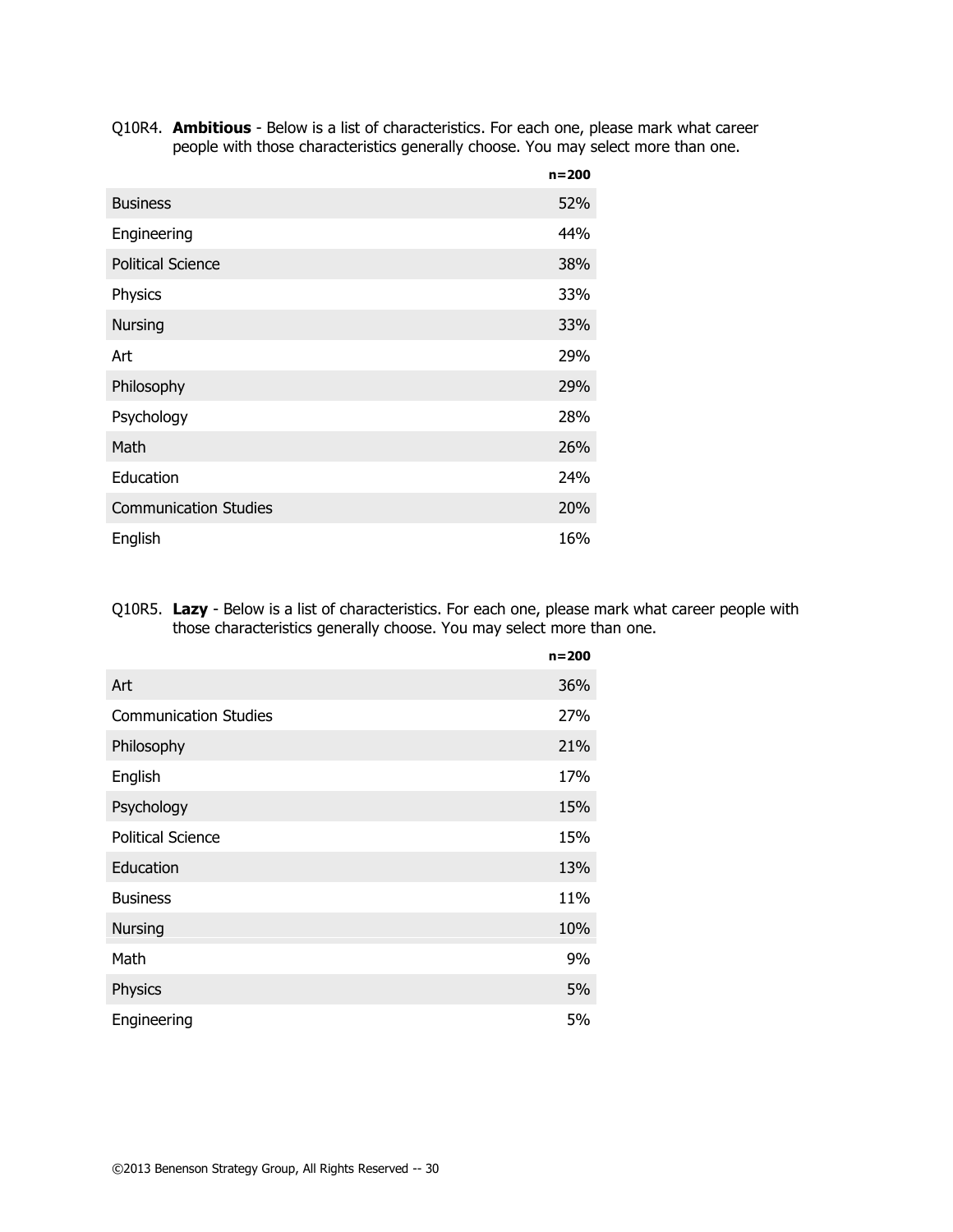Q10R6. **Mediocre (or average)** - Below is a list of characteristics. For each one, please mark what career people with those characteristics generally choose. You may select more than one.

|                              | $n = 200$ |
|------------------------------|-----------|
| Education                    | 32%       |
| <b>Communication Studies</b> | 32%       |
| Art                          | 32%       |
| English                      | 27%       |
| Philosophy                   | 20%       |
| Psychology                   | 20%       |
| <b>Nursing</b>               | 20%       |
| <b>Political Science</b>     | 20%       |
| <b>Business</b>              | 16%       |
| Math                         | 13%       |
| Physics                      | 11%       |
| Engineering                  | 10%       |

Q10R7. **Entrepreneurial** - Below is a list of characteristics. For each one, please mark what career people with those characteristics generally choose. You may select more than one.

|                              | $n = 200$ |
|------------------------------|-----------|
| <b>Business</b>              | 71%       |
| <b>Communication Studies</b> | 23%       |
| Engineering                  | 22%       |
| <b>Political Science</b>     | 18%       |
| Art                          | 14%       |
| Math                         | 11%       |
| Psychology                   | 11%       |
| Physics                      | 10%       |
| English                      | 9%        |
| Education                    | 8%        |
| Philosophy                   | 6%        |
| <b>Nursing</b>               | 5%        |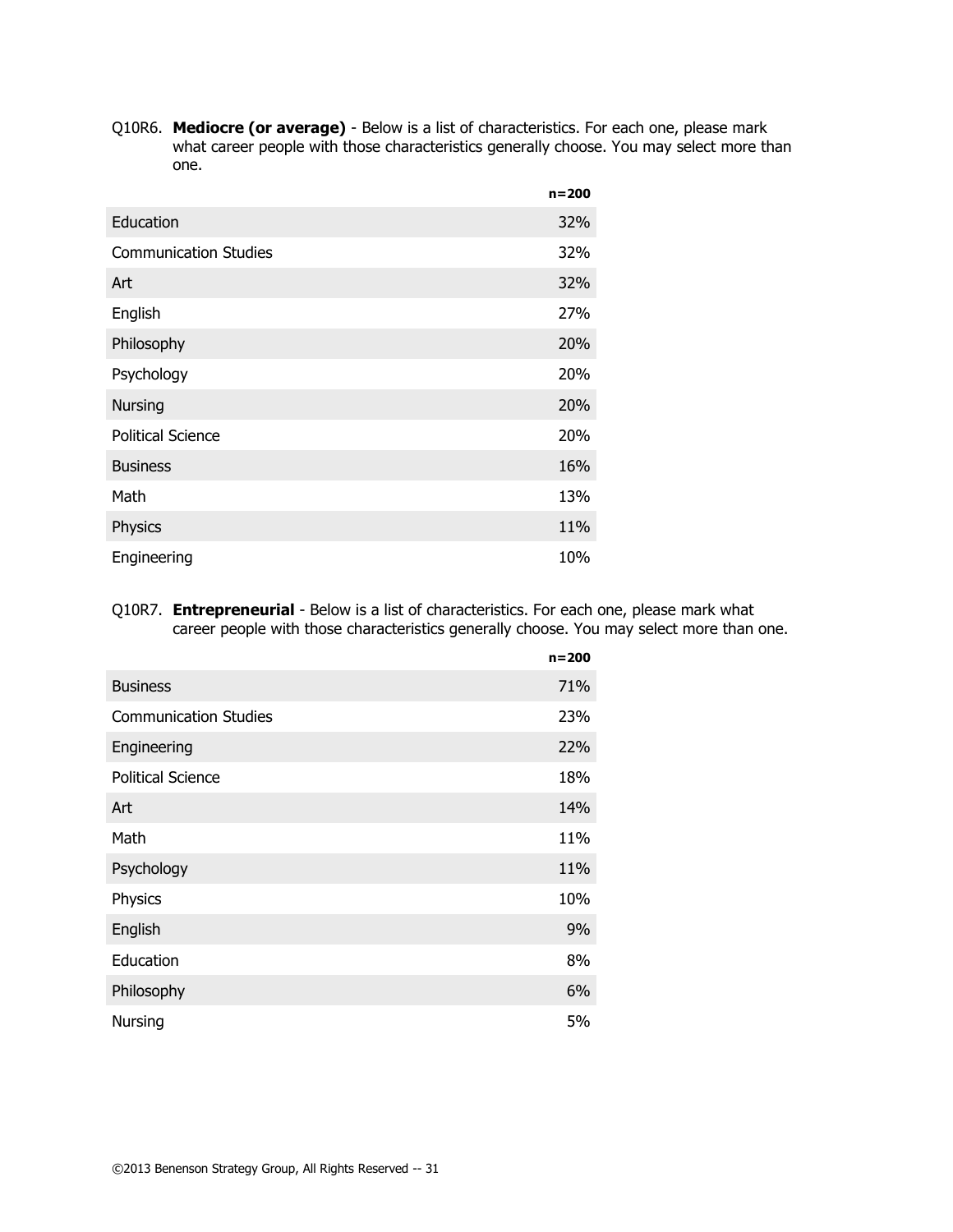Q10R8. **Rich** - Below is a list of characteristics. For each one, please mark what career people with those characteristics generally choose. You may select more than one.

|                              | $n = 200$  |
|------------------------------|------------|
| <b>Business</b>              | 55%        |
| Engineering                  | 49%        |
| <b>Political Science</b>     | 34%        |
| Physics                      | 24%        |
| Psychology                   | <b>22%</b> |
| Nursing                      | 14%        |
| Math                         | 12%        |
| Philosophy                   | 11%        |
| <b>Communication Studies</b> | 10%        |
| Art                          | 8%         |
| English                      | 7%         |
| Education                    | 6%         |

Q10R9. **Poor** - Below is a list of characteristics. For each one, please mark what career people with those characteristics generally choose. You may select more than one.

|                              | $n = 200$ |
|------------------------------|-----------|
| Art                          | 47%       |
| Education                    | 40%       |
| Philosophy                   | 23%       |
| English                      | 23%       |
| <b>Nursing</b>               | 13%       |
| <b>Communication Studies</b> | 11%       |
| Math                         | 10%       |
| <b>Political Science</b>     | 10%       |
| <b>Business</b>              | 9%        |
| Psychology                   | 8%        |
| Engineering                  | 7%        |
| Physics                      | 4%        |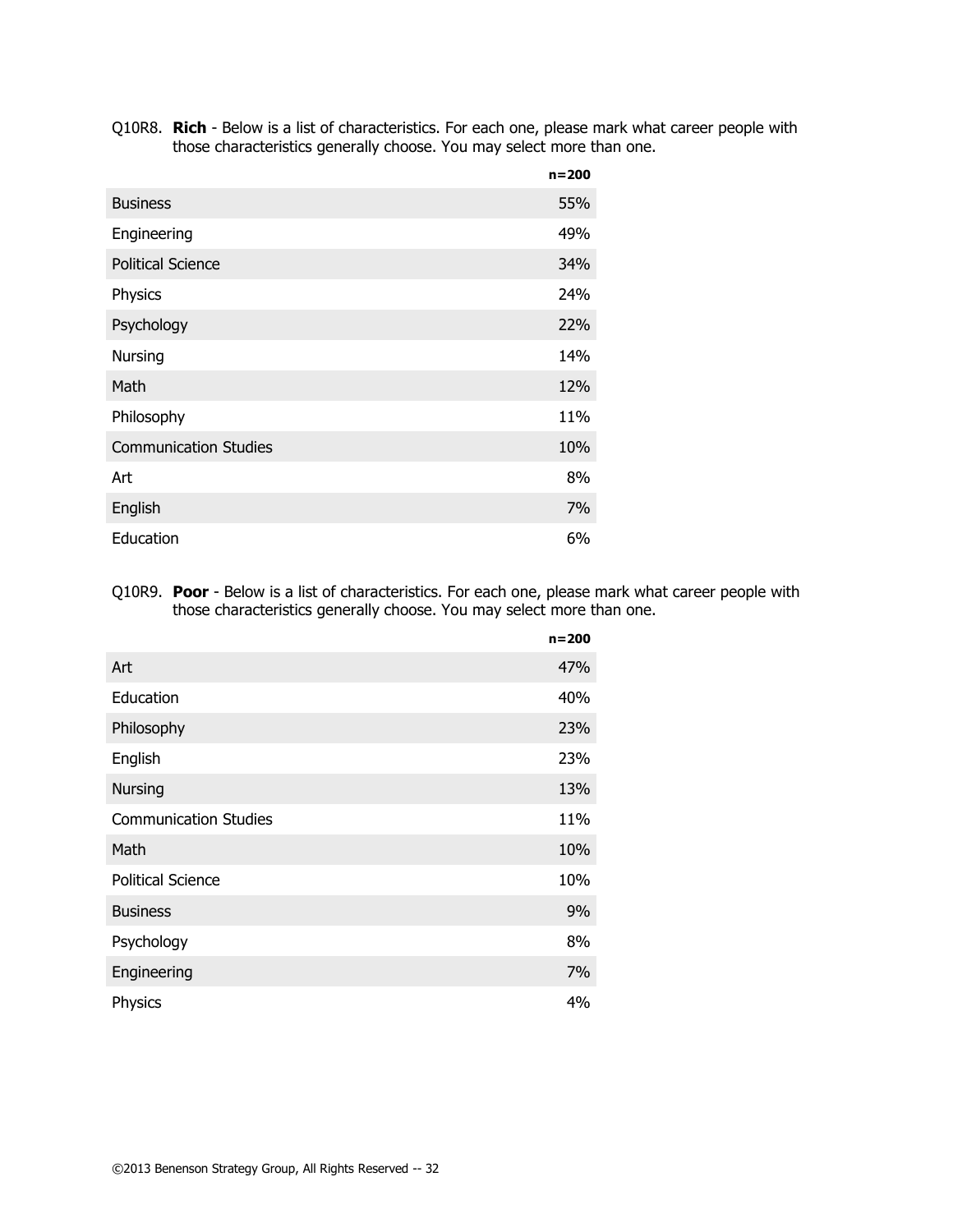Q10R10. **Socially conscious** - Below is a list of characteristics. For each one, please mark what career people with those characteristics generally choose. You may select more than one.

|                              | $n = 200$ |
|------------------------------|-----------|
| Education                    | 39%       |
| <b>Communication Studies</b> | 38%       |
| Psychology                   | 37%       |
| <b>Political Science</b>     | 37%       |
| Philosophy                   | 34%       |
| Nursing                      | 33%       |
| Art                          | 26%       |
| English                      | 23%       |
| <b>Business</b>              | 22%       |
| Engineering                  | 14%       |
| Physics                      | 13%       |
| Math                         | 12%       |

Q10R11. **Driven** - Below is a list of characteristics. For each one, please mark what career people with those characteristics generally choose. You may select more than one.

|                              | $n = 200$ |
|------------------------------|-----------|
| Engineering                  | 56%       |
| <b>Business</b>              | 50%       |
| <b>Nursing</b>               | 36%       |
| <b>Political Science</b>     | 36%       |
| Physics                      | 34%       |
| Math                         | 33%       |
| Education                    | 30%       |
| Psychology                   | 26%       |
| Art                          | 23%       |
| <b>Communication Studies</b> | 21%       |
| English                      | 19%       |
| Philosophy                   | 17%       |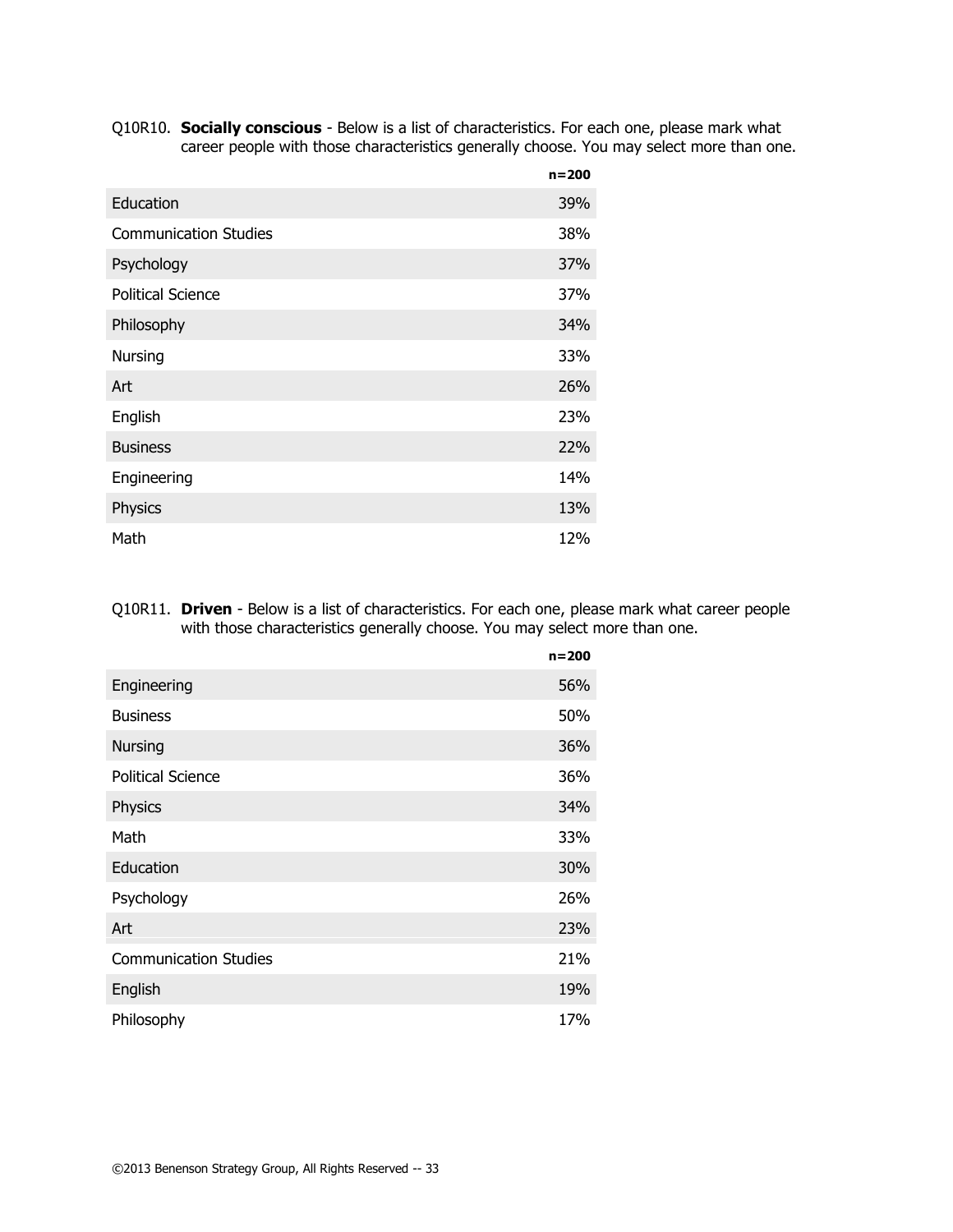| Q10R12. Laid back - Below is a list of characteristics. For each one, please mark what career |
|-----------------------------------------------------------------------------------------------|
| people with those characteristics generally choose. You may select more than one.             |

|                              | $n = 200$ |
|------------------------------|-----------|
| Art                          | 54%       |
| Philosophy                   | 35%       |
| English                      | 27%       |
| <b>Communication Studies</b> | 26%       |
| Education                    | 22%       |
| Psychology                   | 22%       |
| <b>Business</b>              | 15%       |
| Engineering                  | 13%       |
| <b>Nursing</b>               | 12%       |
| <b>Political Science</b>     | 10%       |
| Math                         | 9%        |
| Physics                      | 8%        |

#### Q10R13. **Patient** - Below is a list of characteristics. For each one, please mark what career people with those characteristics generally choose. You may select more than one.

|                              | $n = 200$ |
|------------------------------|-----------|
| <b>Nursing</b>               | 49%       |
| Education                    | 47%       |
| Psychology                   | 35%       |
| Art                          | 27%       |
| English                      | 27%       |
| <b>Communication Studies</b> | 23%       |
| Physics                      | 22%       |
| Engineering                  | 22%       |
| Math                         | 21%       |
| Philosophy                   | 21%       |
| <b>Political Science</b>     | 11%       |
| <b>Business</b>              | 10%       |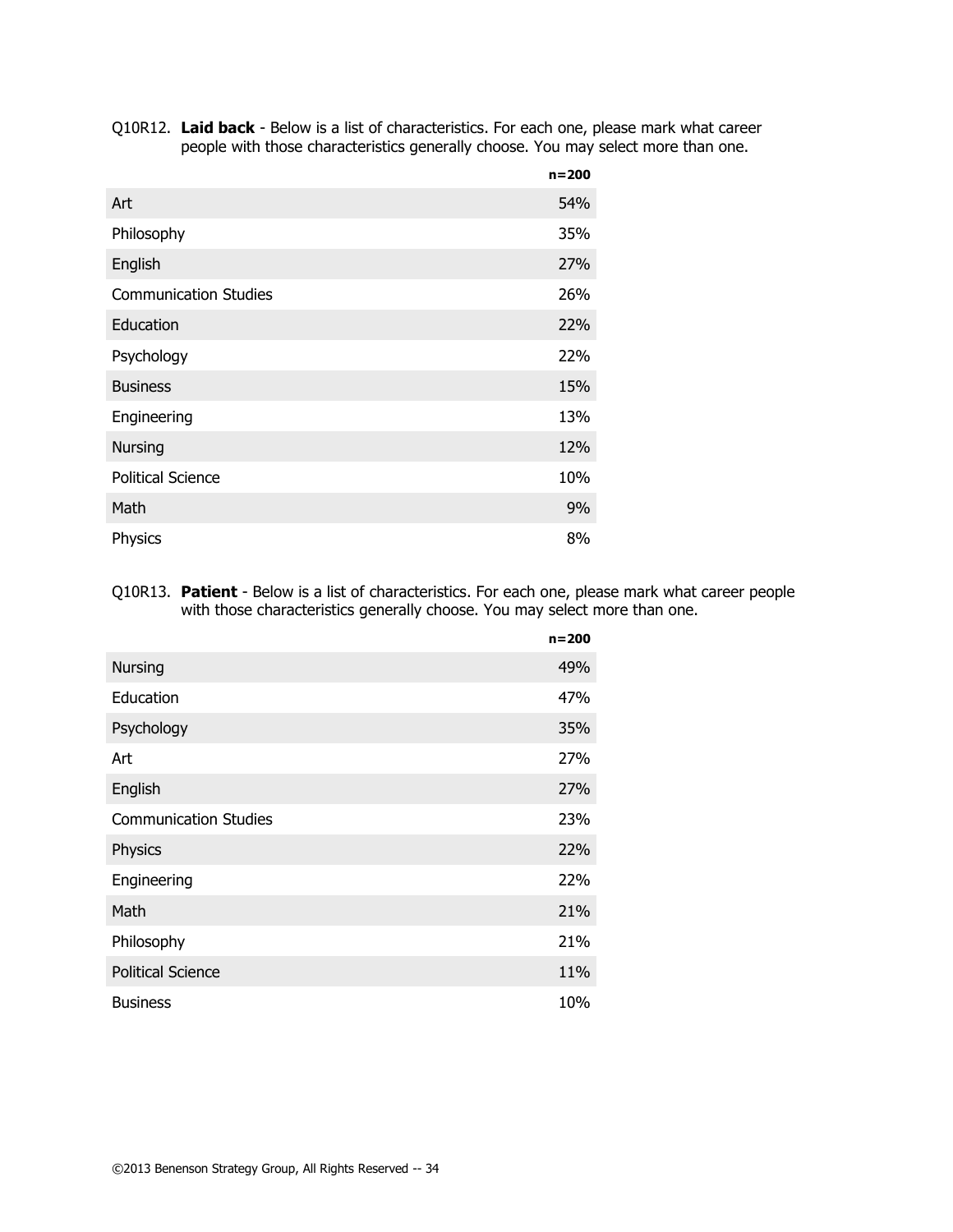Q10R14. Selfless - Below is a list of characteristics. For each one, please mark what career people with those characteristics generally choose. You may select more than one.

|                              | $n = 200$ |
|------------------------------|-----------|
| <b>Nursing</b>               | 54%       |
| Education                    | 42%       |
| Psychology                   | 23%       |
| <b>Communication Studies</b> | 16%       |
| Art                          | 15%       |
| Philosophy                   | 14%       |
| Engineering                  | 12%       |
| English                      | 12%       |
| Physics                      | 10%       |
| <b>Political Science</b>     | 8%        |
| <b>Business</b>              | 7%        |
| Math                         | 6%        |

Q10R15. **Curious** - Below is a list of characteristics. For each one, please mark what career people with those characteristics generally choose. You may select more than one.

|                              | $n = 200$ |
|------------------------------|-----------|
| Philosophy                   | 47%       |
| Psychology                   | 46%       |
| Art                          | 43%       |
| Physics                      | 39%       |
| Engineering                  | 35%       |
| Education                    | 27%       |
| Math                         | 26%       |
| <b>Political Science</b>     | 25%       |
| English                      | 21%       |
| <b>Business</b>              | 20%       |
| <b>Communication Studies</b> | 20%       |
| <b>Nursing</b>               | 20%       |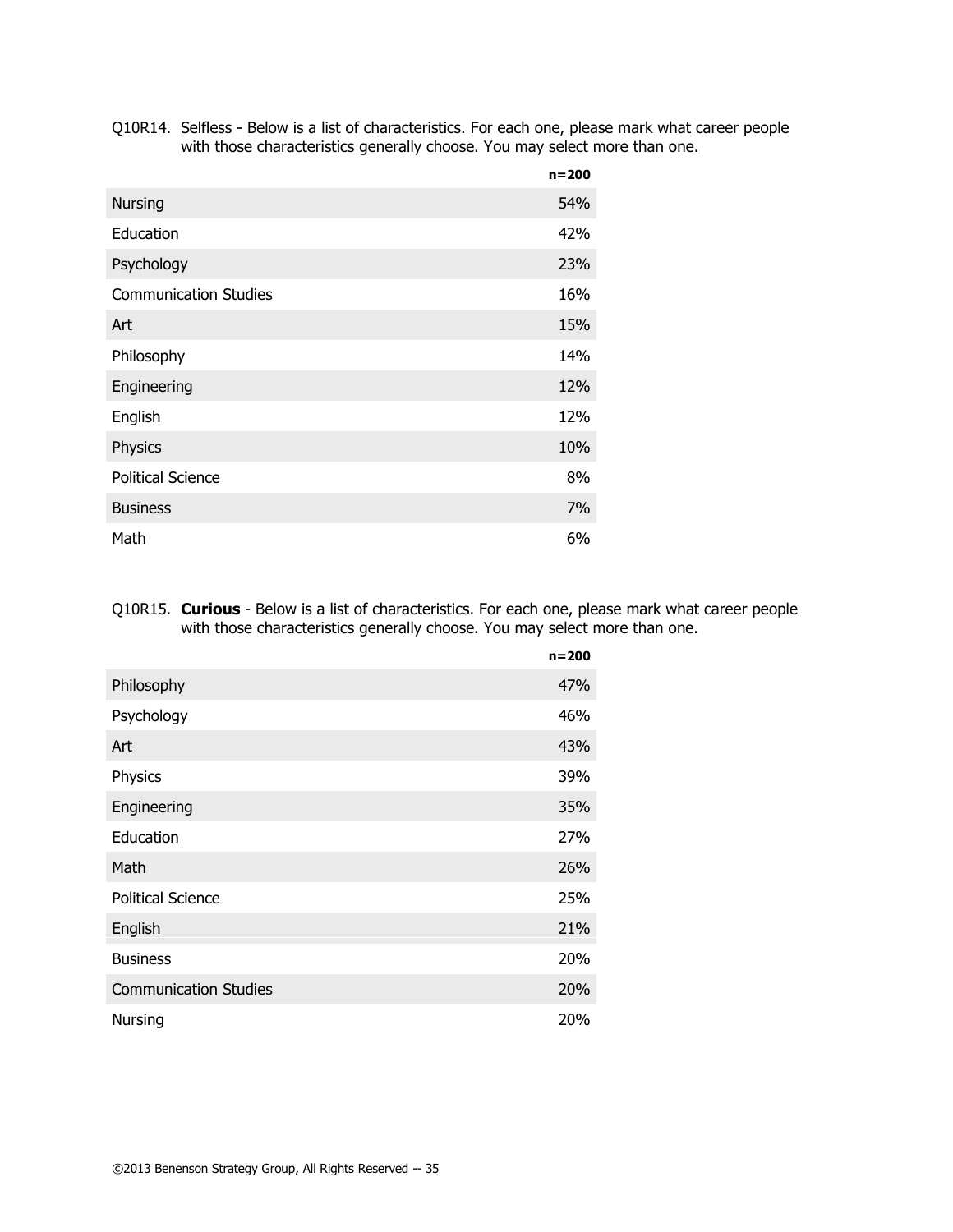Q11R1. Business - Of the following list please indicate whether you think this major is very difficult, somewhat difficult, somewhat easy, or very easy.

|                    | $n = 400$ |
|--------------------|-----------|
| Very difficult     | 19%       |
| Somewhat difficult | 47%       |
| Somewhat easy      | 26%       |
| Very easy          | 8%        |
| <b>DIFFICULT</b>   | 66%       |
| <b>EASY</b>        | 34%       |

Q11R2. Education - Of the following list please indicate whether you think this major is very difficult, somewhat difficult, somewhat easy, or very easy.

|                    | $n = 400$  |
|--------------------|------------|
| Very difficult     | 9%         |
| Somewhat difficult | <b>37%</b> |
| Somewhat easy      | 37%        |
| Very easy          | 17%        |
| <b>DIFFICULT</b>   | 46%        |
| EASY               | 54%        |

Q11R3. Math - Of the following list please indicate whether you think this major is very difficult, somewhat difficult, somewhat easy, or very easy.

|                    | $n = 400$ |
|--------------------|-----------|
| Very difficult     | 46%       |
| Somewhat difficult | 33%       |
| Somewhat easy      | 13%       |
| Very easy          | 8%        |
| <b>DIFFICULT</b>   | 79%       |
| EASY               | 21%       |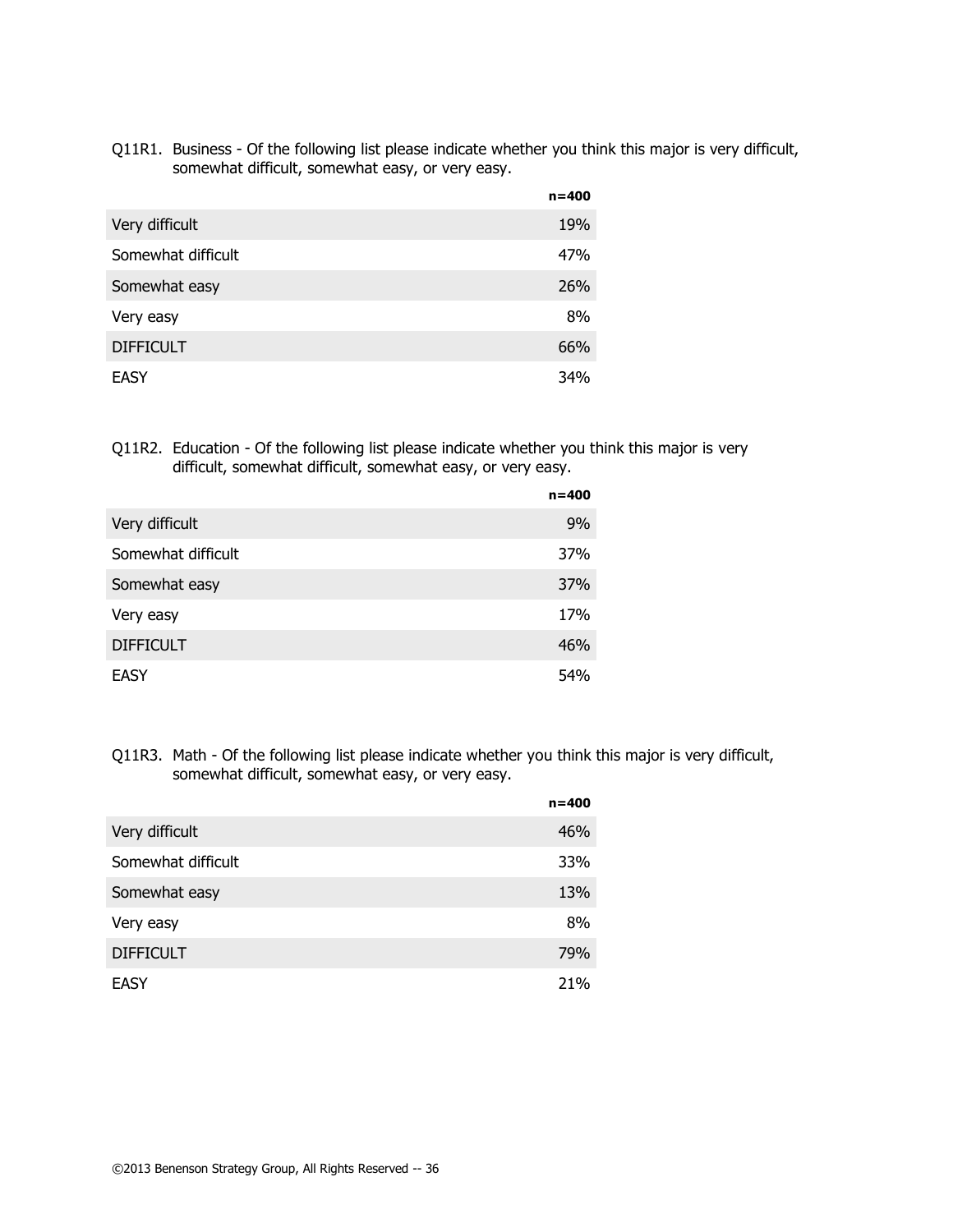Q11R4. Physics - Of the following list please indicate whether you think this major is very difficult, somewhat difficult, somewhat easy, or very easy.

|                    | $n = 400$ |
|--------------------|-----------|
| Very difficult     | 69%       |
| Somewhat difficult | 19%       |
| Somewhat easy      | 8%        |
| Very easy          | 4%        |
| <b>DIFFICULT</b>   | 88%       |
| <b>EASY</b>        | 12%       |

Q11R5. Engineering - Of the following list please indicate whether you think this major is very difficult, somewhat difficult, somewhat easy, or very easy.

|                    | $n = 400$ |
|--------------------|-----------|
| Very difficult     | 67%       |
| Somewhat difficult | 22%       |
| Somewhat easy      | 6%        |
| Very easy          | 4%        |
| <b>DIFFICULT</b>   | 90%       |
| EASY               | 10%       |

Q11R6. Communication Studies - Of the following list please indicate whether you think this major is very difficult, somewhat difficult, somewhat easy, or very easy.

|                    | $n = 400$ |
|--------------------|-----------|
| Very difficult     | 6%        |
| Somewhat difficult | 31%       |
| Somewhat easy      | 46%       |
| Very easy          | 18%       |
| <b>DIFFICULT</b>   | 37%       |
| EASY               | 63%       |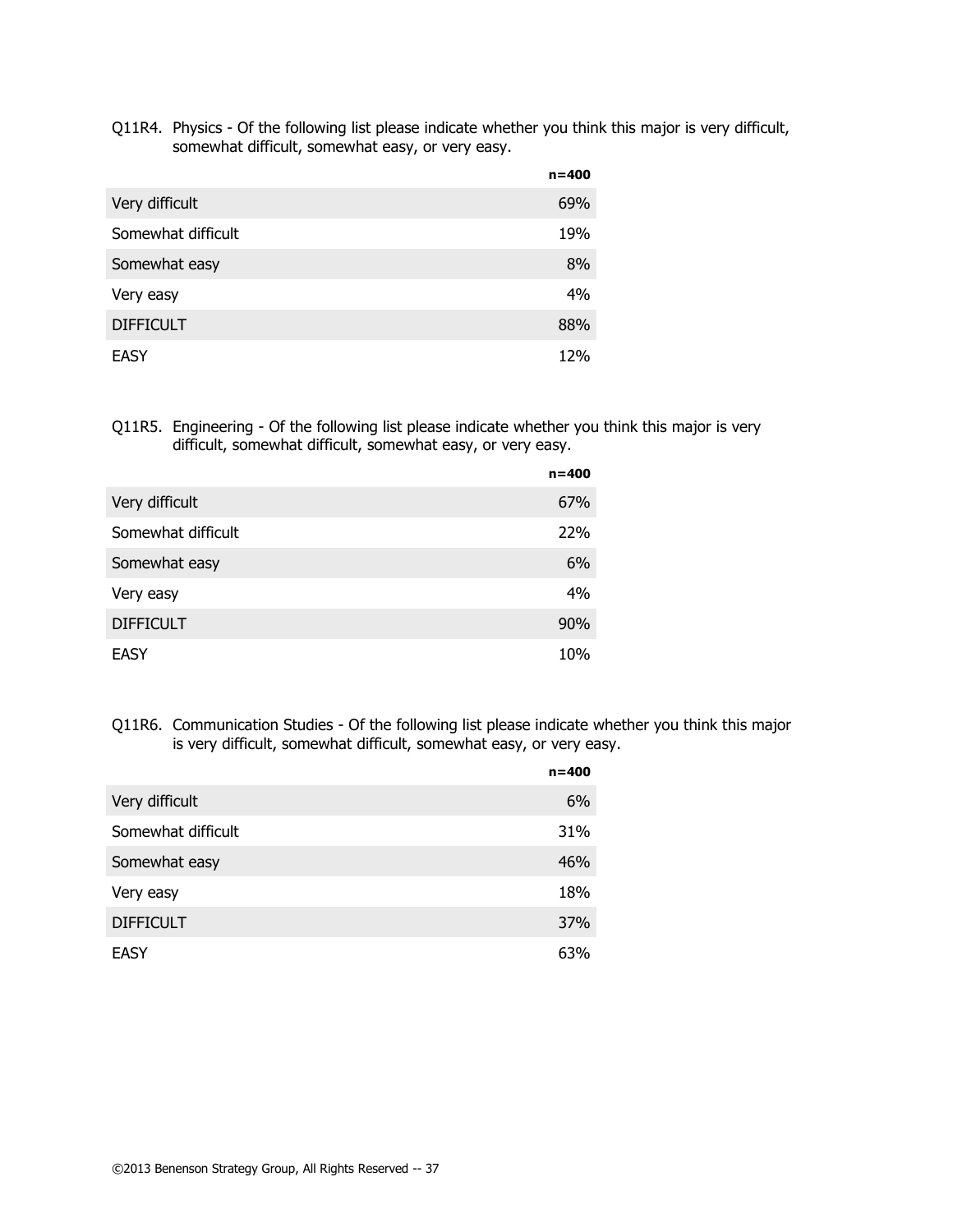Q11R7. Art - Of the following list please indicate whether you think this major is very difficult, somewhat difficult, somewhat easy, or very easy.

|                    | $n = 400$  |
|--------------------|------------|
| Very difficult     | 10%        |
| Somewhat difficult | <b>22%</b> |
| Somewhat easy      | 38%        |
| Very easy          | 30%        |
| <b>DIFFICULT</b>   | 33%        |
| EASY               | 67%        |

Q11R8. Philosophy - Of the following list please indicate whether you think this major is very difficult, somewhat difficult, somewhat easy, or very easy.

|                    | $n = 400$ |
|--------------------|-----------|
| Very difficult     | 16%       |
| Somewhat difficult | 40%       |
| Somewhat easy      | 29%       |
| Very easy          | 15%       |
| <b>DIFFICULT</b>   | 56%       |
| <b>EASY</b>        | 44%       |

Q11R9. Psychology - Of the following list please indicate whether you think this major is very difficult, somewhat difficult, somewhat easy, or very easy.

|                    | $n = 400$ |
|--------------------|-----------|
| Very difficult     | 18%       |
| Somewhat difficult | 42%       |
| Somewhat easy      | 30%       |
| Very easy          | 10%       |
| <b>DIFFICULT</b>   | 60%       |
| <b>EASY</b>        | 40%       |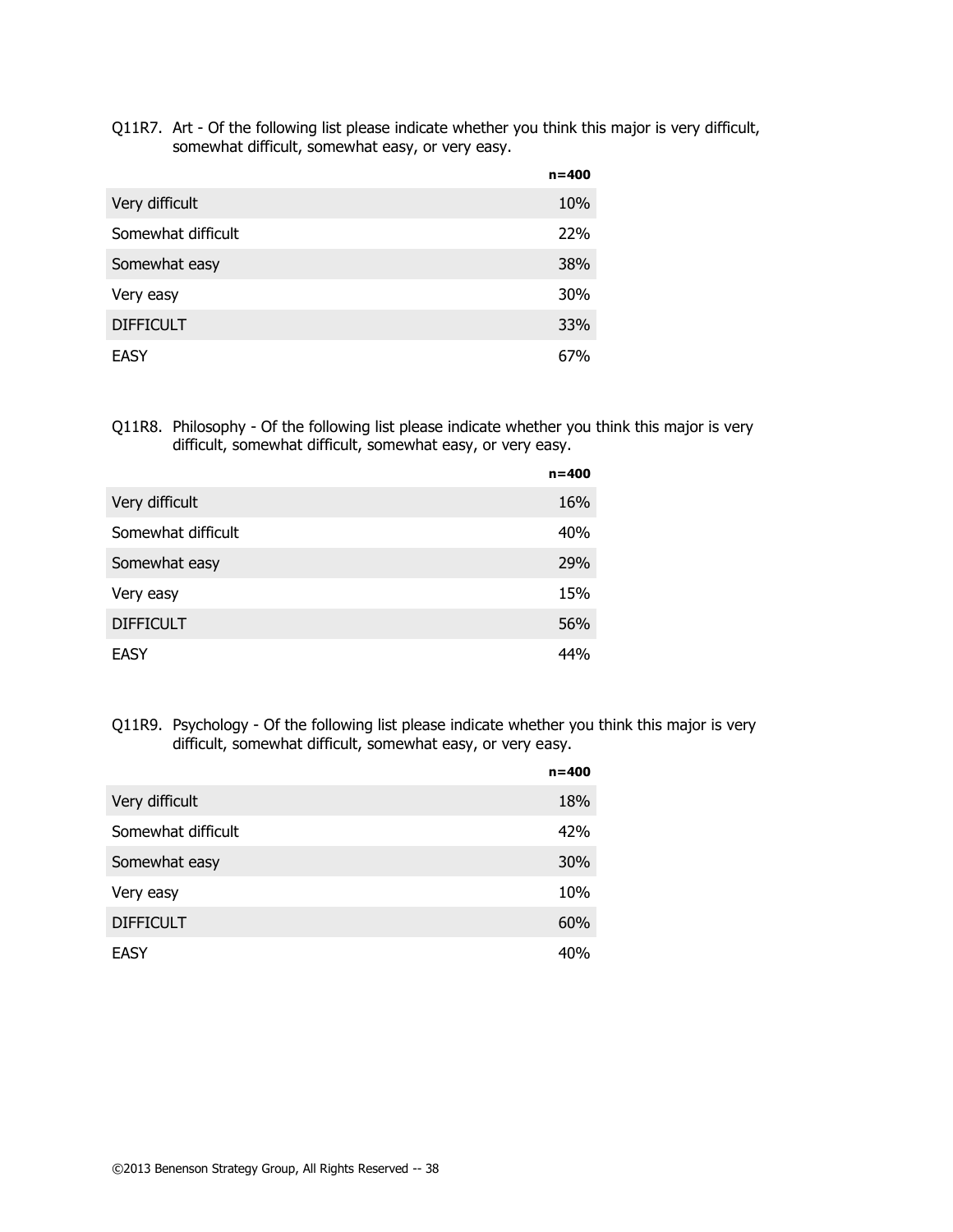Q11R10. English - Of the following list please indicate whether you think this major is very difficult, somewhat difficult, somewhat easy, or very easy.

|                    | $n = 400$ |
|--------------------|-----------|
| Very difficult     | 7%        |
| Somewhat difficult | 34%       |
| Somewhat easy      | 45%       |
| Very easy          | 14%       |
| <b>DIFFICULT</b>   | 41%       |
| EASY               | 59%       |

Q11R11. Nursing - Of the following list please indicate whether you think this major is very difficult, somewhat difficult, somewhat easy, or very easy.

|                    | n=400 |
|--------------------|-------|
| Very difficult     | 37%   |
| Somewhat difficult | 43%   |
| Somewhat easy      | 13%   |
| Very easy          | 8%    |
| <b>DIFFICULT</b>   | 79%   |
| EASY               | 21%   |

Q11R12. Political Science - Of the following list please indicate whether you think this major is very difficult, somewhat difficult, somewhat easy, or very easy.

|                    | $n = 400$ |
|--------------------|-----------|
| Very difficult     | 17%       |
| Somewhat difficult | 49%       |
| Somewhat easy      | 25%       |
| Very easy          | 9%        |
| <b>DIFFICULT</b>   | 66%       |
| <b>EASY</b>        | 34%       |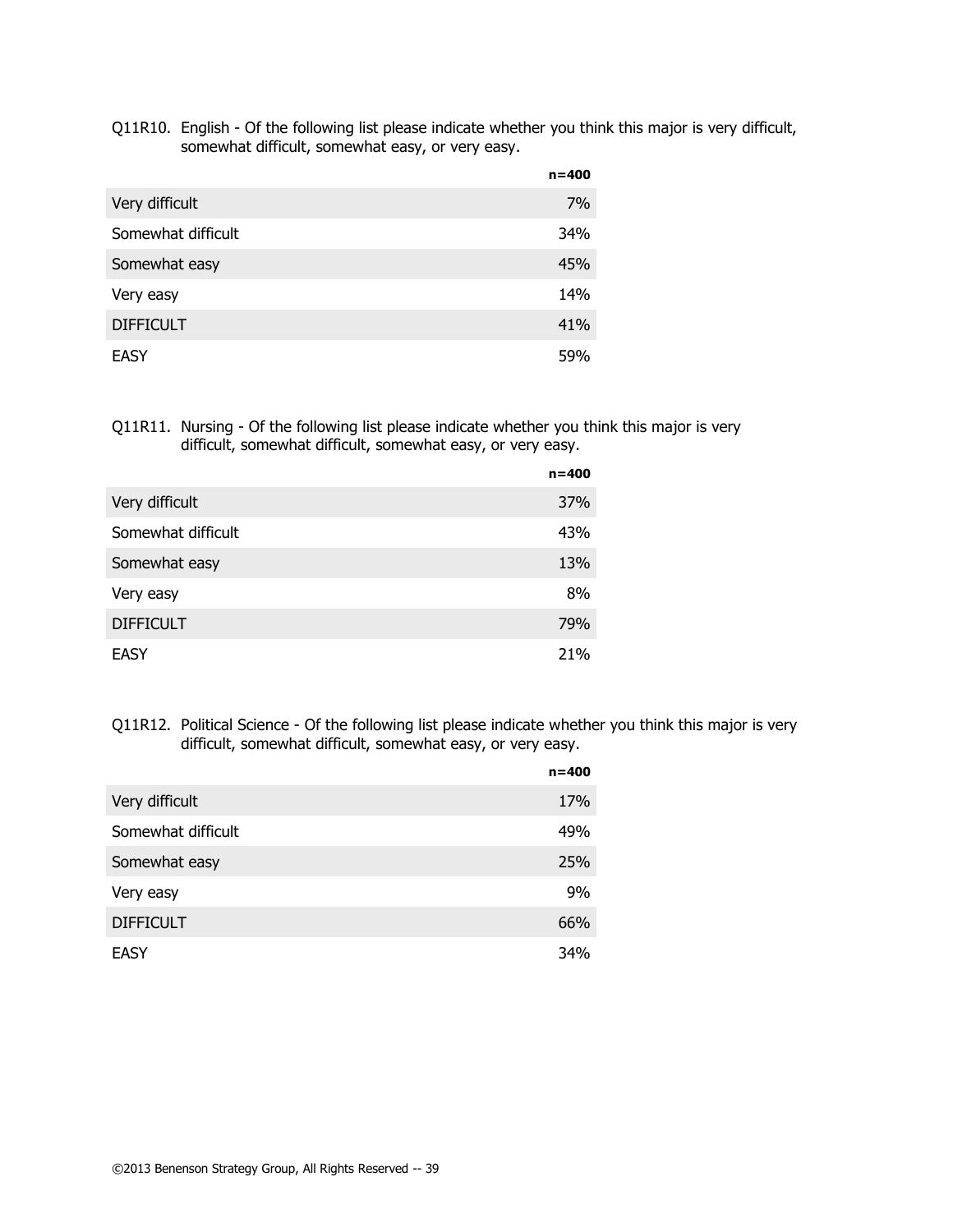Q12. How would you describe someone who goes into teaching? **(OPEN END)**

|                                     | $n = 400$ |
|-------------------------------------|-----------|
| Passionate about education/teaching | 21%       |
| Caring                              | 20%       |
| Patient                             | 19%       |
| Loves children                      | 17%       |
| Likes to help others                | 13%       |
| Dedicated                           | 9%        |
| <b>Selfless</b>                     | 8%        |
| Smart/intelligent                   | 7%        |
| Nice/good person                    | 4%        |
| Social/people person                | 4%        |
| Doesn't care about pay/salary       | 4%        |
| General positive                    | 3%        |
| Cares about the future              | 3%        |
| Lazy/wants an easy job              | 3%        |
| Ambitious                           | 2%        |
| Hard working                        | 2%        |
| Good at explaining things           | 2%        |
| Good mentor                         | 2%        |
| Foolish                             | 1%        |
| Can't get a better job              | 1%        |
| Other                               | 17%       |
| Don't know/refused                  | 7%        |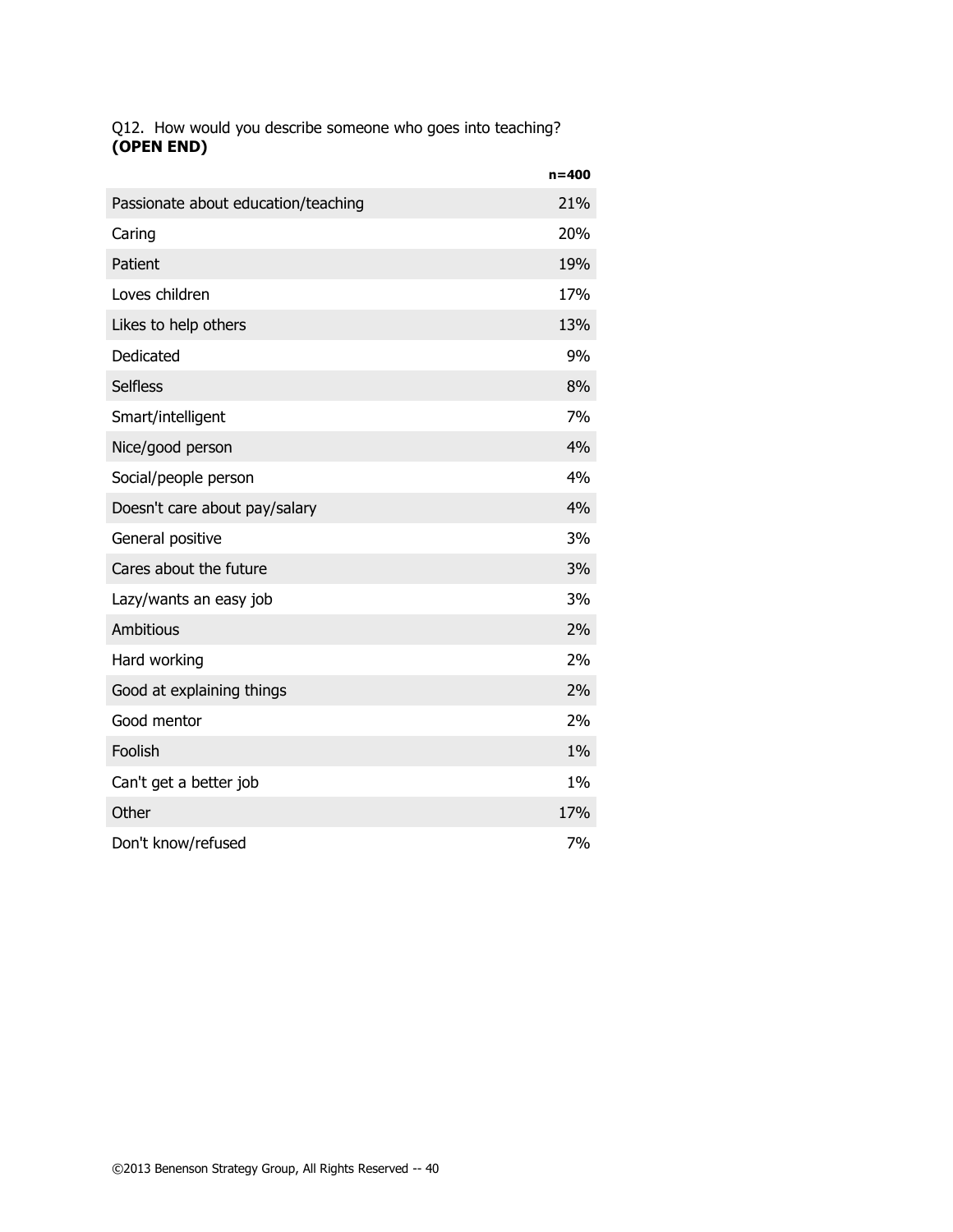Q13. How would you describe someone who goes into **medicine**? **(OPEN END)**

|                             | $n = 400$ |
|-----------------------------|-----------|
| Smart/intelligent           | 35%       |
| Likes to help people        | 30%       |
| Driven/hard working         | 21%       |
| Caring                      | 16%       |
| Wants to make a good living | 6%        |
| Ambitious                   | 5%        |
| Patient                     | 5%        |
| General positive            | 3%        |
| <b>Selfless</b>             | 3%        |
| Good at math/science        | 2%        |
| Doctor/physician            | 1%        |
| Crazy/insane                | $1\%$     |
| Professional                | 1%        |
| Detailed/organized          | $1\%$     |
| Other                       | 24%       |
| Don't know/refused          | 7%        |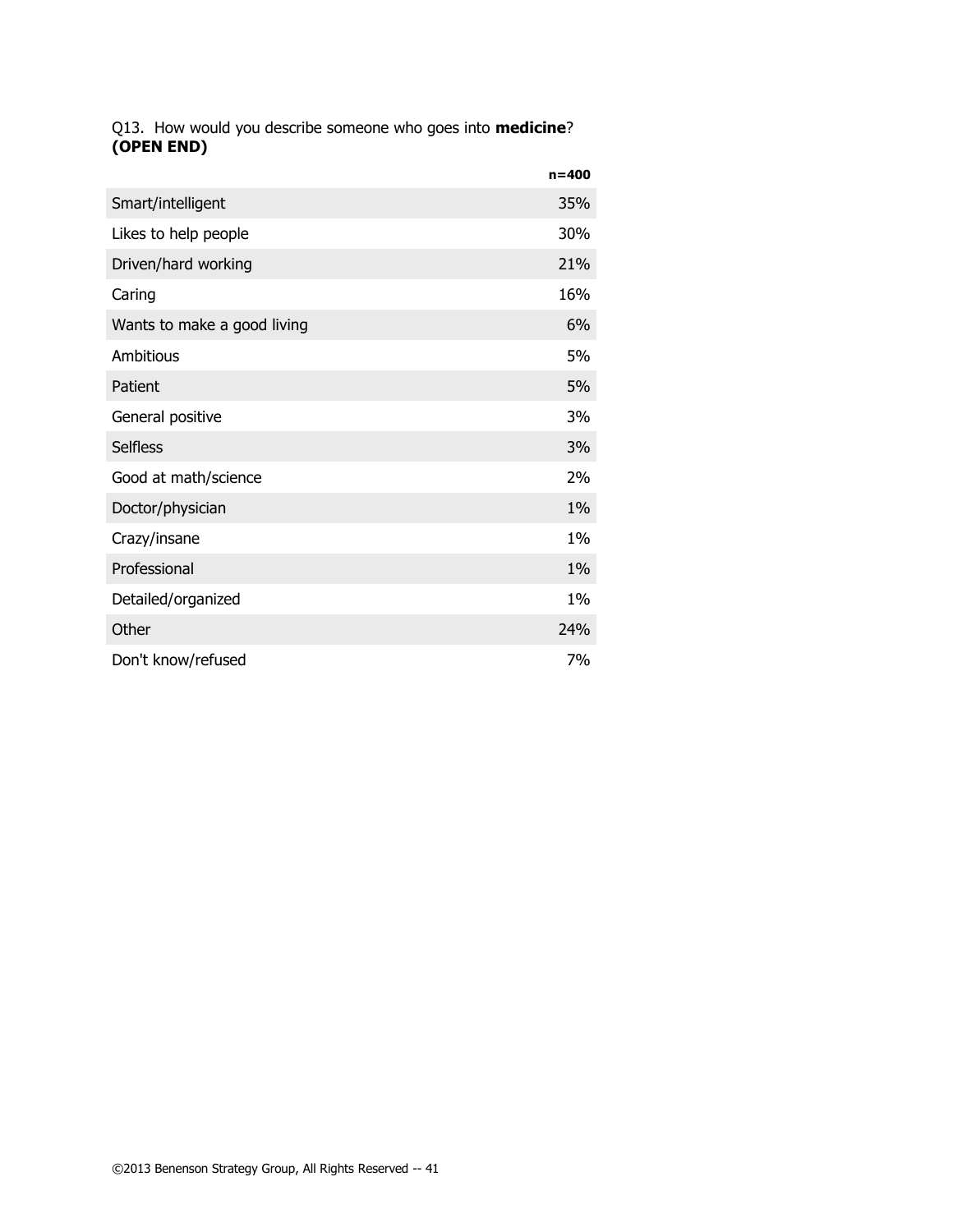### Q14. How would you describe someone who goes into **business**? **(OPEN END)**

|                              | $n = 400$ |
|------------------------------|-----------|
| Driven/ambitious             | 30%       |
| Smart/intelligent            | 16%       |
| Only cares about money       | 11%       |
| Wants to make money          | 7%        |
| General negative             | 5%        |
| Likes numbers/figures        | 5%        |
| Good with people             | 5%        |
| Wants to work for themselves | 5%        |
| General positive             | 4%        |
| Entrepreneurial              | 4%        |
| Innovative                   | 4%        |
| Strong willed                | 3%        |
| <b>Business man</b>          | 3%        |
| Independent                  | 2%        |
| Average/common               | 2%        |
| Likes to sell                | 2%        |
| Controlling/bossy            | 2%        |
| Expressive/good communicator | 1%        |
| Resourceful                  | $1\%$     |
| Trying to satisfy parents    | 1%        |
| Wants a stable job           | 1%        |
| <b>Brave</b>                 | $1\%$     |
| Other                        | 20%       |
| Don't know/refused           | 8%        |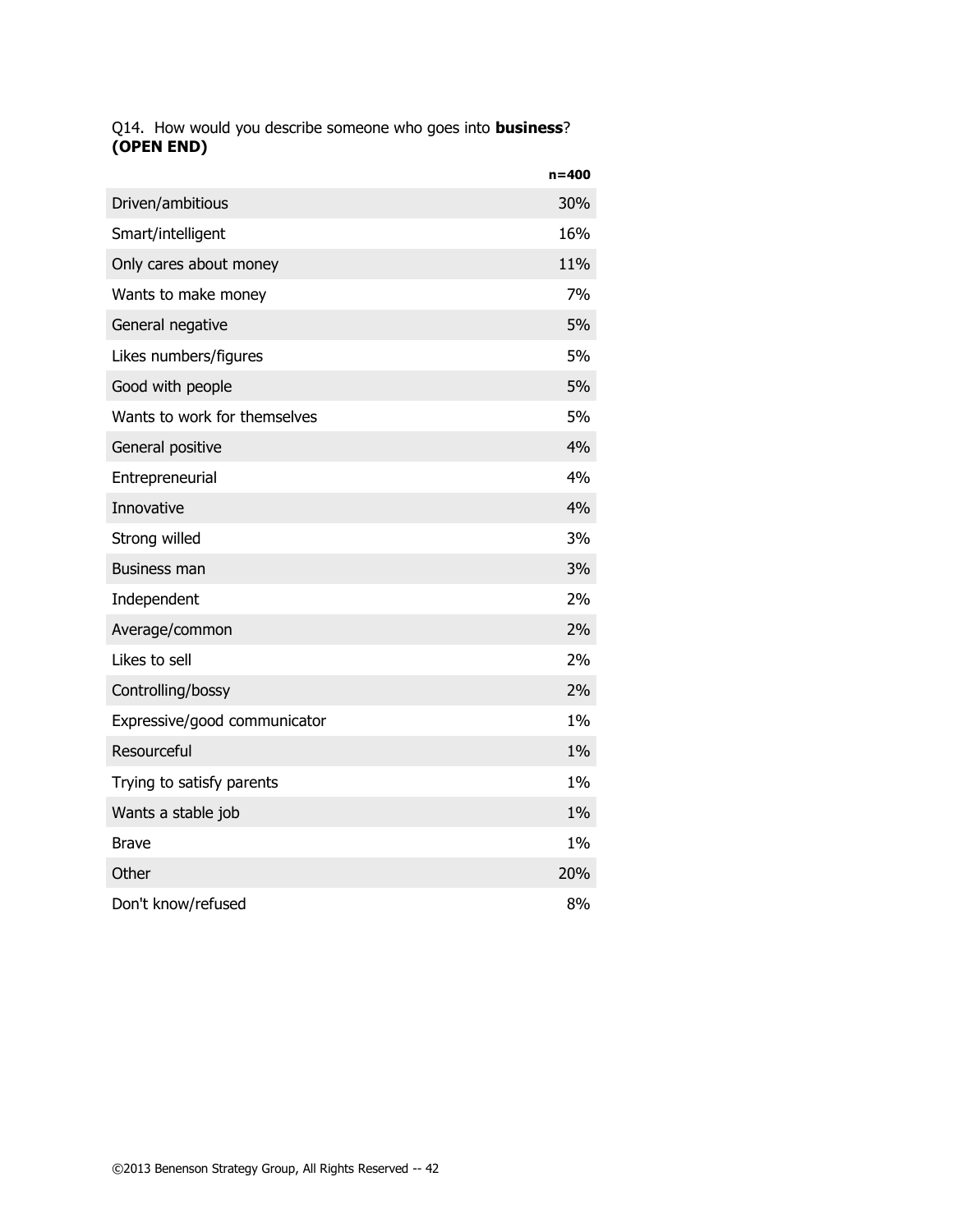| Q15. How would you describe someone who goes into a <b>nonprofit</b> ? |
|------------------------------------------------------------------------|
| (OPEN END)                                                             |

|                          | $n = 400$ |
|--------------------------|-----------|
| <b>Selfless</b>          | 28%       |
| Likes to help others     | 27%       |
| Caring                   | 24%       |
| Not focused on money     | 9%        |
| General positive         | 6%        |
| Motivated/driven         | 5%        |
| Passionate about a cause | 5%        |
| Generous                 | 4%        |
| Volunteer                | 2%        |
| Foolish                  | $1\%$     |
| Liberal                  | 1%        |
| Smart/intelligent        | $1\%$     |
| Untrustworthy            | 1%        |
| Lazy/can't do any better | $1\%$     |
| General negative         | $1\%$     |
| Other                    | 15%       |
| Don't know/refused       | 9%        |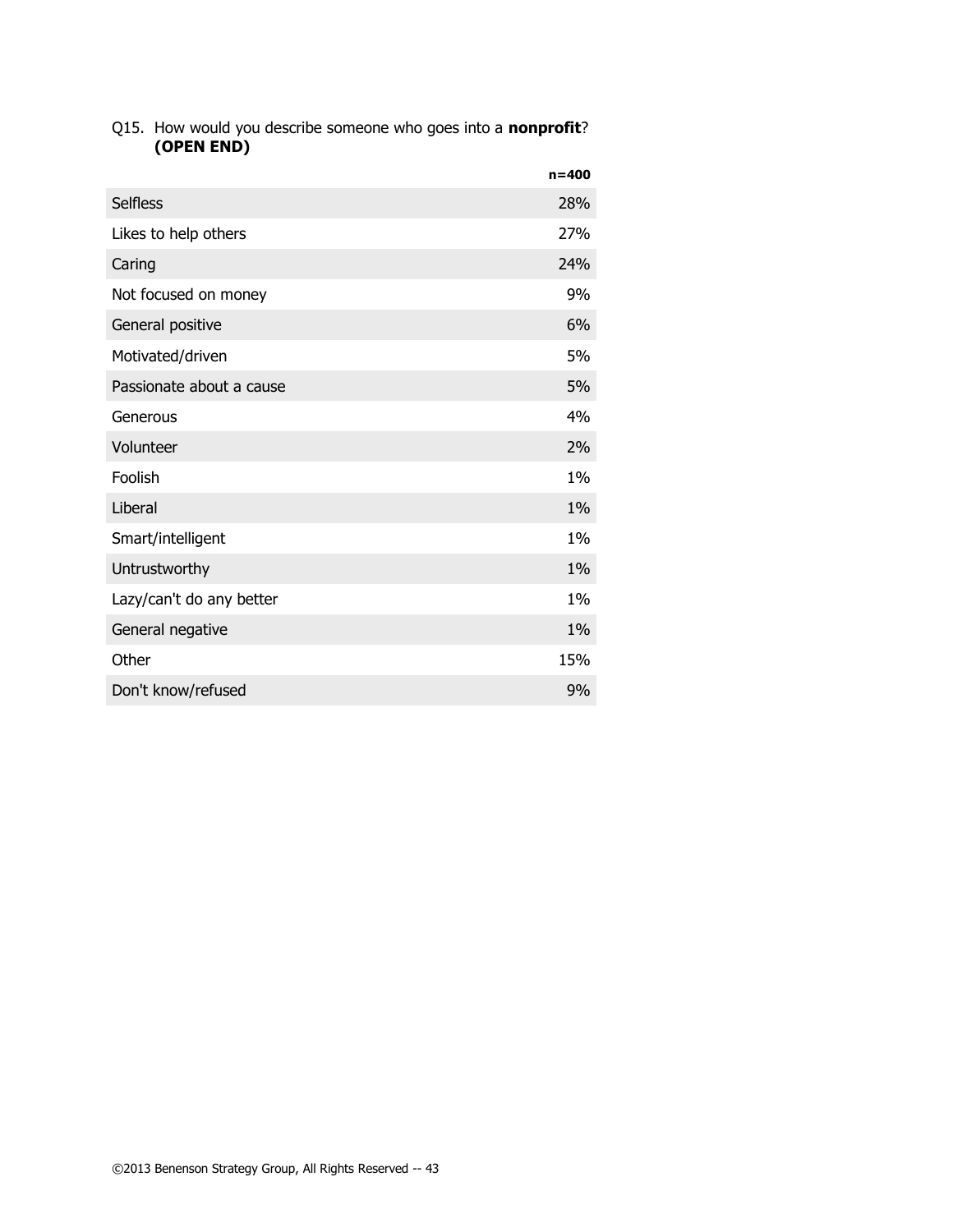Q16. How would you describe someone who goes into **engineering**? **(OPEN END)**

|                                 | $n = 400$ |
|---------------------------------|-----------|
| Smart/intelligent               | 52%       |
| Ambitious/hard working          | 17%       |
| Innovative/creative             | 13%       |
| Good at math                    | 10%       |
| Likes to build things           | 8%        |
| Scientific/loves science        | 5%        |
| Likes technology                | 4%        |
| General positive                | 3%        |
| Hands on                        | 3%        |
| Detail oriented                 | 3%        |
| Curious                         | 3%        |
| Engineer                        | 2%        |
| Quiet type                      | 2%        |
| General negative                | 2%        |
| Likes what they do              | 1%        |
| Analytical                      | $1\%$     |
| Wants a good job                | $1\%$     |
| <b>Boring</b>                   | $1\%$     |
| Wants to help/make a difference | 1%        |
| Other                           | 13%       |
| Don't know/refused              | 8%        |

## Q17. Are you familiar with Teach for America?

|            | n=400 |
|------------|-------|
| Yes        | 28%   |
| No         | 65%   |
| Don't know | 6%    |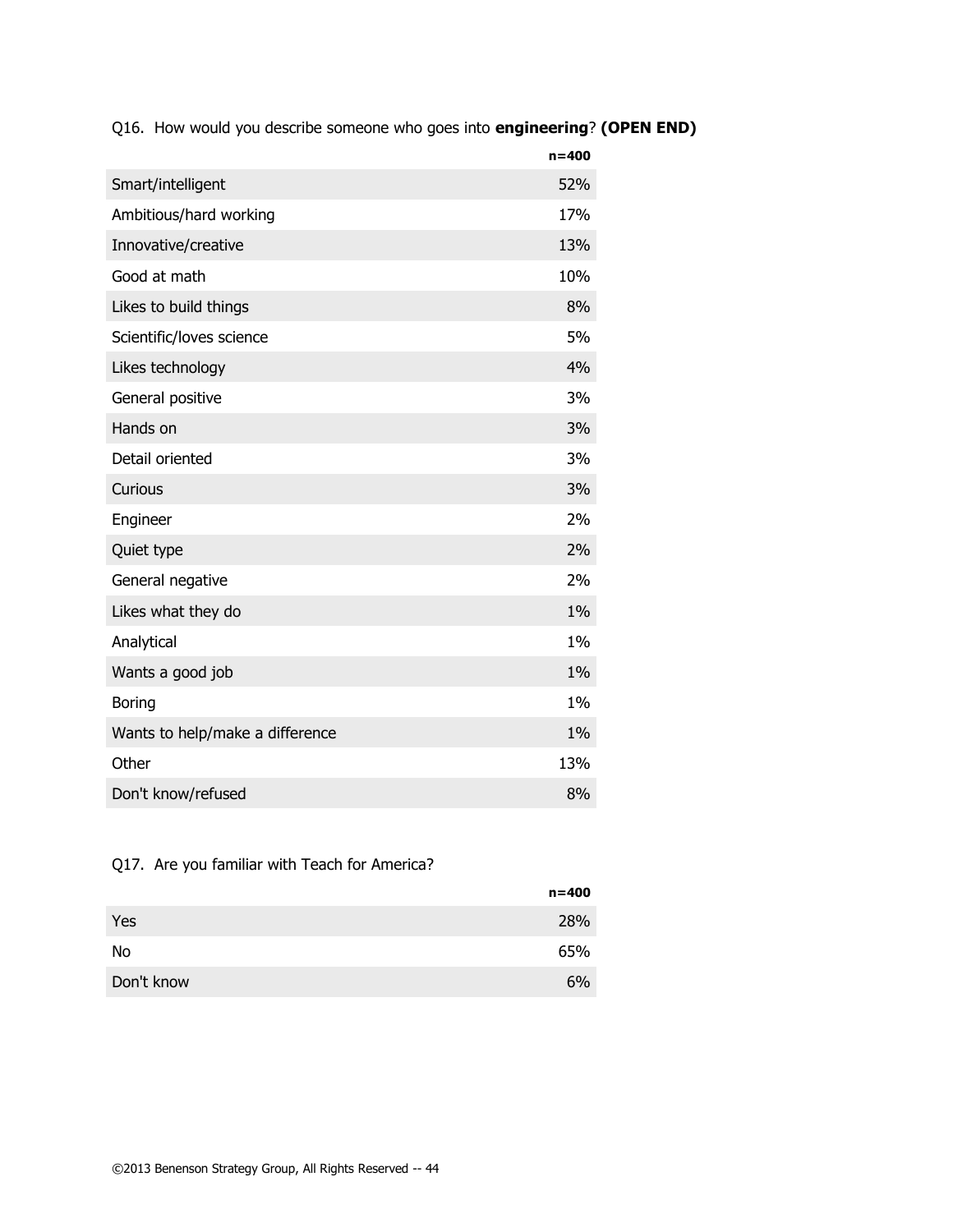#### **If answered "yes" to Q17**

Q18. Do you think people who choose to do Teach for America differ from traditional public school teachers?

|            | $n = 113$ |
|------------|-----------|
| Yes        | 63%       |
| No         | 20%       |
| Don't know | 17%       |

## **If answered "yes" to Q18**

Q19. How do you think people who choose to do Teach for America differ from traditional public school teachers? **(OPEN END)**

|                                                | $n = 71$ |
|------------------------------------------------|----------|
| They love to teach/teach children              | 12%      |
| More driven/passionate                         | 9%       |
| They teach in poor communities                 | 8%       |
| Different from other teachers                  | 6%       |
| They are selfless                              | 5%       |
| General positive                               | 5%       |
| They don't make as much money                  | 4%       |
| Not a traditionally trained educator           | 4%       |
| They have few options/can't get a teaching job | 2%       |
| Good people                                    | 2%       |
| Other                                          | 28%      |
| Don't know/refused                             | 25%      |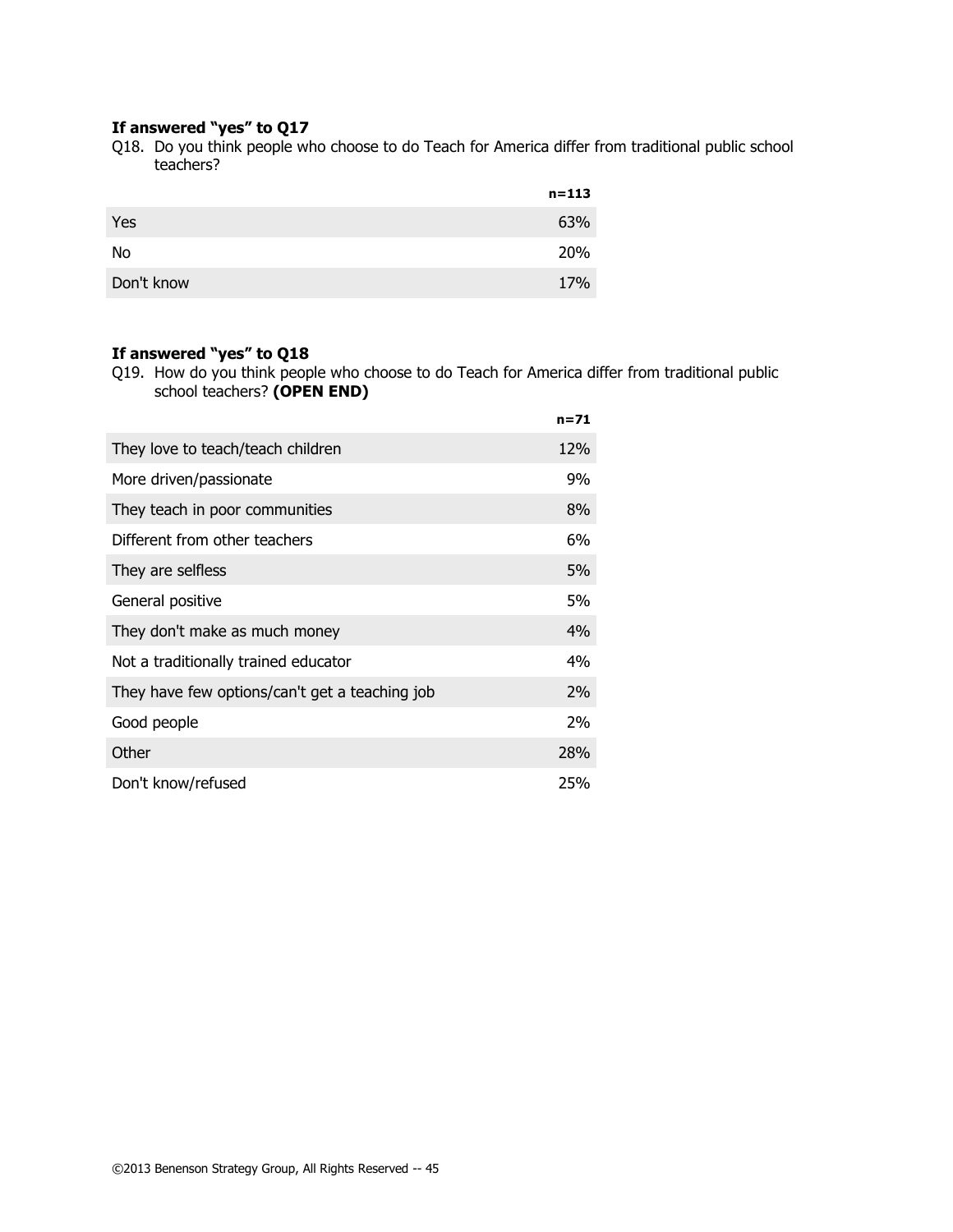Q20. Do people who decide to become elementary, middle school, and high school teachers differ from one another? If so, please describe how. **(OPEN END)**

|                                                             | $n = 400$       |
|-------------------------------------------------------------|-----------------|
| No difference                                               | <b>33%</b>      |
| Some people relate better to certain age groups             | 29%             |
| Elementary teachers are more patient                        | 13%             |
| Level of education required is different for older children | 10%             |
| Middle school teachers have to be stronger/tougher          | 3%              |
| They are caring/giving people                               | 2%              |
| Those who teach younger kids are more friendly/gentle       | $1\%$           |
| Other                                                       | 13%             |
| Don't know/refused                                          | 11 <sub>%</sub> |

Q21. If you told your parents you were going to become a teacher, how would they feel?

|              | $n = 400$ |
|--------------|-----------|
| Proud        | 50%       |
| Impressed    | 28%       |
| Grateful     | 21%       |
| Apathetic    | 11%       |
| Disappointed | 11%       |
| Don't know   | 20%       |

Q22. How do you think the teaching profession has changed in the last few years?

|                                | $n = 400$  |
|--------------------------------|------------|
| It has gotten more prestigious | 25%        |
| It has gotten less prestigious | 49%        |
| No change                      | <b>26%</b> |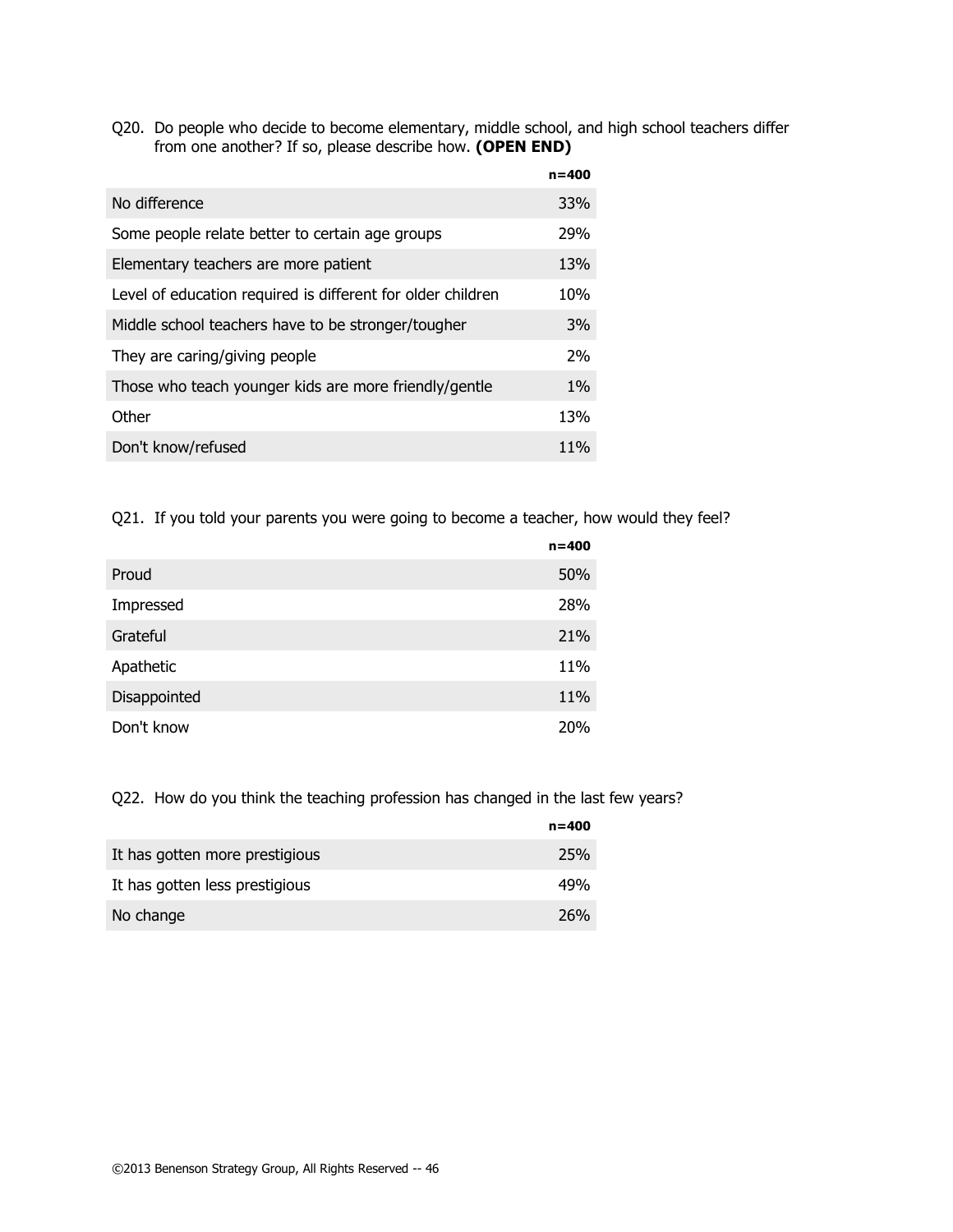Q23. How familiar are you with the issue of education reform?

|                     | $n = 400$  |
|---------------------|------------|
| Very familiar       | 15%        |
| Somewhat familiar   | 42%        |
| Somewhat unfamiliar | 19%        |
| Not at all familiar | 18%        |
| Don't know          | 7%         |
| <b>FAMILIAR</b>     | 56%        |
| <b>NOT FAMILIAR</b> | <b>37%</b> |

Q24. Have you heard or read anything in the media recently about education reform?

|            | $n = 400$ |
|------------|-----------|
| Yes        | 35%       |
| No         | 56%       |
| Don't know | 10%       |

#### **If answered "yes" to Q24**

Q25. Did what you hear or read make you much more favorable, somewhat more favorable, somewhat less favorable, or much less favorable toward the teaching profession?

|                         | $n = 138$  |
|-------------------------|------------|
| Much more favorable     | 22%        |
| Somewhat more favorable | 40%        |
| Somewhat less favorable | <b>26%</b> |
| Much less favorable     | 12%        |
| <b>MORE FAVORABLE</b>   | 62%        |
| <b>LESS FAVORABLE</b>   | 38%        |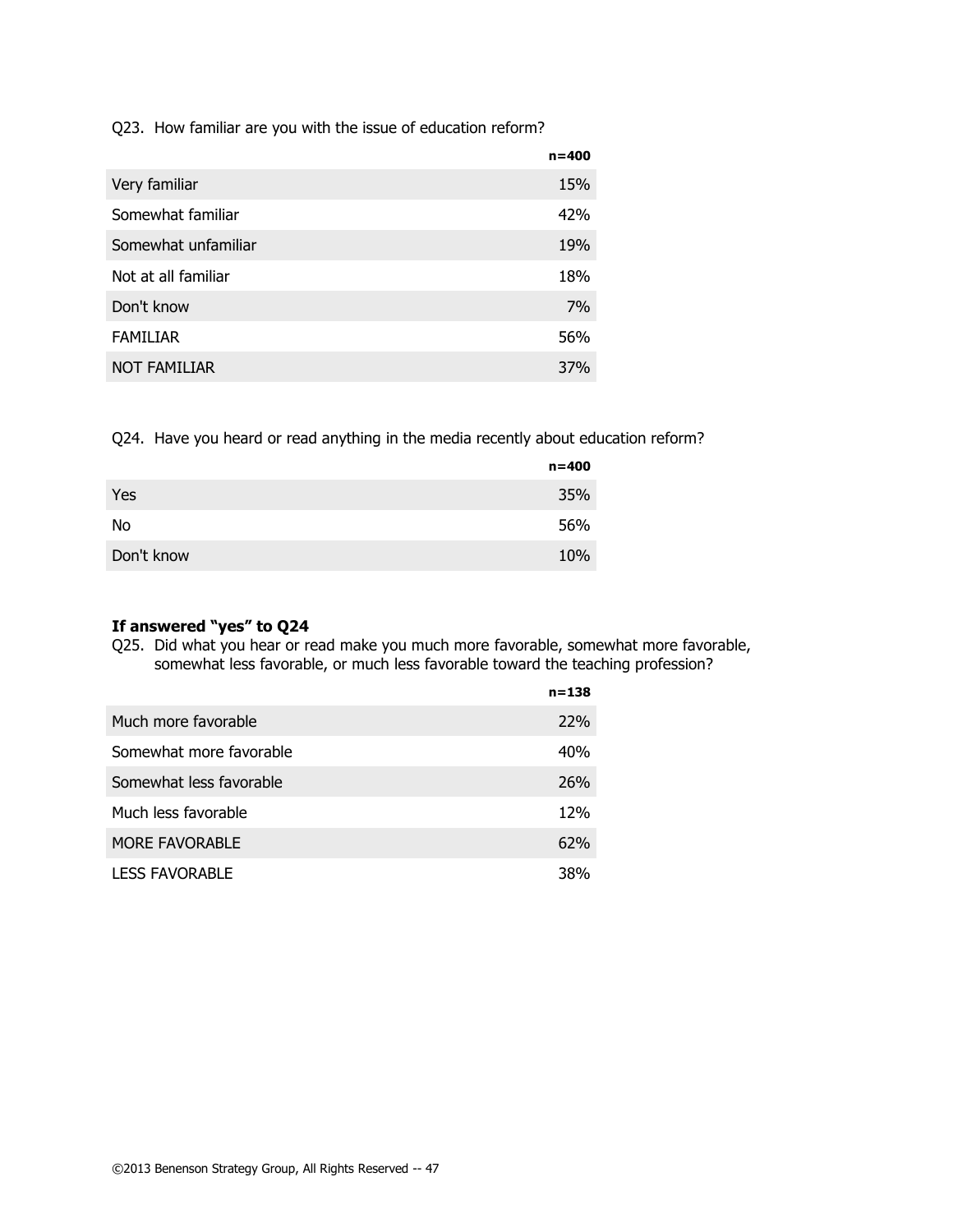### **If answered "yes" to Q24**

Q26. Briefly, what did you hear or read?

|                                                   | $n = 138$ |
|---------------------------------------------------|-----------|
| Teachers are being paid poorly                    | 11%       |
| Education reforms are being considered            | 7%        |
| General positive                                  | 7%        |
| Quality of education has suffered in recent years | 6%        |
| Common Core standards                             | 5%        |
| Budget cuts/lack of funding for public schools    | 5%        |
| Contract negotiations/strike threats              | 4%        |
| Standardized testing issues                       | 4%        |
| Teachers unions are the problem                   | 4%        |
| Harder to find teaching jobs                      | 3%        |
| Teachers are being held to higher standards       | 2%        |
| Foreign countries have better schools             | 2%        |
| Performance based salaries for teachers           | 2%        |
| How difficult it is to teach                      | 2%        |
| Creationist vs. evolutionist teaching             | $1\%$     |
| Differences between standards in states           | $1\%$     |
| Privatization efforts by politicians              | 1%        |
| Other                                             | 16%       |
| Don't know/refused                                | 18%       |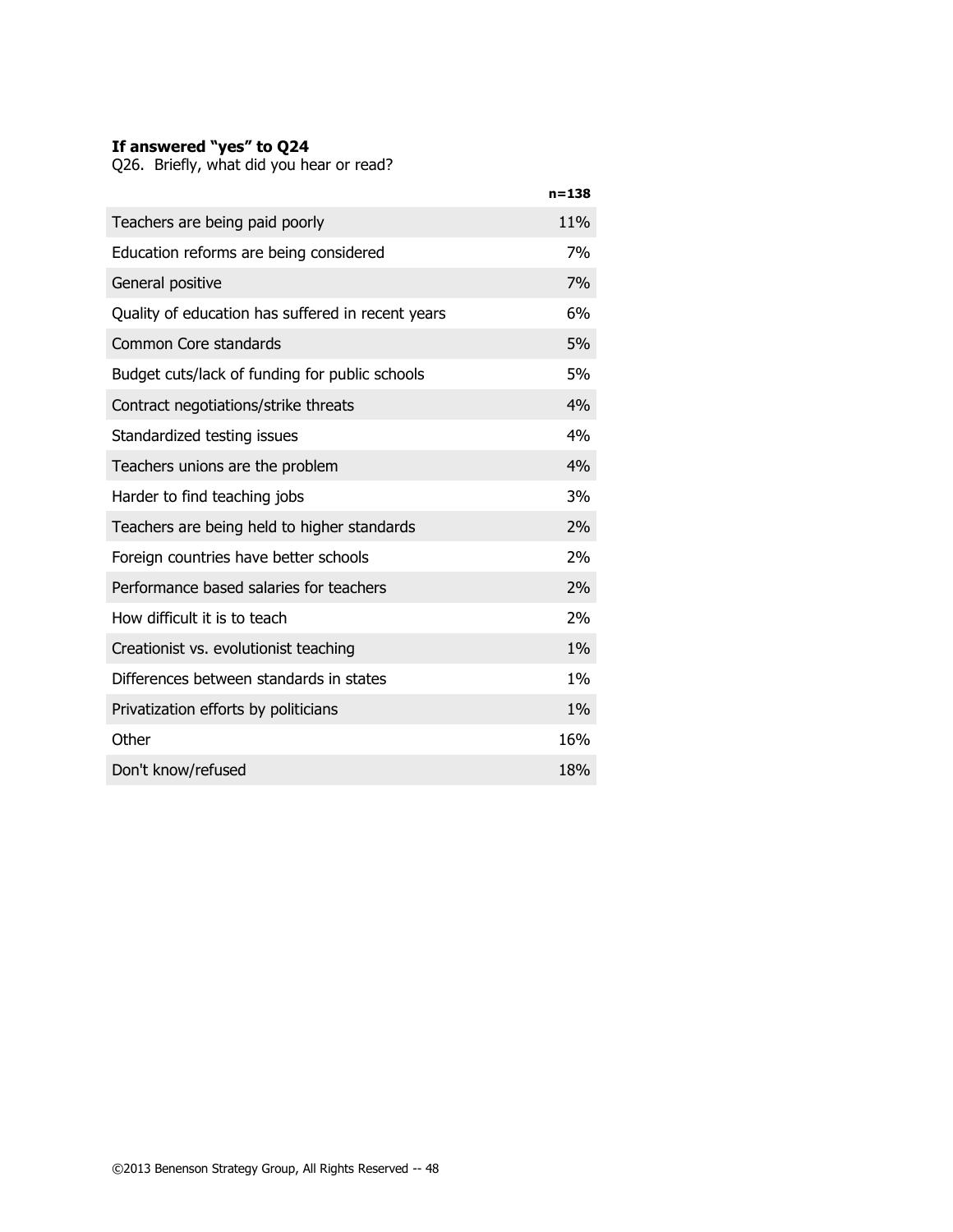Q27R1. Paying high performing teachers more - Please read the list of education reforms below. Please indicate on a 0-10 scale how much more likely it is to make you consider teaching, with "0" meaning not at all and "10" meaning it makes you much more li

|                     | $n = 400$ |
|---------------------|-----------|
| 0 Not At All        | 10%       |
| $\mathbf{1}$        | $1\%$     |
| $\overline{2}$      | 2%        |
| 3                   | 2%        |
| $\overline{4}$      | 4%        |
| 5                   | 11%       |
| 6                   | 11%       |
| $\overline{7}$      | 14%       |
| 8                   | 12%       |
| 9                   | 13%       |
| 10 Much More Likely | 19%       |

Q27R2. Paying all teachers more - Please read the list of education reforms below. Please indicate on a 0-10 scale how much more likely it is to make you consider teaching, with "0" meaning not at all and "10" meaning it makes you much more likely to cons

|                     | $n = 400$ |
|---------------------|-----------|
| 0 Not At All        | 9%        |
| $\mathbf{1}$        | 2%        |
| $\overline{2}$      | 2%        |
| 3                   | 4%        |
| $\overline{4}$      | 3%        |
| 5                   | 12%       |
| $6\phantom{1}6$     | 10%       |
| $\overline{7}$      | 12%       |
| $\,8\,$             | 16%       |
| 9                   | 8%        |
| 10 Much More Likely | 23%       |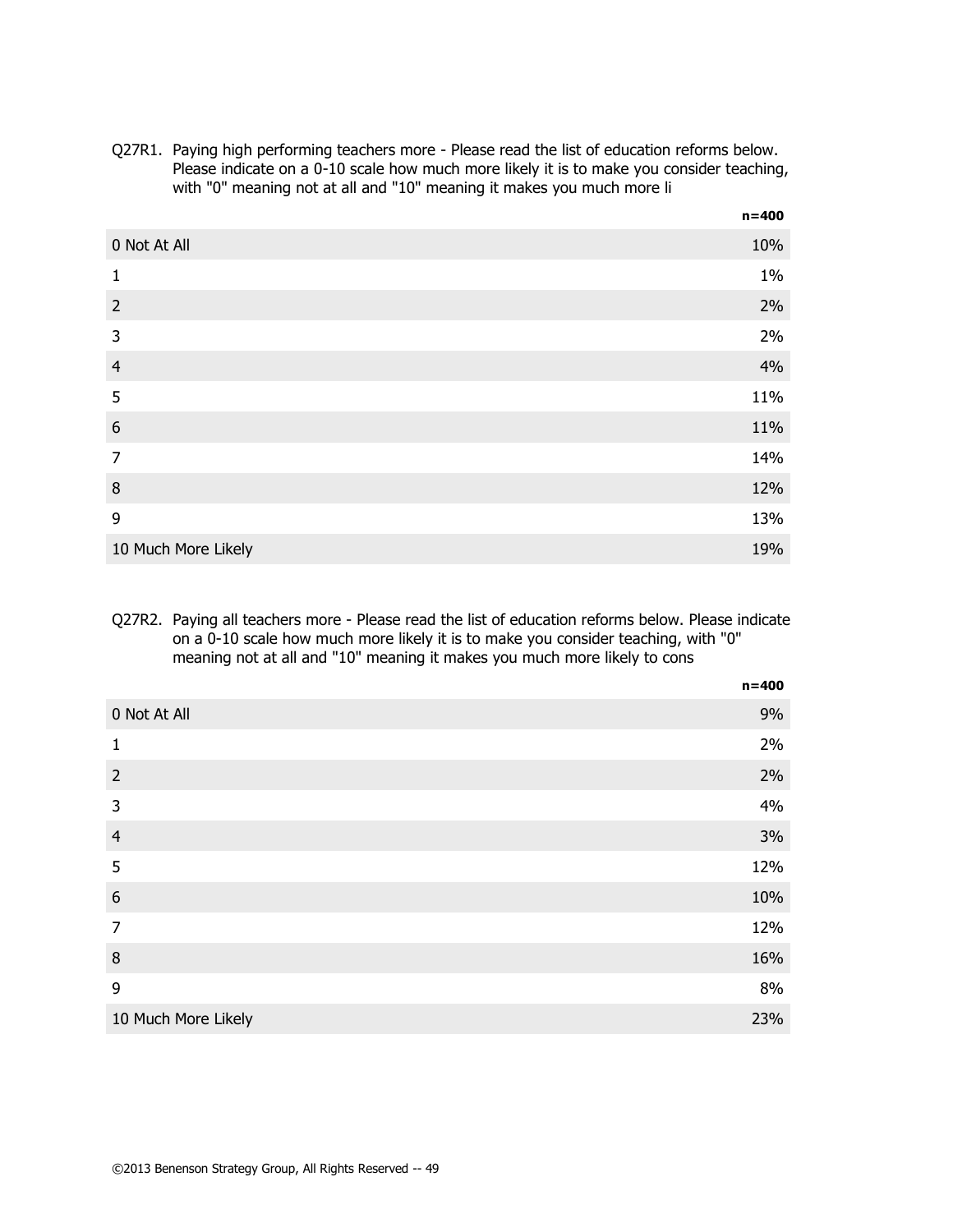|                     | $n = 400$ |
|---------------------|-----------|
| 0 Not At All        | 14%       |
| $\mathbf{1}$        | 3%        |
| $\overline{2}$      | 2%        |
| 3                   | 4%        |
| $\overline{4}$      | 6%        |
| 5                   | 16%       |
| $6\,$               | 11%       |
| $\overline{7}$      | 14%       |
| $\, 8$              | 8%        |
| 9                   | 13%       |
| 10 Much More Likely | 10%       |

Q27R3. Evaluating all teachers on the basis of how much their students improve - Please read the list of education reforms below. Please indicate on a 0-10 scale how much more likely it is to make you consider teaching, with "0" meaning not at all and "10

#### Q27R4. Encouraging more effective school leadership by better training principles - Please read the list of education reforms below. Please indicate on a 0-10 scale how much more likely it is to make you consider teaching, with "0" meaning not at all and

|                     | $n = 400$ |
|---------------------|-----------|
| 0 Not At All        | 10%       |
| $\mathbf{1}$        | 2%        |
| $\overline{2}$      | 2%        |
| $\mathsf{3}$        | 3%        |
| $\overline{4}$      | 4%        |
| 5                   | 14%       |
| $\boldsymbol{6}$    | 10%       |
| $\overline{7}$      | 14%       |
| $\,8\,$             | 14%       |
| 9                   | 8%        |
| 10 Much More Likely | 19%       |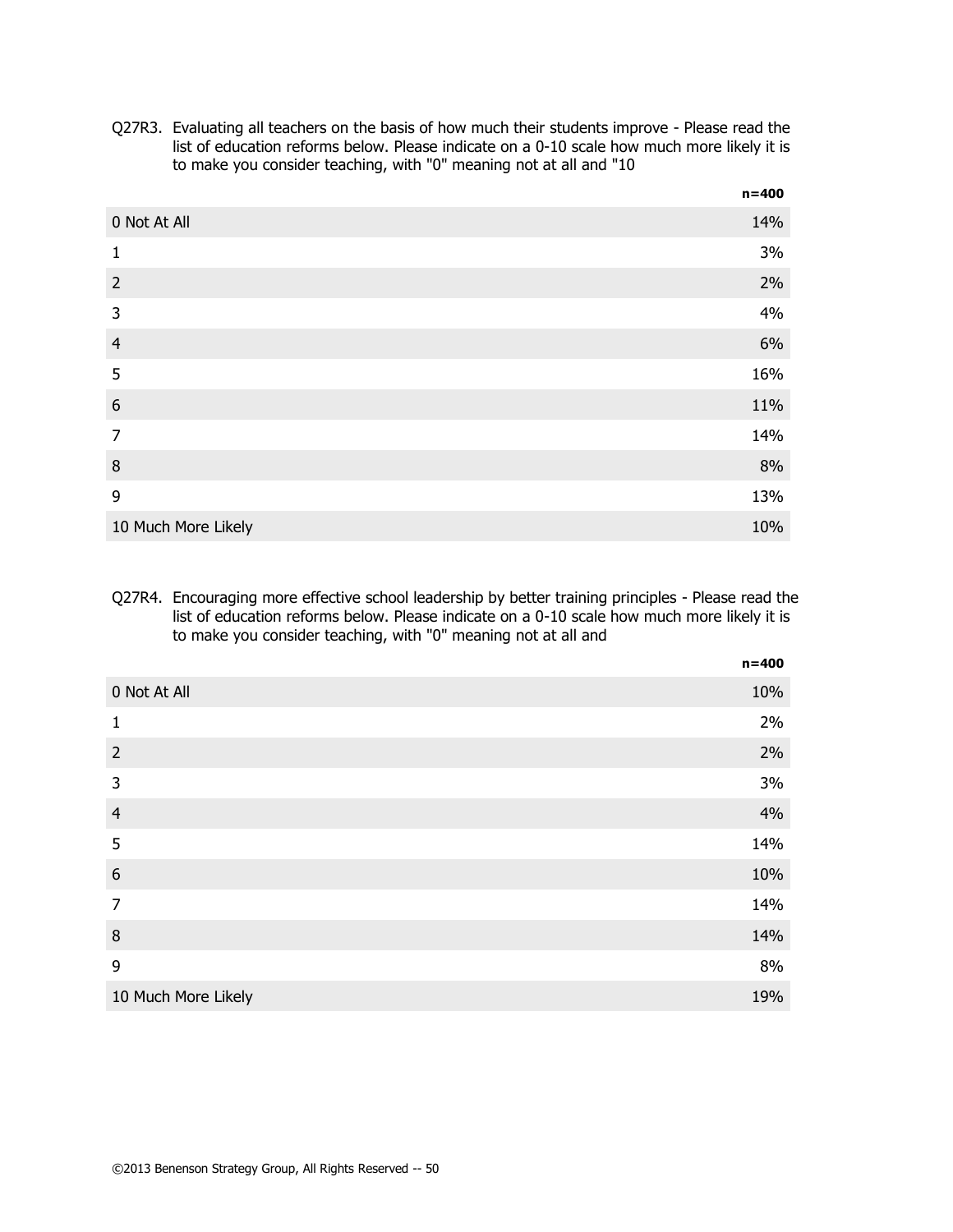|                     | $n = 400$ |
|---------------------|-----------|
| 0 Not At All        | 10%       |
| 1                   | 2%        |
| $\overline{2}$      | 2%        |
| 3                   | 4%        |
| $\overline{4}$      | 4%        |
| 5                   | 11%       |
| $6\,$               | 12%       |
| $\overline{7}$      | 11%       |
| $\,8\,$             | 14%       |
| 9                   | 11%       |
| 10 Much More Likely | 19%       |

Q27R5. Offering student loan repayment to teachers - Please read the list of education reforms below. Please indicate on a 0-10 scale how much more likely it is to make you consider teaching, with "0" meaning not at all and "10" meaning it makes you much

### Q27R6. Raising standards for teacher preparation programs to make them more competitive - Please read the list of education reforms below. Please indicate on a 0-10 scale how much more likely it is to make you consider teaching, with "0" meaning not at al

|                     | $n = 400$ |
|---------------------|-----------|
| 0 Not At All        | 12%       |
| $\mathbf{1}$        | 2%        |
| $\overline{2}$      | 3%        |
| 3                   | 3%        |
| $\overline{4}$      | 5%        |
| 5                   | 17%       |
| $6\,$               | 11%       |
| $\overline{7}$      | 14%       |
| $\, 8$              | 13%       |
| 9                   | 8%        |
| 10 Much More Likely | 12%       |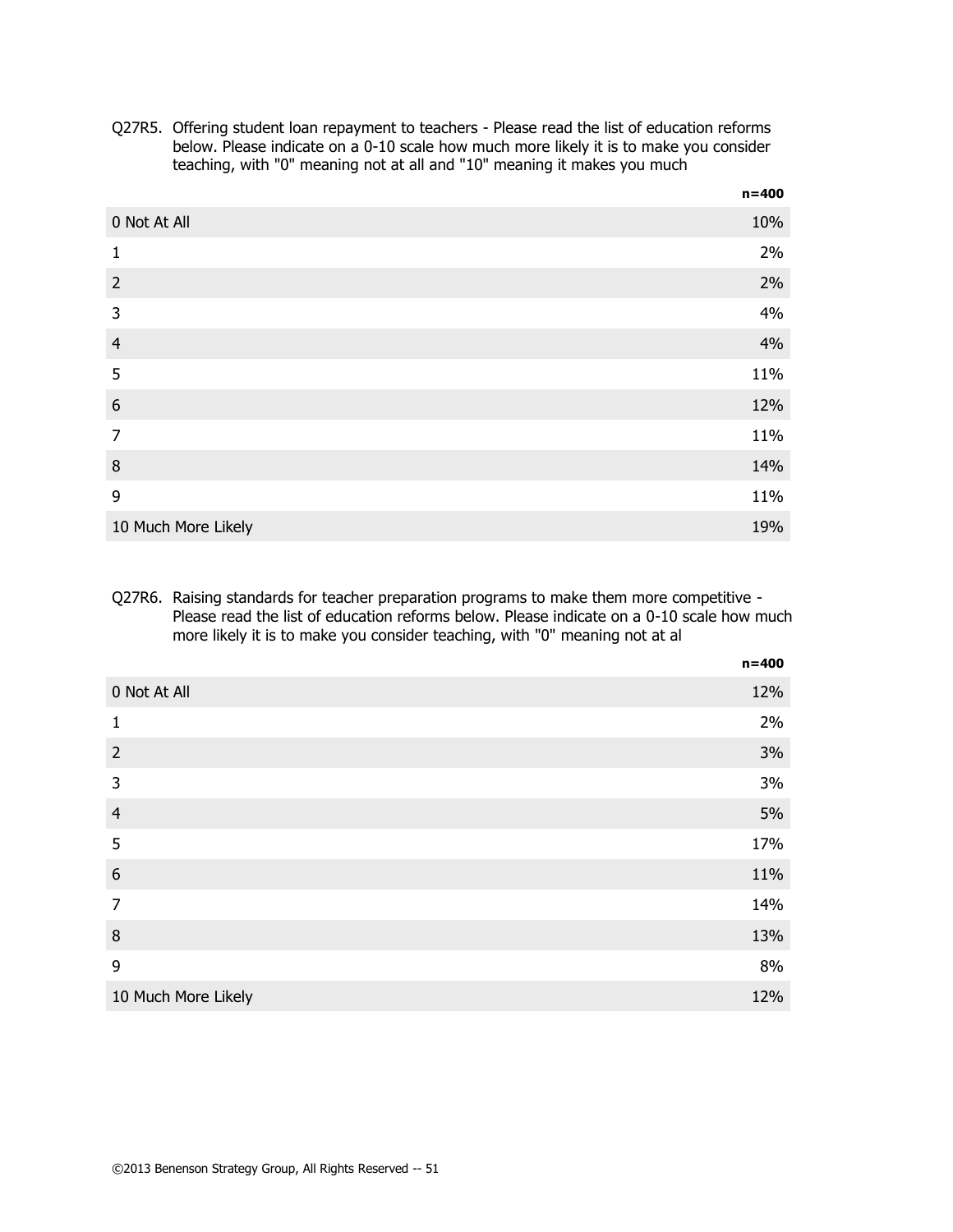|                     | $n = 400$ |
|---------------------|-----------|
| 0 Not At All        | 18%       |
| $\mathbf{1}$        | 4%        |
| $\overline{2}$      | 6%        |
| 3                   | 8%        |
| $\overline{4}$      | 6%        |
| 5                   | 18%       |
| $6\,$               | 10%       |
| $\overline{7}$      | 7%        |
| $\, 8$              | 8%        |
| 9                   | 7%        |
| 10 Much More Likely | 7%        |

Q27R7. Conducting less frequent teacher evaluations - Please read the list of education reforms below. Please indicate on a 0-10 scale how much more likely it is to make you consider teaching, with "0" meaning not at all and "10" meaning it makes you much

#### Q27R8. Providing opportunities for promotion, for example, becoming a "master teacher" - Please read the list of education reforms below. Please indicate on a 0-10 scale how much more likely it is to make you consider teaching, with "0" meaning not at all

|                     | $n = 400$ |
|---------------------|-----------|
| 0 Not At All        | 11%       |
| $\mathbf{1}$        | $1\%$     |
| $\overline{2}$      | 2%        |
| $\mathsf{3}$        | 4%        |
| $\overline{4}$      | 5%        |
| 5                   | 14%       |
| $\boldsymbol{6}$    | 12%       |
| $\overline{7}$      | 12%       |
| $\,8\,$             | 14%       |
| 9                   | 9%        |
| 10 Much More Likely | 15%       |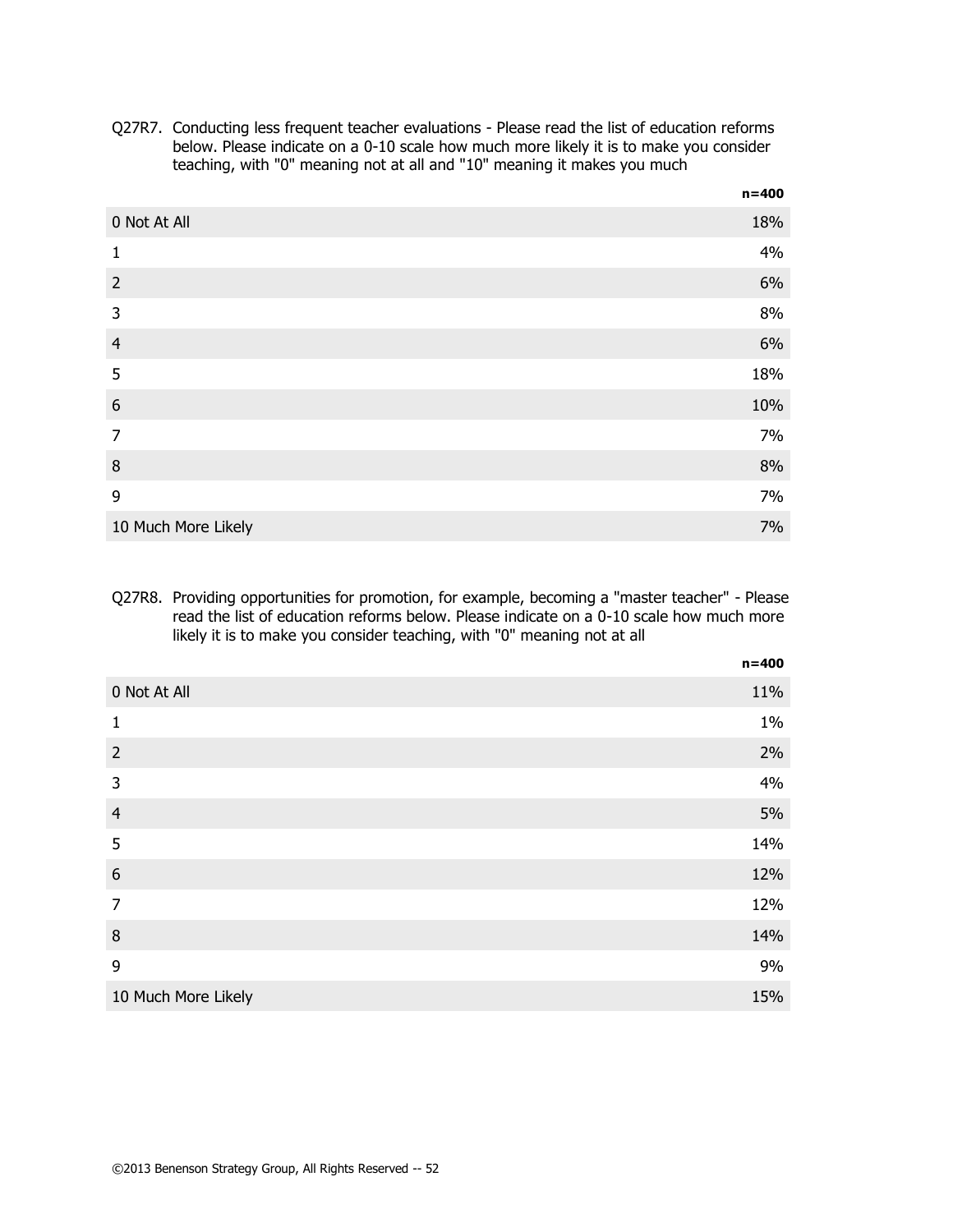|                     | $n = 400$ |
|---------------------|-----------|
| 0 Not At All        | 12%       |
| 1                   | 2%        |
| $\overline{2}$      | 4%        |
| 3                   | 2%        |
| $\overline{4}$      | 5%        |
| 5                   | 16%       |
| 6                   | 11%       |
| $\overline{7}$      | 12%       |
| $\,8\,$             | 13%       |
| 9                   | 6%        |
| 10 Much More Likely | 17%       |

Q27R9. Encouraging more diversity in the profession - Please read the list of education reforms below. Please indicate on a 0-10 scale how much more likely it is to make you consider teaching, with "0" meaning not at all and "10" meaning it makes you much

#### Q27R10. Promoting teachers on the basis of how much their students improve - Please read the list of education reforms below. Please indicate on a 0-10 scale how much more likely it is to make you consider teaching, with "0" meaning not at all and "10" me

|                     | $n = 400$ |
|---------------------|-----------|
| 0 Not At All        | 13%       |
| $\mathbf{1}$        | 4%        |
| $\overline{2}$      | 2%        |
| 3                   | 5%        |
| $\overline{4}$      | 6%        |
| 5                   | 13%       |
| $\boldsymbol{6}$    | 13%       |
| $\overline{7}$      | 10%       |
| $\,8\,$             | 11%       |
| 9                   | 10%       |
| 10 Much More Likely | 12%       |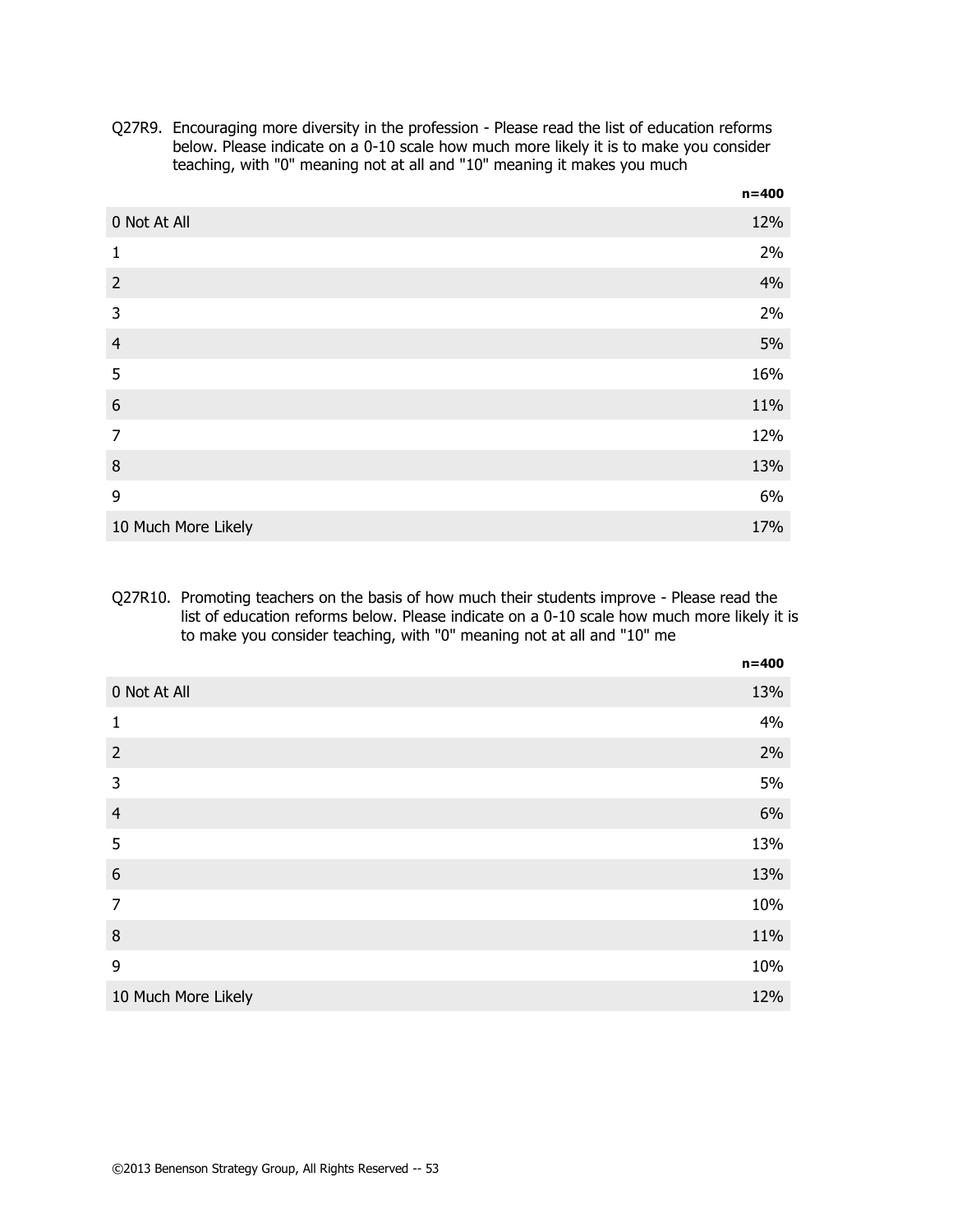|                     | $n = 400$ |
|---------------------|-----------|
| 0 Not At All        | 12%       |
| 1                   | 3%        |
| $\overline{2}$      | 2%        |
| 3                   | 2%        |
| $\overline{4}$      | 7%        |
| 5                   | 14%       |
| $\boldsymbol{6}$    | 14%       |
| $\overline{7}$      | 13%       |
| $\, 8$              | 15%       |
| 9                   | 7%        |
| 10 Much More Likely | 11%       |

Q27R11. Allowing teachers to negotiate their own salary - Please read the list of education reforms below. Please indicate on a 0-10 scale how much more likely it is to make you consider teaching, with "0" meaning not at all and "10" meaning it makes you

#### Q27R12. Ending teacher tenure - Please read the list of education reforms below. Please indicate on a 0-10 scale how much more likely it is to make you consider teaching, with "0" meaning not at all and "10" meaning it makes you much more likely to consid

|                     | $n = 400$ |
|---------------------|-----------|
| 0 Not At All        | 18%       |
| $\mathbf{1}$        | 3%        |
| $\overline{2}$      | 6%        |
| 3                   | 6%        |
| $\overline{4}$      | 8%        |
| 5                   | 17%       |
| $6\,$               | 12%       |
| $\overline{7}$      | 7%        |
| $\,8\,$             | 8%        |
| 9                   | 5%        |
| 10 Much More Likely | 10%       |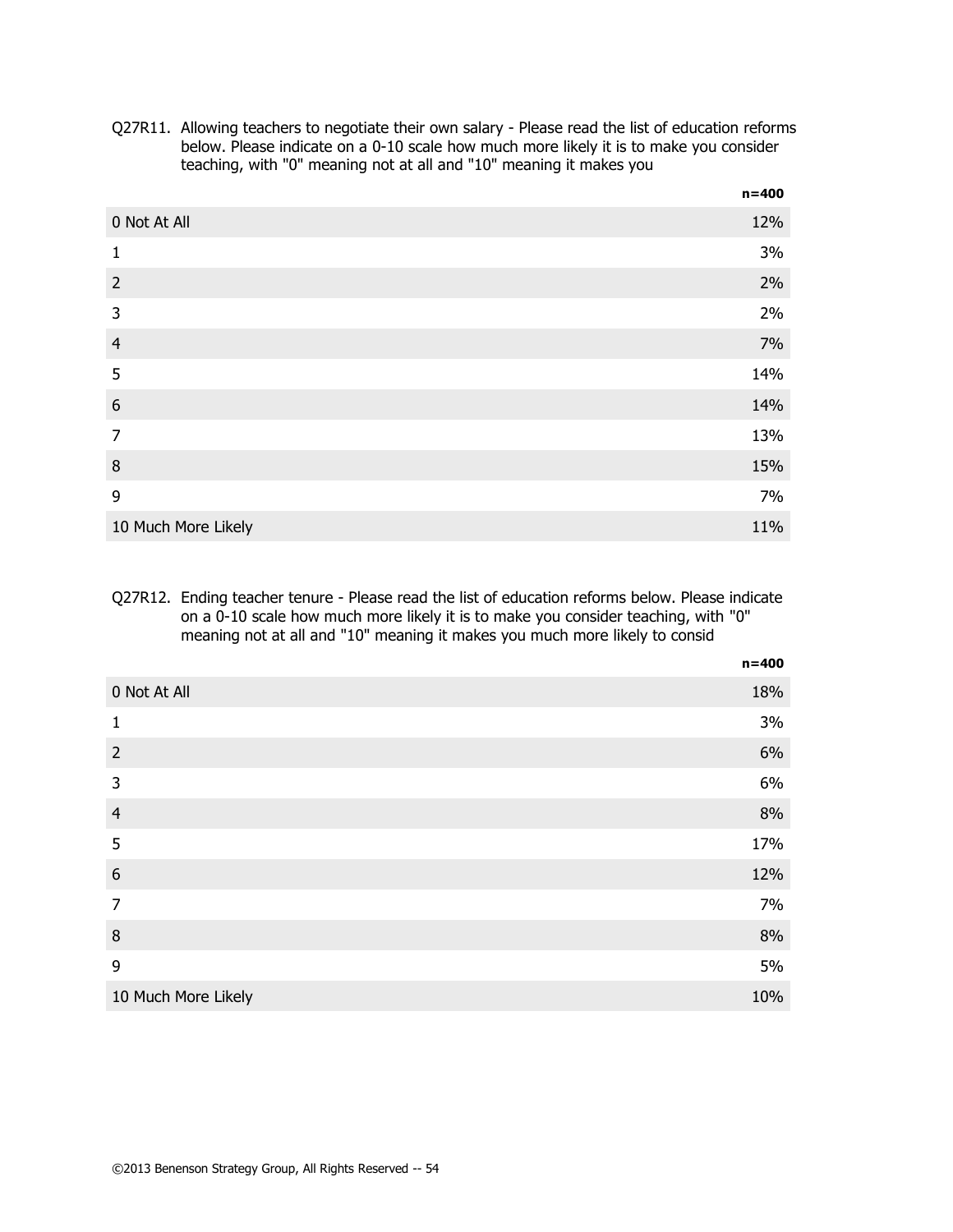|                     | $11 - 700$ |
|---------------------|------------|
| 0 Not At All        | 16%        |
| 1                   | 4%         |
| $\overline{2}$      | 4%         |
| 3                   | 7%         |
| $\overline{4}$      | 7%         |
| 5                   | 18%        |
| $\boldsymbol{6}$    | 12%        |
| $\overline{7}$      | 10%        |
| 8                   | 9%         |
| 9                   | 5%         |
| 10 Much More Likely | 7%         |

Q27R13. Providing fewer long-term retirement benefits but raising pay - Please read the list of education reforms below. Please indicate on a 0-10 scale how much more likely it is to make you consider teaching, with "0" meaning not at all and "10" meaning

**n=400**

#### Q27R14. Publishing data on teacher preparation programs to show how many graduates get jobs - Please read the list of education reforms below. Please indicate on a 0-10 scale how much more likely it is to make you consider teaching, with "0" meaning not a

|                     | $n = 400$ |
|---------------------|-----------|
| 0 Not At All        | 14%       |
| $\mathbf{1}$        | 1%        |
| $\overline{2}$      | 2%        |
| 3                   | 5%        |
| $\overline{4}$      | 4%        |
| 5                   | 19%       |
| $\boldsymbol{6}$    | 13%       |
| $\overline{7}$      | 11%       |
| $\, 8$              | 13%       |
| 9                   | 7%        |
| 10 Much More Likely | 10%       |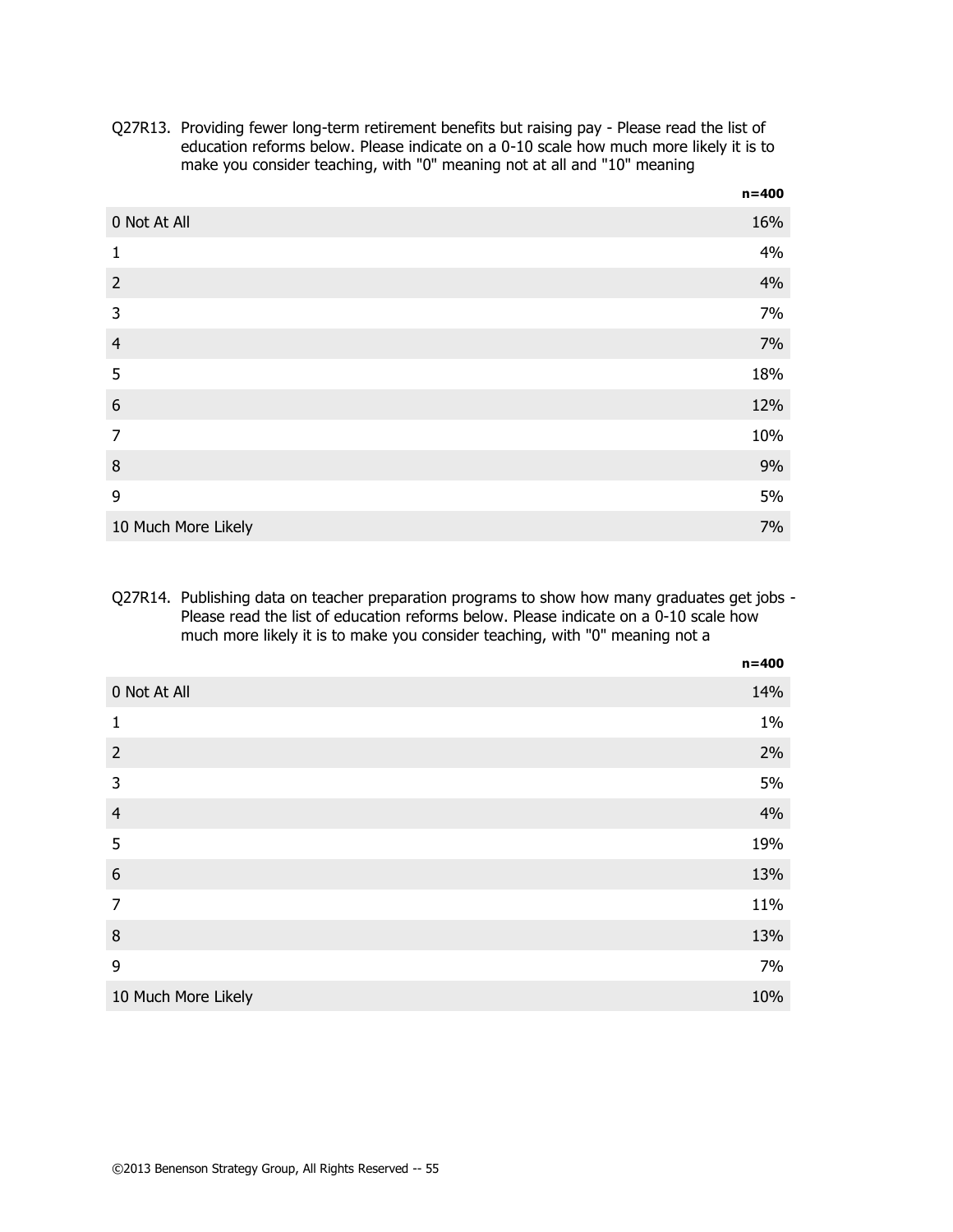|                     | $n = 400$ |
|---------------------|-----------|
| 0 Not At All        | 23%       |
| 1                   | 3%        |
| $\overline{2}$      | 7%        |
| 3                   | 9%        |
| $\overline{4}$      | 8%        |
| 5                   | 13%       |
| $\boldsymbol{6}$    | 9%        |
| $\overline{7}$      | 9%        |
| $\, 8$              | 9%        |
| 9                   | 3%        |
| 10 Much More Likely | 6%        |

Q27R15. Extending the school year - Please read the list of education reforms below. Please indicate on a 0-10 scale how much more likely it is to make you consider teaching, with "0" meaning not at all and "10" meaning it makes you much more likely to co

#### Q27R16. Reducing the influence of teachers unions - Please read the list of education reforms below. Please indicate on a 0-10 scale how much more likely it is to make you consider teaching, with "0" meaning not at all and "10" meaning it makes you much m

|                     | $n = 400$ |
|---------------------|-----------|
| 0 Not At All        | 18%       |
| $\mathbf{1}$        | 2%        |
| $\overline{2}$      | 3%        |
| 3                   | 5%        |
| $\overline{4}$      | 9%        |
| 5                   | 18%       |
| $\boldsymbol{6}$    | 10%       |
| $\overline{7}$      | 9%        |
| $\, 8$              | 10%       |
| 9                   | 5%        |
| 10 Much More Likely | 10%       |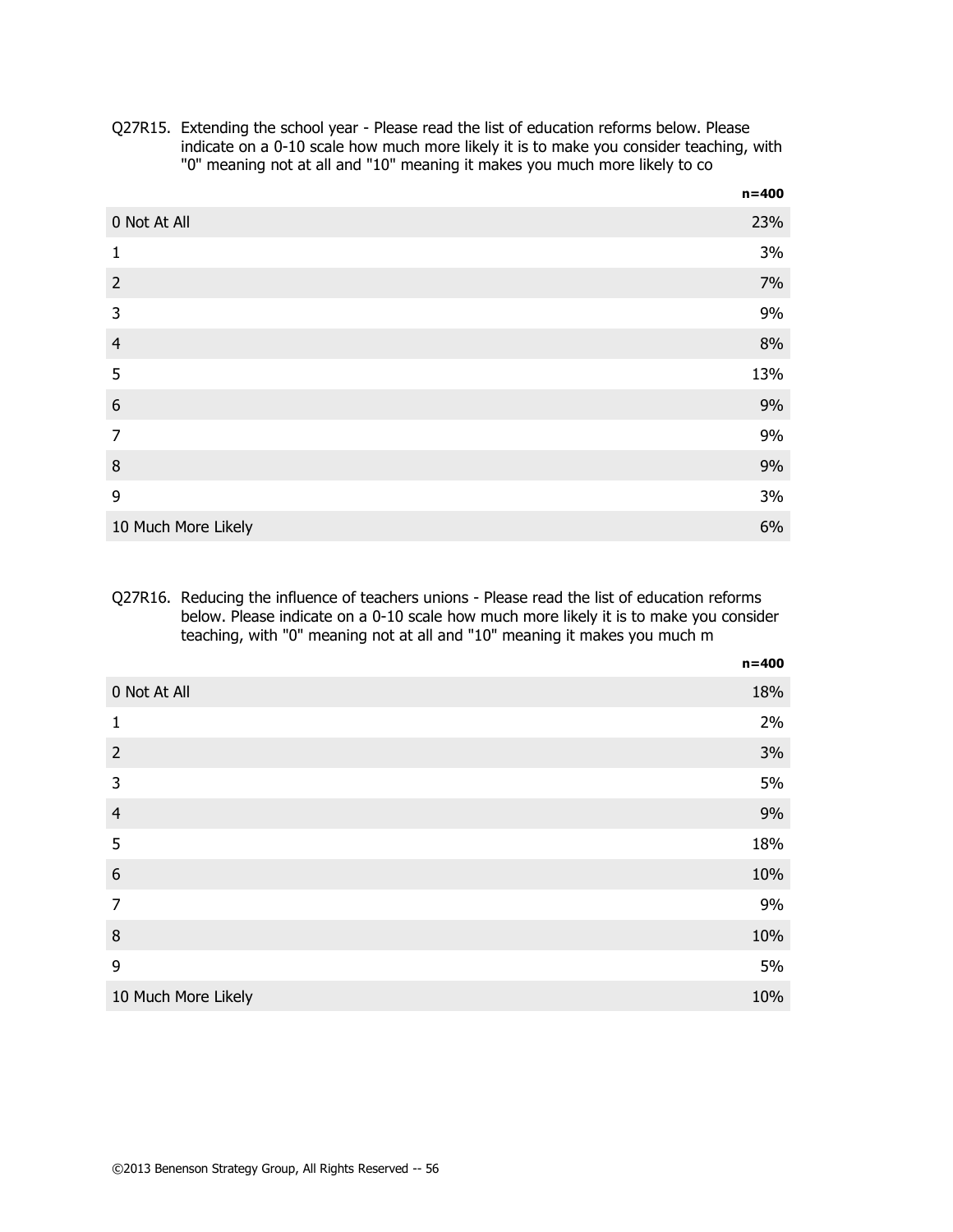Q27R17. Increasing consequences for students who do not perform - Please read the list of education reforms below. Please indicate on a 0-10 scale how much more likely it is to make you consider teaching, with "0" meaning not at all and "10" meaning it ma

|                     | $n = 400$ |
|---------------------|-----------|
| 0 Not At All        | 15%       |
| 1                   | 5%        |
| $\overline{2}$      | 3%        |
| 3                   | 3%        |
| $\overline{4}$      | 6%        |
| 5                   | 13%       |
| 6                   | 11%       |
| $\overline{7}$      | 12%       |
| 8                   | 12%       |
| 9                   | 8%        |
| 10 Much More Likely | 11%       |

#### Q27R18. Providing support to teachers like mentor teachers and teacher teams - Please read the list of education reforms below. Please indicate on a 0-10 scale how much more likely it is to make you consider teaching, with "0" meaning not at all and "10"

|                     | $n = 400$ |
|---------------------|-----------|
| 0 Not At All        | 11%       |
| $\mathbf{1}$        | 2%        |
| $\overline{2}$      | 2%        |
| 3                   | 4%        |
| $\overline{4}$      | 6%        |
| 5                   | 15%       |
| $\boldsymbol{6}$    | 11%       |
| $\overline{7}$      | 12%       |
| $\, 8$              | 14%       |
| 9                   | 9%        |
| 10 Much More Likely | 14%       |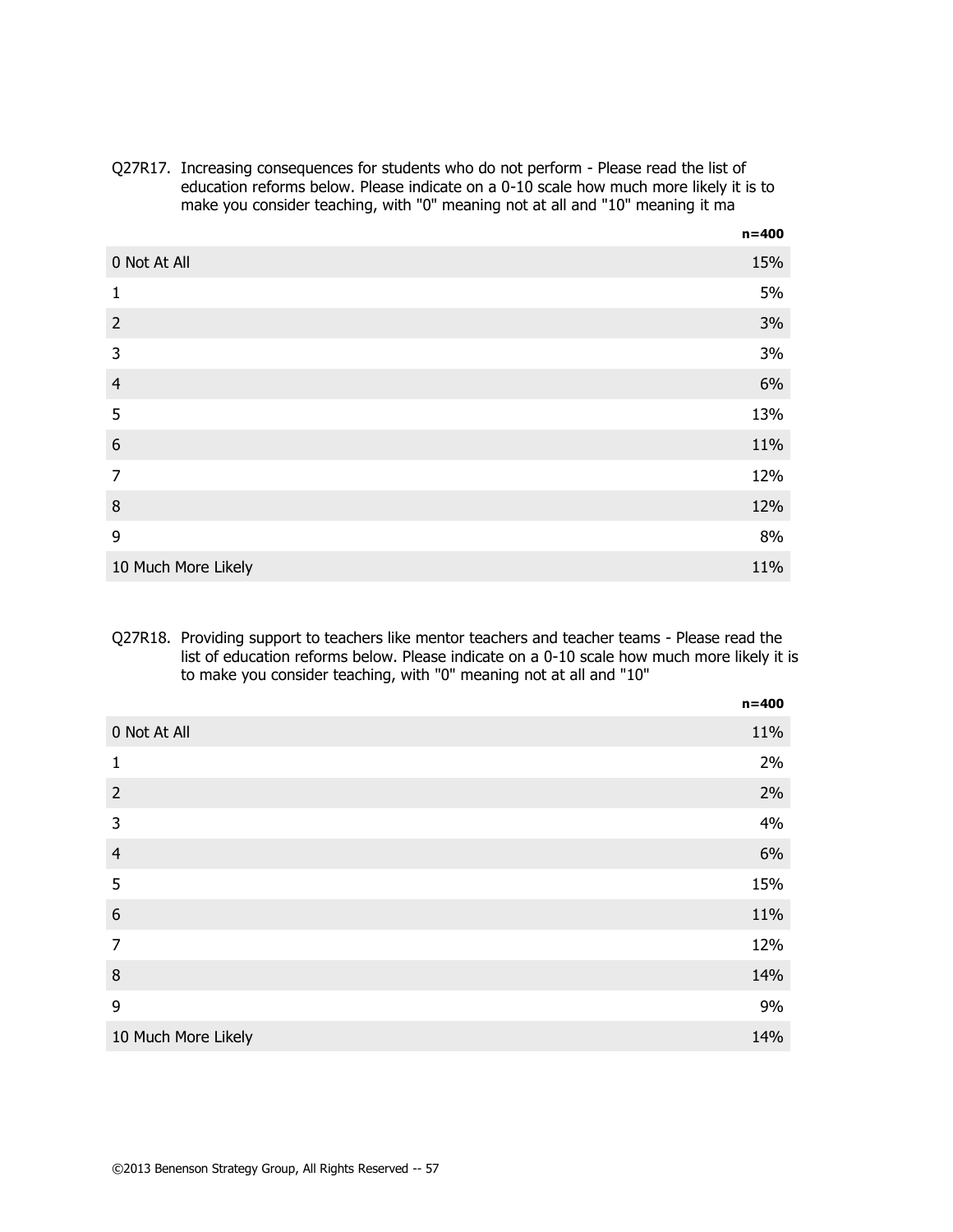### Q28. Have you ever considered becoming a teacher?

|            | $n = 400$ |
|------------|-----------|
| Yes        | 50%       |
| No         | 48%       |
| Don't Know | 2%        |

## **If answered "yes" to Q28**

Q29. When did you consider becoming a teacher? **(OPEN END)**

|                                            | $n = 201$ |
|--------------------------------------------|-----------|
| When I was very young                      | 28%       |
| When I was in high school/college          | 26%       |
| I have considered it in the past few years | 10%       |
| I have considered it recently              | 6%        |
| I've always wanted to teach                | 5%        |
| I like kids                                | 4%        |
| It's a good job                            | 2%        |
| Family members are teachers                | 1%        |
| Other                                      | 10%       |
| Don't know/refused                         | 8%        |

## **If answered "yes" to Q28**

Q30. Is teaching still something you are considering?

|            | n=201      |
|------------|------------|
| Yes        | 44%        |
| No         | 35%        |
| Don't Know | <b>22%</b> |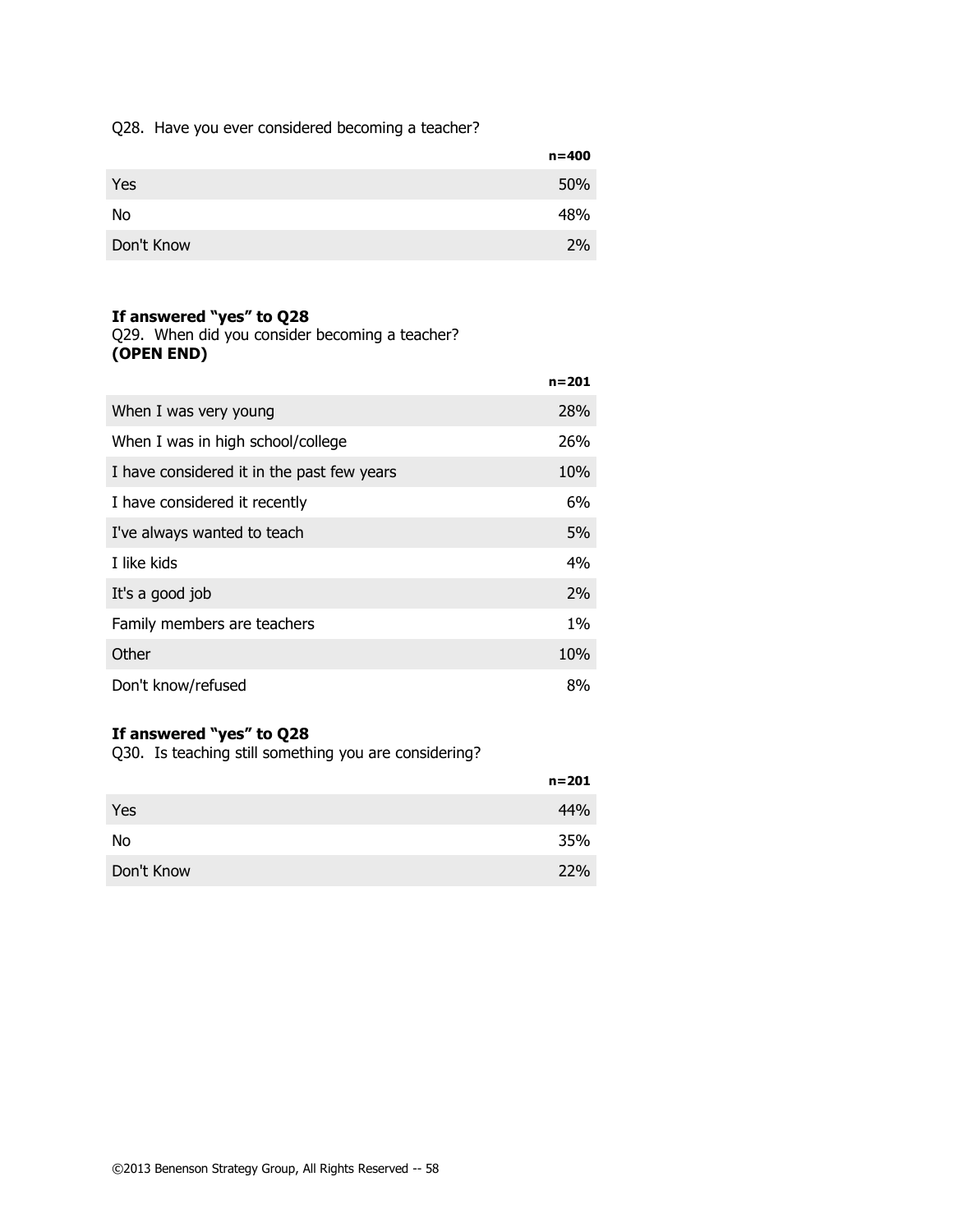#### **If answered "no" to Q30**

Q31. Why did you decide against becoming a teacher? **(OPEN END)**

|                                                    | n=69       |
|----------------------------------------------------|------------|
| Pay is too low                                     | 25%        |
| I wanted to do something else                      | 21%        |
| I don't think I'd be good at it                    | <b>17%</b> |
| I don't like children                              | 9%         |
| Don't like teachers                                | 5%         |
| I don't have the patience                          | 4%         |
| What I've heard about teaching from friends/family | 4%         |
| Other                                              | 28%        |
| Don't know/refused                                 | 7%         |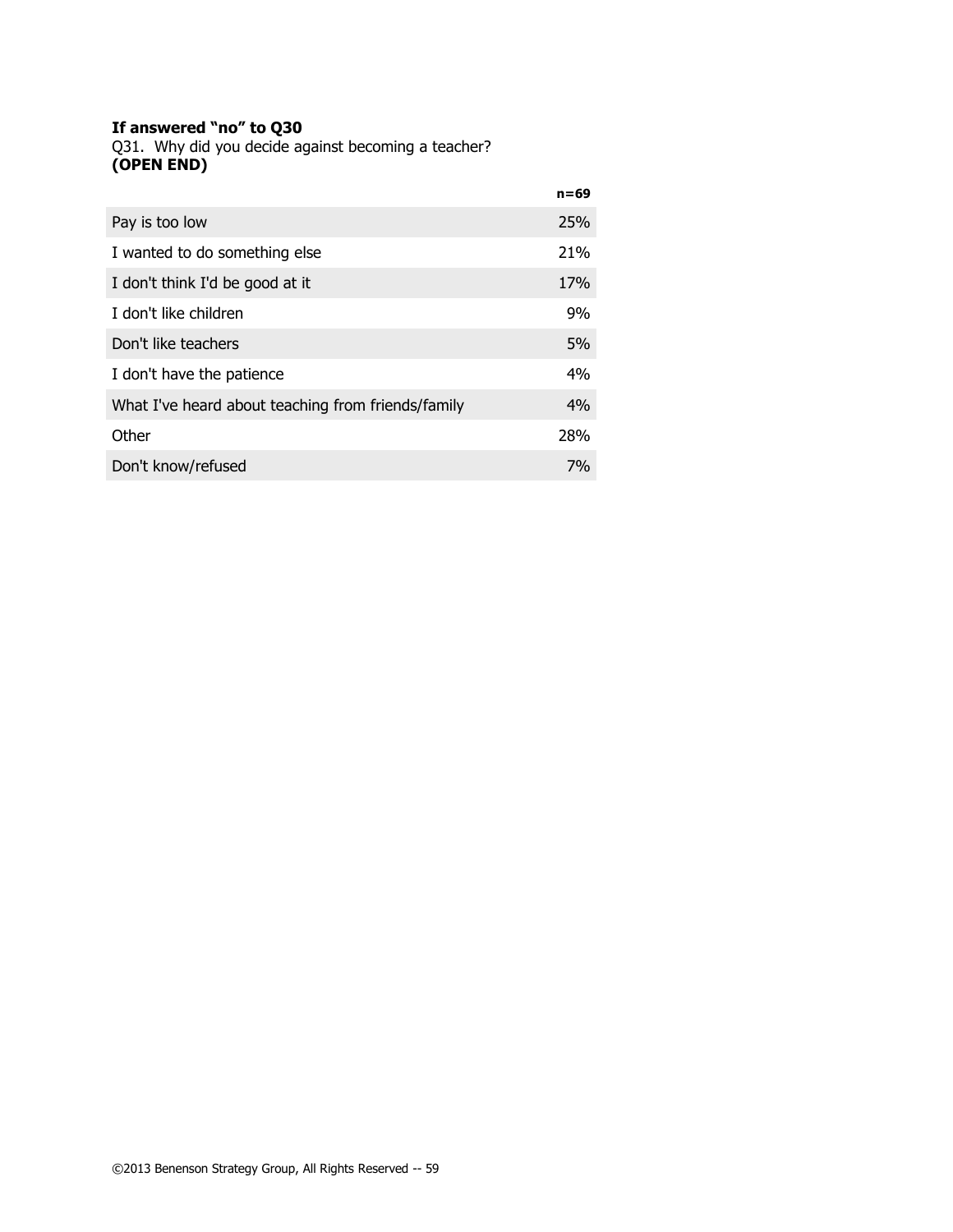Q32. Name one change about the teaching profession that would make it more attractive to you. **(OPEN END)**

|                                                  | $n = 400$ |
|--------------------------------------------------|-----------|
| Pay would have to be better                      | 39%       |
| Nothing/I wouldn't consider teaching             | 16%       |
| I don't like working with kids                   | 5%        |
| Teachers are not a respected profession          | 5%        |
| More flexibility in curriculum                   | 4%        |
| More job security                                | 3%        |
| <b>Better benefits</b>                           | 2%        |
| Teachers should be paid according to performance | 2%        |
| Don't like standardized testing                  | 2%        |
| Too expensive to train for teaching              | 2%        |
| More fun in the classroom                        | 2%        |
| Too many budget cuts to education                | $1\%$     |
| Blaming teachers for poor student performance    | 1%        |
| Don't like unions                                | $1\%$     |
| Smaller class sizes                              | 1%        |
| More flexibility in disciplinary matters         | $1\%$     |
| Ability to choose where I teach                  | 1%        |
| Helping people                                   | $1\%$     |
| Better quality teachers/education                | $1\%$     |
| Other                                            | 11%       |
| Don't know/refused                               | 8%        |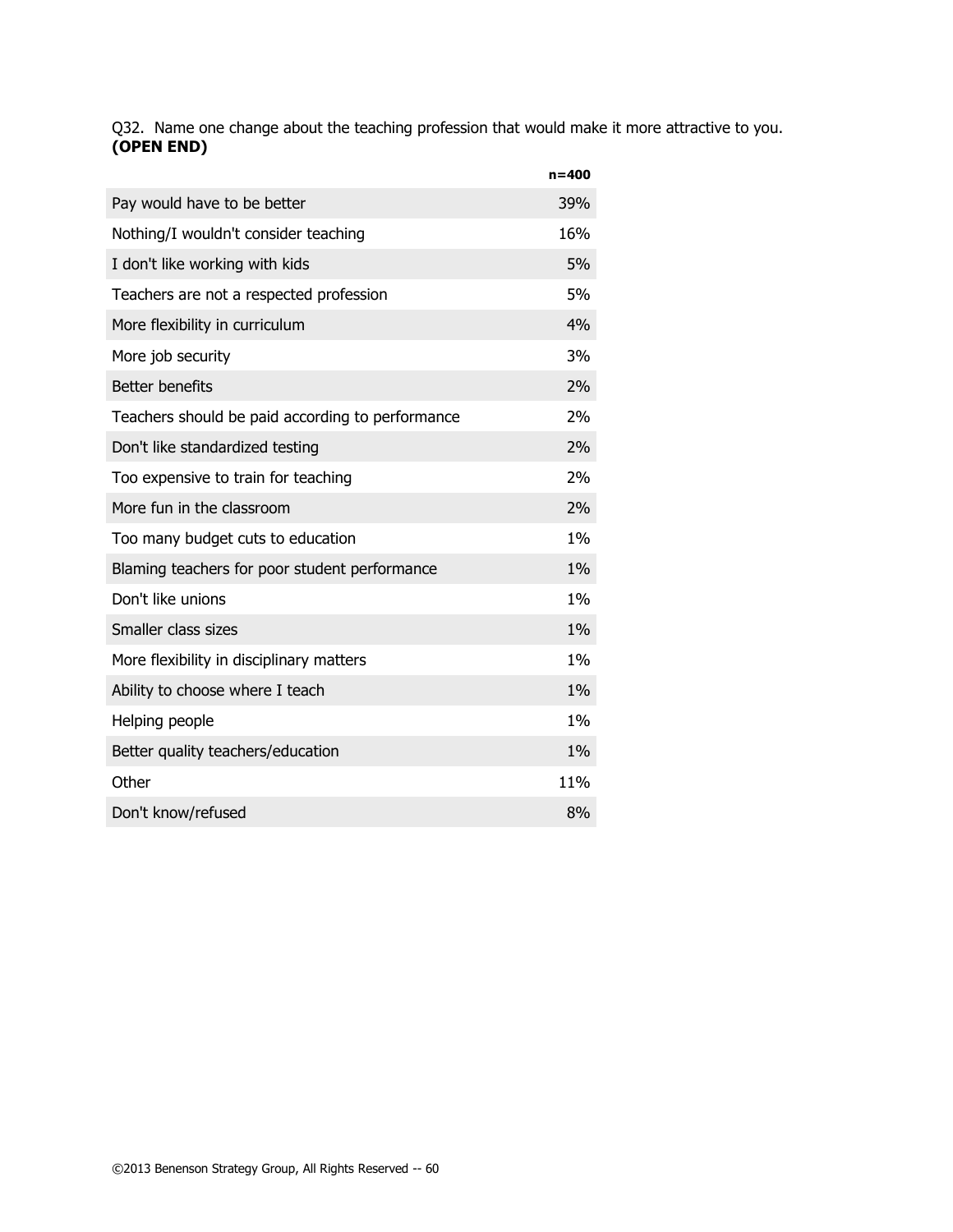Q33. Are you very favorable, somewhat favorable, somewhat unfavorable, or very unfavorable toward teachers unions?

|                      | $n = 400$ |
|----------------------|-----------|
| Very favorable       | 18%       |
| Somewhat favorable   | 28%       |
| Somewhat unfavorable | 17%       |
| Very unfavorable     | 10%       |
| Don't know           | 27%       |
| <b>FAVORABLE</b>     | 46%       |
| <b>UNFAVORABLE</b>   | 27%       |

### **Demographics**

## QD1. Did your parents attend college?

|            | $n = 400$ |
|------------|-----------|
| Yes, both  | 40%       |
| Just one   | 30%       |
| Neither    | 27%       |
| Don't know | 2%        |

## QD2. Are your parents, step-parents or siblings teachers?

|            | $n = 400$ |
|------------|-----------|
| Yes        | 16%       |
| No         | 83%       |
| Don't know | $0\%$     |

### QD3. What is your gender?

|        | $n = 400$ |
|--------|-----------|
| Male   | 44%       |
| Female | 56%       |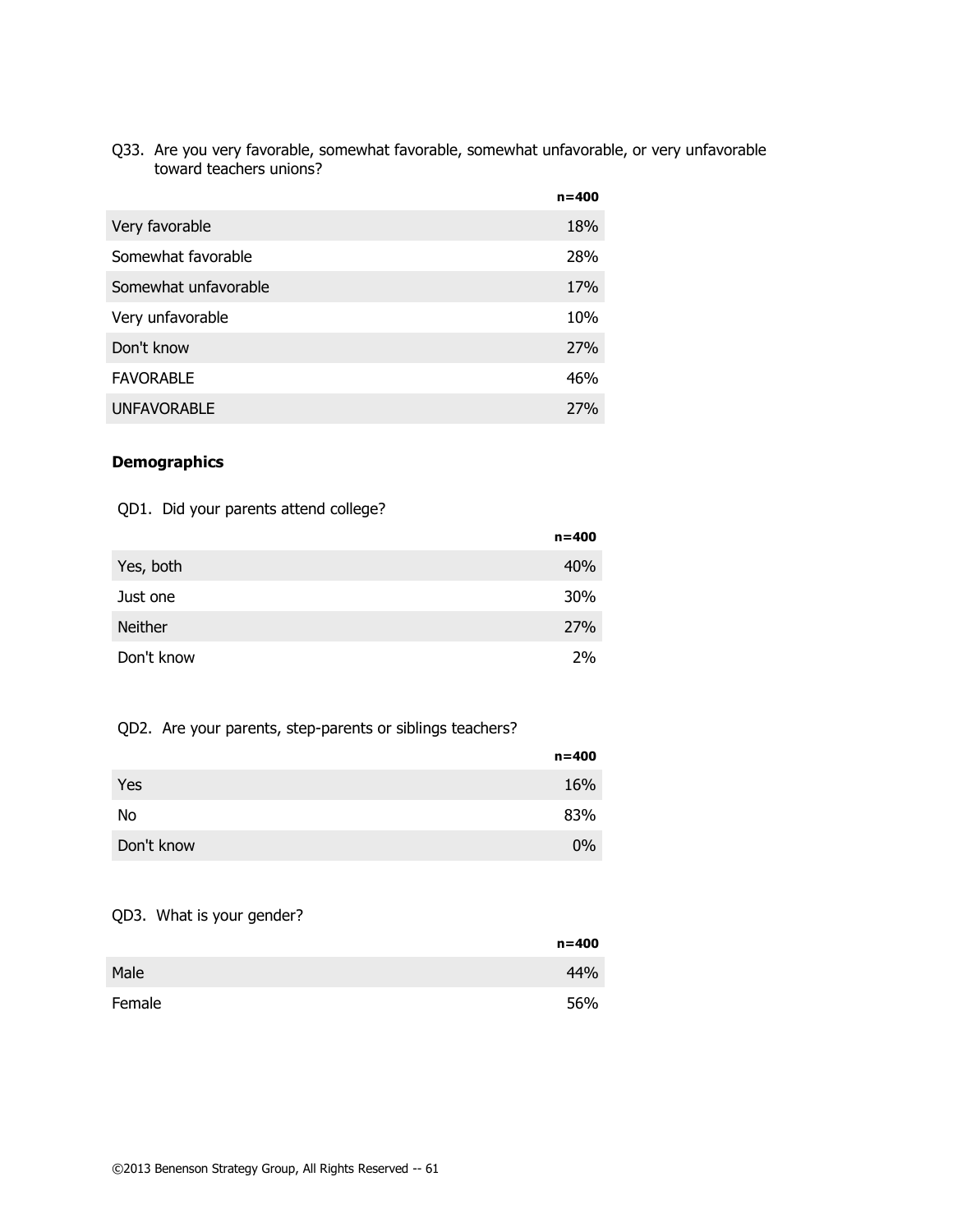### QD4. What year were you born?

|           | $n = 400$ |
|-----------|-----------|
| 18-19     | 21%       |
| $20 - 22$ | 30%       |
| $23 - 25$ | 19%       |
| $25+$     | 29%       |
| $15 - 23$ | 60%       |
| 24-29     | 17%       |
| $30+$     | 23%       |
| Mean:     | 1987      |

# AAGE. Age grouping

|             | $n = 400$ |
|-------------|-----------|
| $15-19$     | 21%       |
| $20 - 24$   | 47%       |
| $25 - 34$   | 20%       |
| 35 and over | 12%       |

## QD7. What is your ethnic background?

|                  | $n = 400$ |
|------------------|-----------|
| White            | 62%       |
| Hispanic/Latino  | 14%       |
| African American | 14%       |
| Asian            | 8%        |
| Other            | 2%        |
|                  |           |